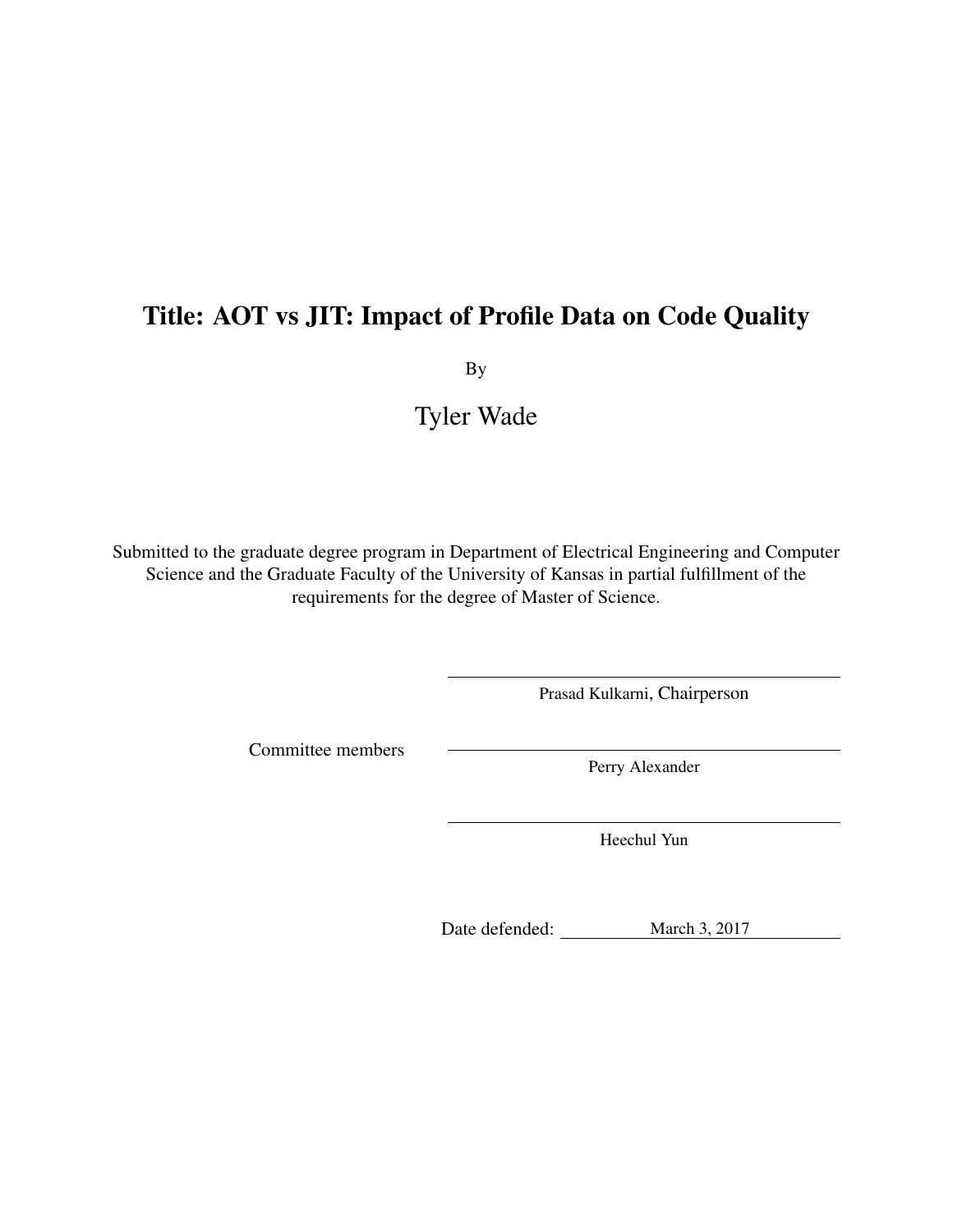The Thesis Committee for Tyler Wade certifies that this is the approved version of the following thesis :

Title: AOT vs JIT: Impact of Profile Data on Code Quality

Prasad Kulkarni, Chairperson

Date approved: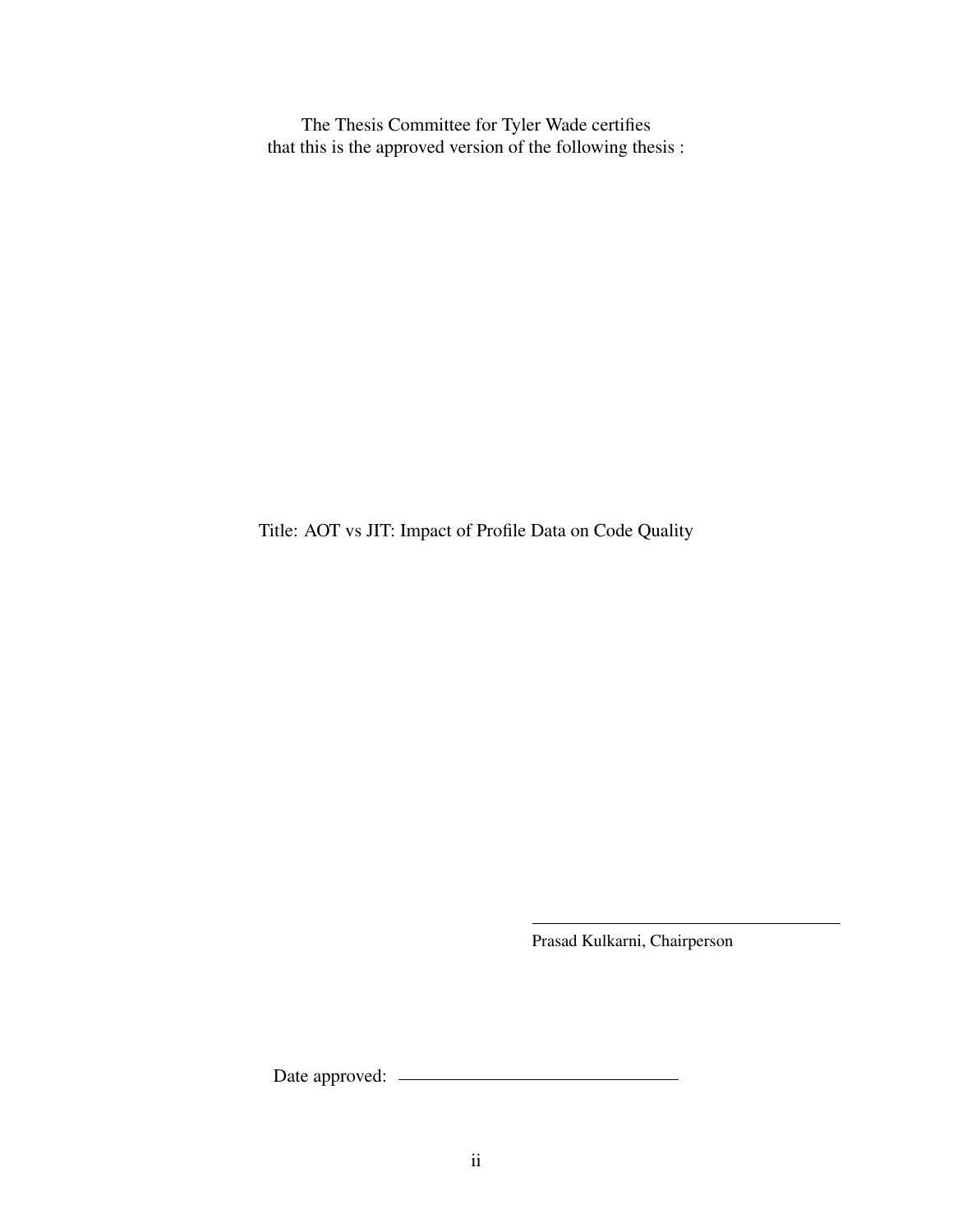## Abstract

Dynamic or just-in-time (JIT) compilation can generate optimized native code during each program run, and is a popular technique used by process-level virtual machines (VM) to simultaneously achieve binary code portability and high execution performance. JIT compilers typically collect *profile* information at run-time to guide selective compilation and profile-guided optimizations (PGO). Ahead-of-time (AOT) compilation is an alternative model that can also achieve portability by converting the distributed binary to native code when the software is first installed. The AOT compilation model removes the overhead of online profile collection and dynamic compilation, and may reduce VM complexity. However, AOT compilation cannot customize the generated native code to different program inputs/behaviors. The goal of this work is to investigate and quantify the implications of the AOT compilation model on the quality of the generated native code for current VMs.

To achieve our goal, this study develops and conducts many new innovative experiments using a variety of novel frameworks. First, we quantify the quality of native code generated by the two compilation models for a state-of-the-art (HotSpot) Java VM. Second, we determine how the *amount* of profile data collected affects the quality of generated code. Third, we develop a mechanism to determine the similarity or *representative-ness* of different profile data for a given program run for guiding PGOs. Fourth, we investigate how the accuracy of profile data affects its ability to effectively guide PGOs. Finally, we categorize the profile data types in our VM and explore the contribution of each such category to performance.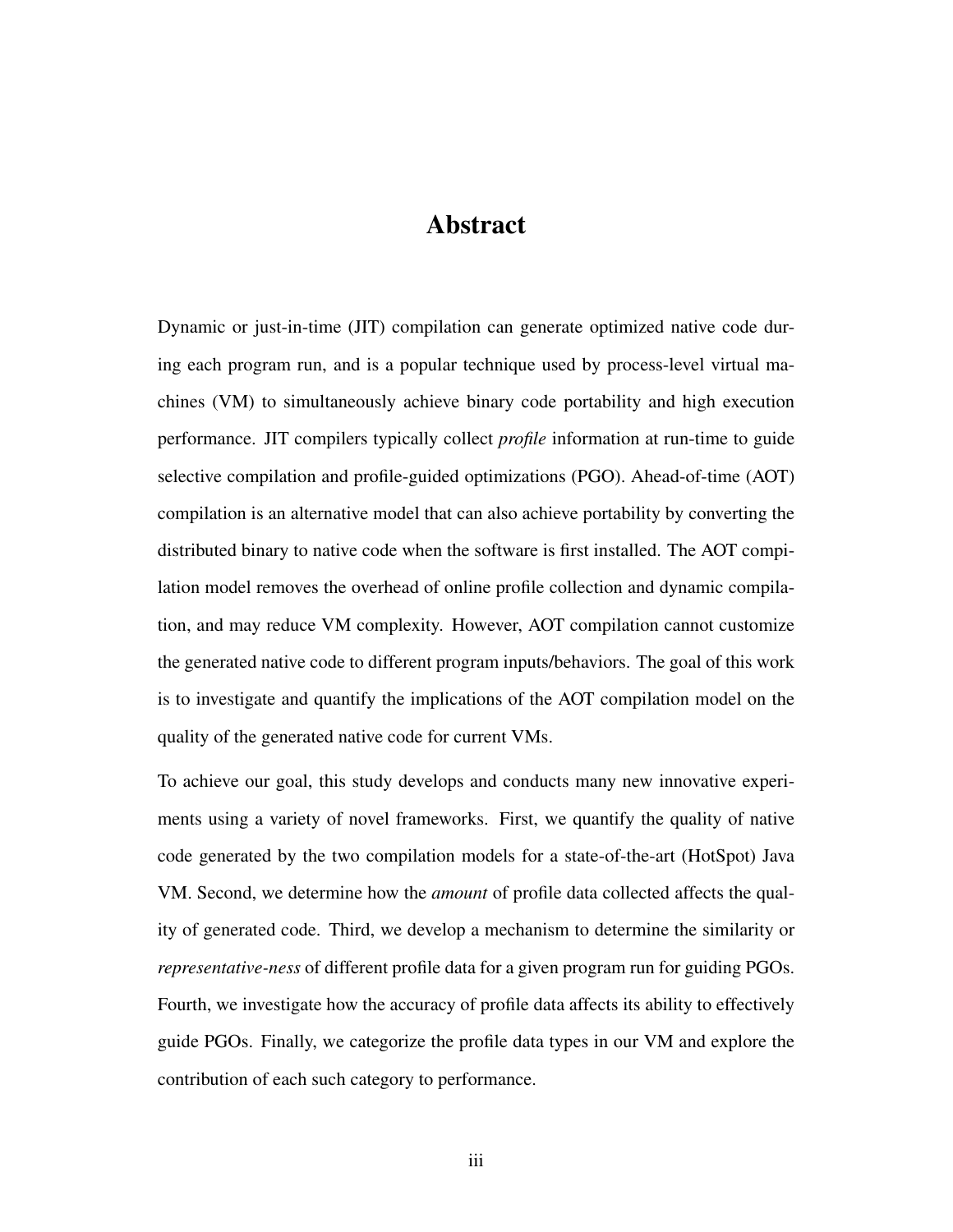# **Contents**

| 1                                                             | <b>Introduction</b>                      |                                                                     | $\mathbf{1}$            |  |
|---------------------------------------------------------------|------------------------------------------|---------------------------------------------------------------------|-------------------------|--|
| $\boldsymbol{2}$                                              |                                          | <b>Background and Related Work</b>                                  | $\overline{\mathbf{4}}$ |  |
| <b>Tools, Benchmarks, and Experimental Configuration</b><br>3 |                                          |                                                                     | 6                       |  |
| 4                                                             |                                          | <b>Constructed Experimental Mechanisms and Frameworks</b>           | 9                       |  |
|                                                               | 4.0.1                                    | Enable VM to Detect User-Defined Program Execution Points           | 9                       |  |
|                                                               | 4.0.2                                    |                                                                     | 9                       |  |
|                                                               | 4.0.3                                    |                                                                     | 13                      |  |
|                                                               | 4.0.4                                    |                                                                     | 14                      |  |
| 5                                                             | <b>Experiments, Results and Analysis</b> |                                                                     |                         |  |
|                                                               | 5.0.1                                    | Impact of Profiling on Generated Code Quality                       | 17                      |  |
|                                                               | 5.0.2                                    | Impact of Profile Data Amount on Code Quality                       | 19                      |  |
|                                                               | 5.0.3                                    | Impact of Profile Data Accuracy on Code Quality                     | 21                      |  |
|                                                               |                                          | 5.0.3.1<br>Offline Profiling with DaCapo small Input                | 21                      |  |
|                                                               |                                          | 5.0.3.2<br>Offline Profiling with Randomized Program Input          | 23                      |  |
|                                                               |                                          | 5.0.3.3<br>Randomizing Profile-Site Decisions During Compilation    | 26                      |  |
|                                                               | 5.0.4                                    | Contribution of Different Profile Data Types for Performance        | 28                      |  |
|                                                               | 5.0.5                                    | Impact of Generated Code Customization for Different Program Phases | 30                      |  |
| 6                                                             | <b>Future Work</b>                       |                                                                     | 32                      |  |
| 7                                                             | <b>Conclusion</b>                        |                                                                     | 33                      |  |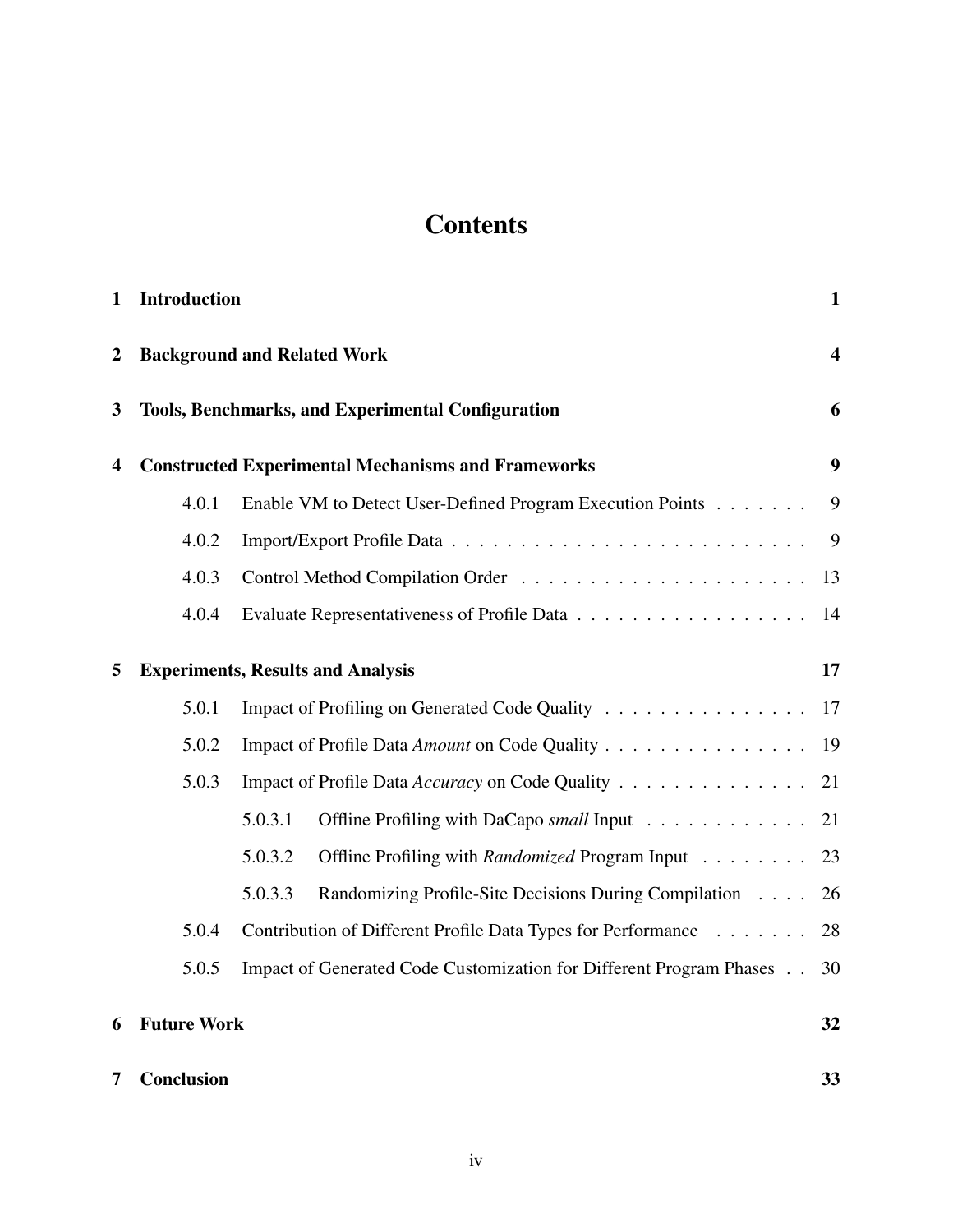# List of Figures

| 5.1 | Profile data and PGOs have a significant impact on program performance on the                 |    |
|-----|-----------------------------------------------------------------------------------------------|----|
|     |                                                                                               | 18 |
| 5.2 | A small amount of accurate (from the current program run) profile data is sufficient          |    |
|     | to effectively guide PGOs on the HotSpot JVM for the DaCapo benchmarks                        | 20 |
| 5.3 | Average program performance quickly improves and reaches saturation with small                |    |
|     | increases to the amount of collected program profile information. Any additional              |    |
|     | profile data (corresponding to $>8000$ invocation + backedge counts) did not pro-             |    |
|     |                                                                                               | 20 |
| 5.4 | In most cases, offline profiling using DaCapo's <i>small</i> input produces a binary that     |    |
|     | achieves good performance with a later evaluation run with the <i>default</i> input $\dots$ . | 22 |
| 5.5 | Dacapo's small input can closely represent the program behavior of a run with                 |    |
|     | DaCapo's <i>default</i> input for guiding HotSpot's PGOs. 23                                  |    |
| 5.6 | Representative-ness of the profile-sites trace with the HotSpot c2 JIT compiler for           |    |
|     | various randomization configurations and benchmarks as compared to HotSpot's                  |    |
|     | default <i>reactive</i> configuration (zero input randomization)                              | 24 |
| 5.7 | Average representative-ness of the profile trace for various randomization config-            |    |
|     | urations as compared to HotSpot's default <i>reactive</i> configuration                       | 25 |
| 5.8 | Impact of varying profile data inaccuracy on <i>individual</i> program performance on         |    |
|     |                                                                                               | 26 |
| 5.9 | Impact of varying profile data inaccuracy on <i>average</i> program performance for the       |    |
|     |                                                                                               | 26 |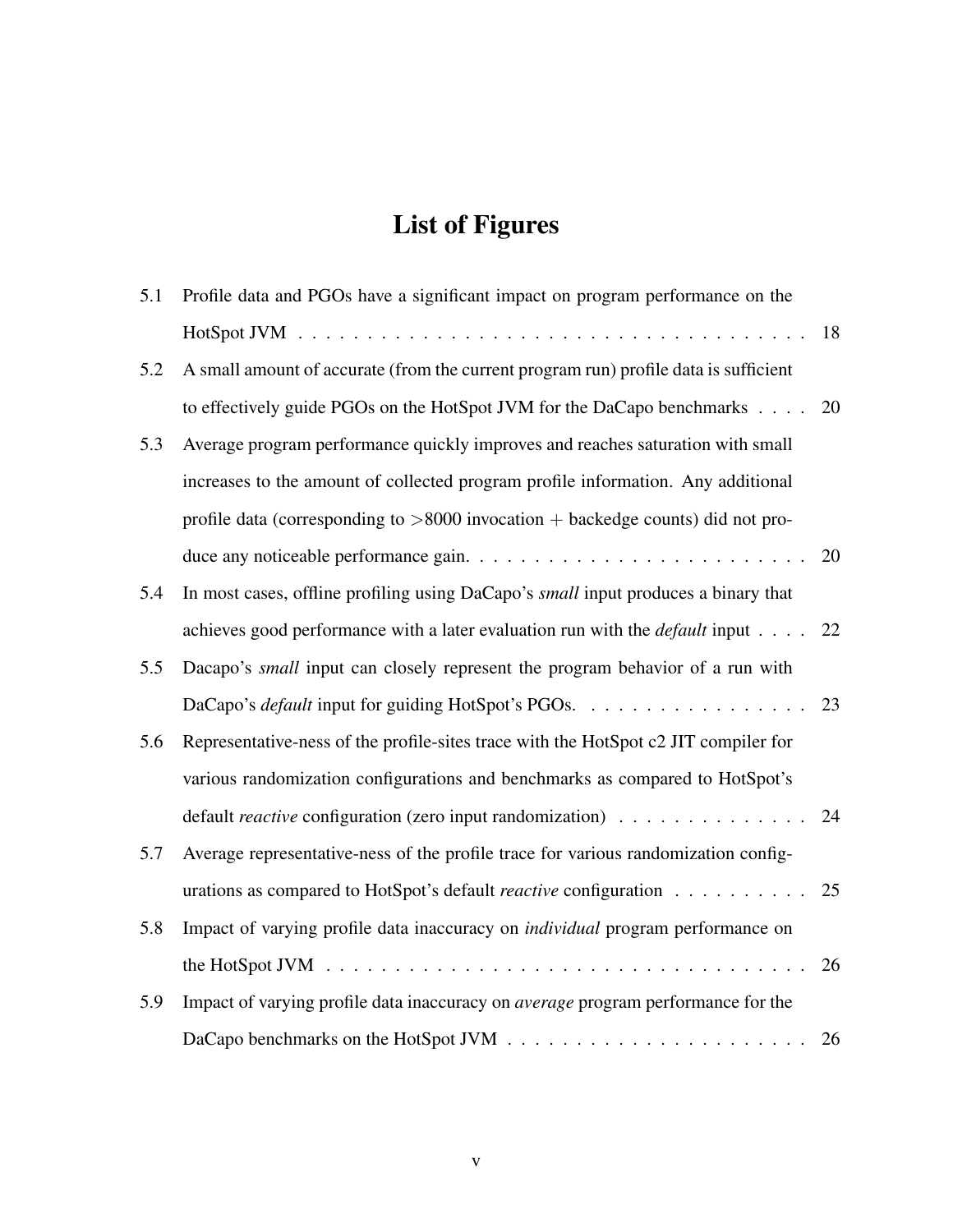| 5.10 Increasing the probability of mispredicting at a profile-site branch increases the                         |  |  |
|-----------------------------------------------------------------------------------------------------------------|--|--|
| negative impact on the quality of generated code on the HotSpot JVM (individual                                 |  |  |
| benchmark view) $\ldots \ldots \ldots \ldots \ldots \ldots \ldots \ldots \ldots \ldots \ldots \ldots \ldots 27$ |  |  |
| 5.11 Impact of varying the probability of mispredicting at a profile-site branch on <i>aver</i> -               |  |  |
| <i>age</i> program performance for the DaCapo benchmarks on the HotSpot JVM 28                                  |  |  |
| 5.12 Shows the effect of the two profile data types that were observed to impact perfor-                        |  |  |
|                                                                                                                 |  |  |
| 5.13 Shows the effect of using partial profile data from the six impactful profile data                         |  |  |
| flags, along with the effect of using complete profile data on benchmark performance. 30                        |  |  |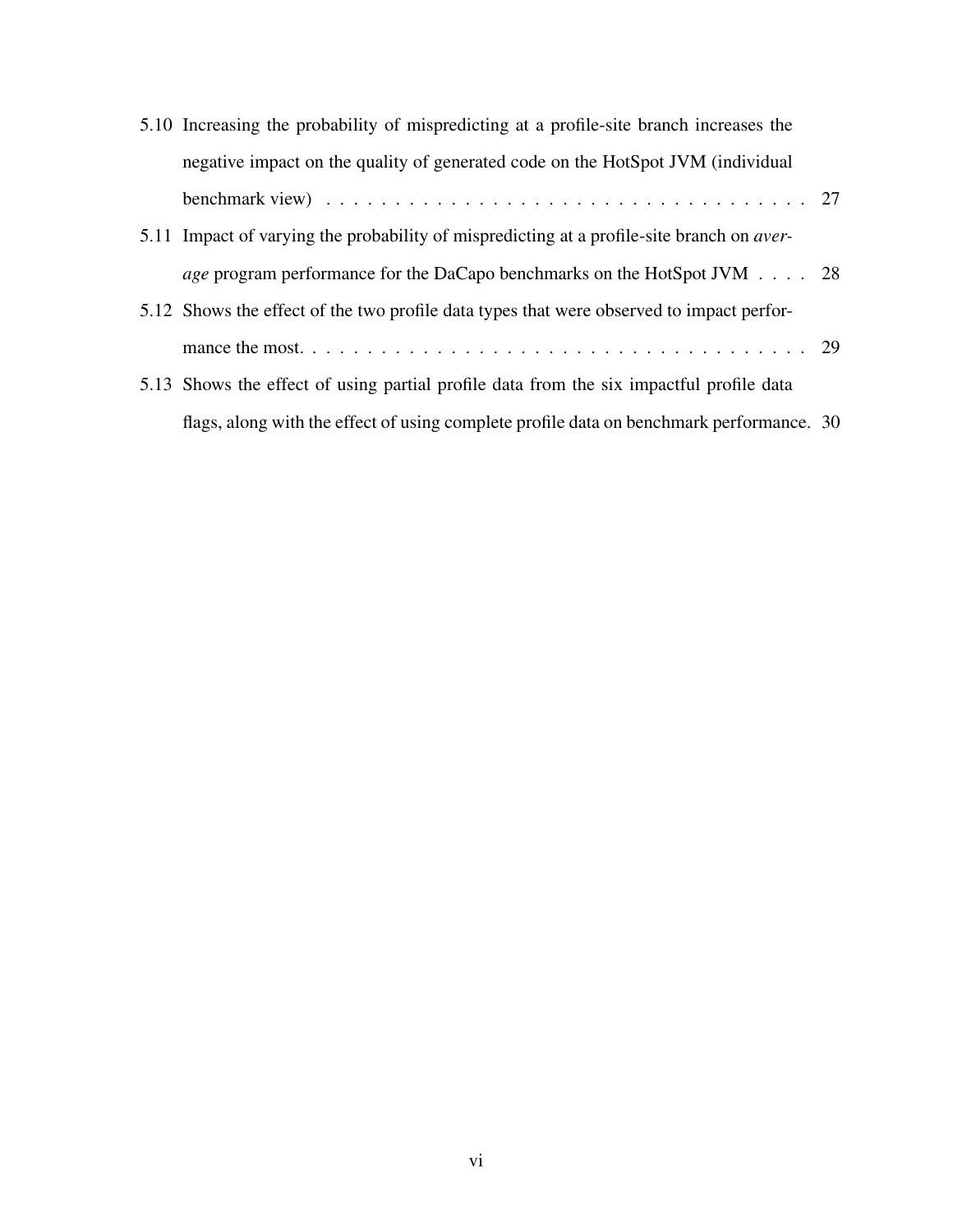# List of Tables

| 3.1 Relevant properties of used benchmarks from the DaCapo Java benchmark suite 8 |  |  |  |
|-----------------------------------------------------------------------------------|--|--|--|
| 5.1 Categories of Profile Data Types in the HotSpot VM 29                         |  |  |  |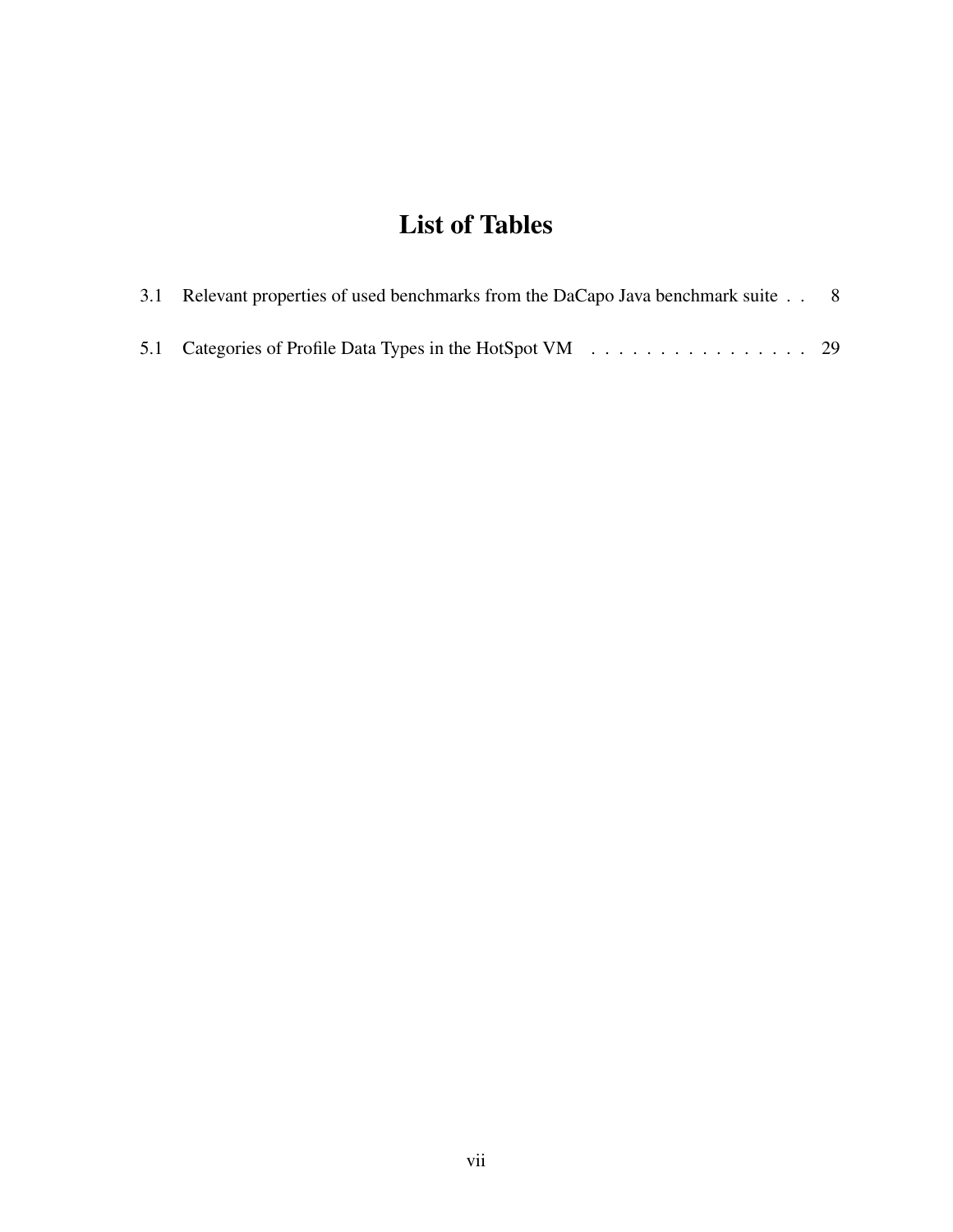# Chapter 1

## Introduction

<span id="page-7-0"></span>Managed high-level languages, such as Java and C#, were designed to be portable. Programs written in these languages are distributed in a *machine-independent* binary format that is designed to ease program execution in a virtual machine (VM) running on many different processor architecture and operating system configurations. Program emulation in these virtual execution environments can be performed by *interpretation* or *binary/native* code execution. Since software interpretation is inherently slow, most performance conscious systems compile (portions of) the distributed code on the target machine prior to execution. Thus, current models ensure program portability while also providing sand-boxed and high performance code execution.

Code compilation in such environments can occur at load-time or run-time. Load-time compilation happens when the program is first installed on the device, and is also called *ahead-oftime* (AOT) compilation. The latest Android runtime (ART) is a recent example of a system that employs AOT compilation [\[Android Open Source Project, 2017\]](#page-40-0). Execution-time or dynamic or *just-in-time* (JIT) compilation typically occurs during (every) program execution, and may compile all or only the frequently executed (or *hot*) sections of the program. Many Java-based virtual machines, like Oracle's HotSpot, employ JIT compilation [\[Paleczny et al., 2001\]](#page-43-0).

While both schemes maintain code portability, the different compilation models have some distinct advantages and tradeoffs. AOT compilation based systems provide several benefits. Most prominently, the compilation in such systems is conducted offline and happens only once, rather than during each program execution. This property eliminates the online compilation overhead, and is particularly beneficial to short-running programs that have a relatively flat method hotness curve. Additionally, AOT based systems may also reduce the VM complexity by not needing the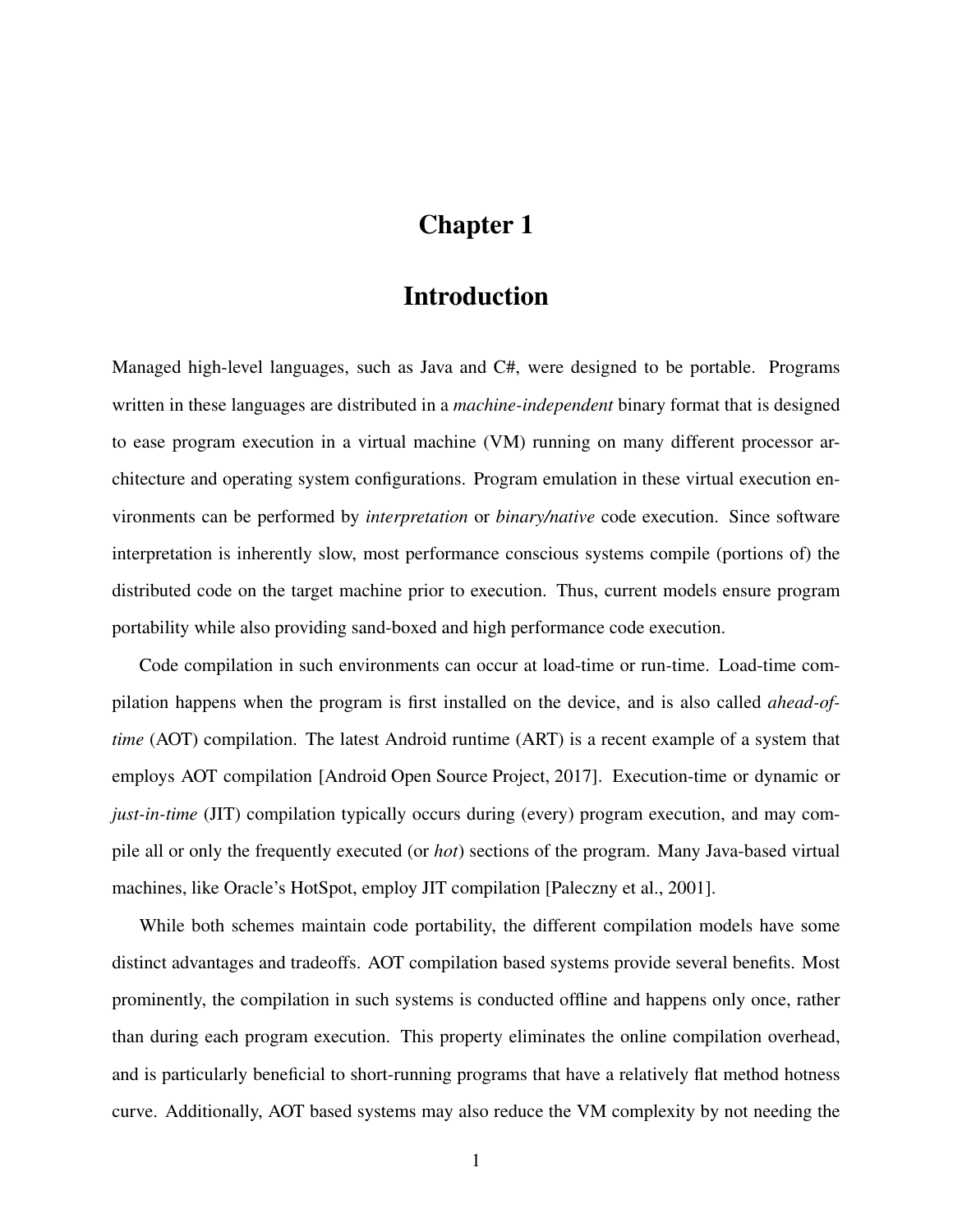selective compilation, code cache, and related runtime infrastructure. On the other hand, since JIT compilation happens during every program execution, JIT compilation based system need this supporting VM infrastructure.

The JIT compilation model also has some unique advantages. For instance, JIT compilation based VMs can collect *profiling* data during every program run. Program profiling refers to the set of techniques that can monitor program execution to discover, understand and reason about the dynamic or run-time behavior of a program. The JIT compiler can then utilize this profiling data during profile-guided code optimizations (PGO) to customize the native code for each specific input and improve overall program performance. Such infrastructure also enables the VM to apply additional optimizations *speculatively*. Speculatively compiled code can be de-compiled if the speculative condition is invalidated later.

Google Android, one of the most popular Java-based platforms, recently replaced its JIT based Java VM (Dalvik) with an AOT based runtime (ART) [\[Android Open Source Project, 2017\]](#page-40-0). Researchers have also been exploring the use of AOT compilation systems [\[Jung et al., 2014,](#page-42-0) [Oh et al., 2015,](#page-43-1) [Wang et al., 2011,](#page-44-0) [Hong et al., 2007\]](#page-42-1) to reduce startup time for Java applications. Despite these recent developments, the performance implications of AOT vs. JIT compilation systems are still not clear. This work aims to address this issue by shedding light on how design tradeoffs in managed language compilation systems impact code quality and program performance.

The goals of this research are to: (a) investigate, quantify, and highlight the role of profile data and dependent PGOs to improve generated code quality in managed language runtimes, and (b) understand the challenges that AOT based systems face to generate high-quality code without access to customized and accurate profile data for each program input. We develop a variety of innovative experiments and VM frameworks to resolve the following issues.

- 1. How does the amount of custom (from the same program run) profile data affect effectiveness of PGOs?
- 2. How do the inaccuracies in profile data affect the quality of generated code? To quantify the impact of inaccurate *offline* profile data, we develop techniques to systematically introduce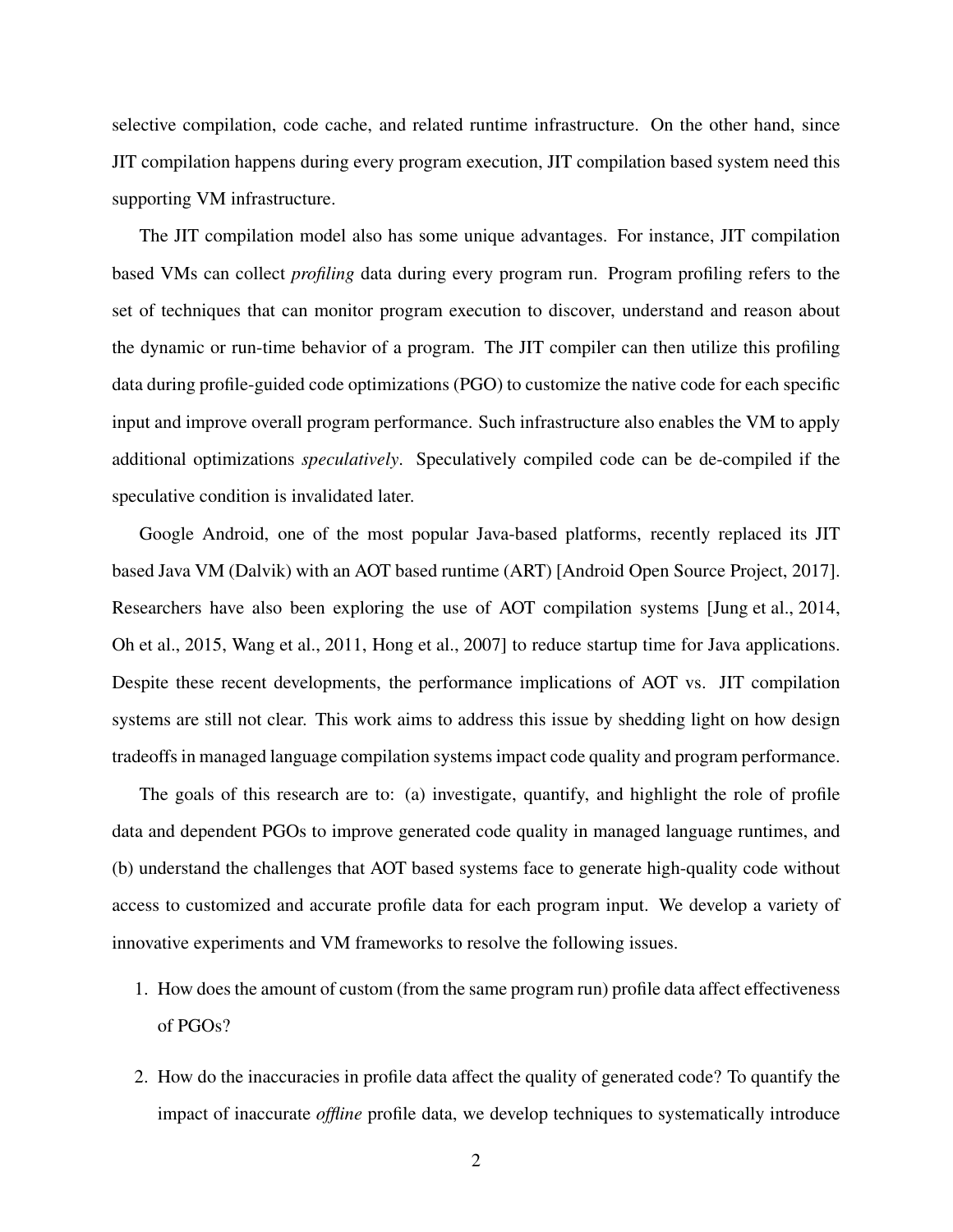noise in the profile data to study this question. We also develop a mechanism to calculate the *representative-ness* of pairs of profile data sets.

3. What kinds of profile information are most important to performance in current VMs? We study the different types of profile data collected by the HotSpot VM and isolate their individual impact to assess this issue.

We make the following findings in this work limited to the VM (HotSpot) and benchmarks (DaCapo) used.

- 1. Availability of custom profile information helps the compiler generate significantly higherquality code.
- 2. Beyond a small amount of accurate profile data, additional profile information does not derive any further performance benefits from PGOs.
- 3. Offline profiling works by employing a *representative* program input(s) to gather profiling data and guide PGOs. The generated optimized binary can later be invoked on different inputs. We find that the similarity (or *representative-ness*) between the inputs used during the profile run and later measurement run directly and significantly impacts the quality of code generated by PGOs.
- 4. The collected profile information is used by the JIT compiler to guide many optimization decisions. Making only a small percentage of such decisions incorrectly significantly reduces the quality of generated code.
- 5. The runtime can profile the execution to collect many different types of program behavior knowledge. We find that only a small subset of the collected profile data types produces most performance gains in current VMs.

We believe that our research provides greater insight in the workings, characteristics, and benefits of existing profiling based VM optimization systems, and demonstrates some of the challenges that AOT compilation systems must overcome to achieve comparable code quality to JIT based VMs.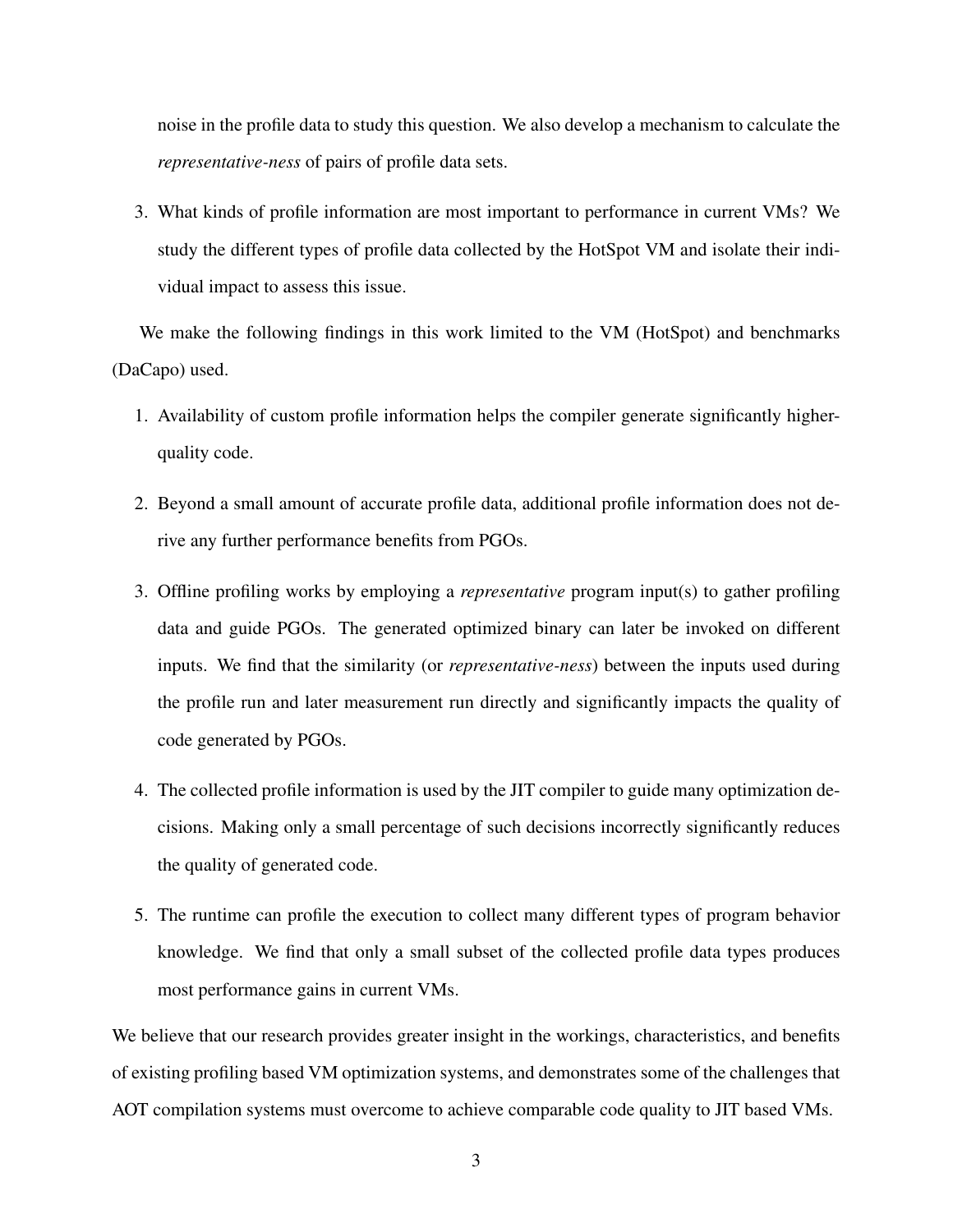# Chapter 2

### Background and Related Work

<span id="page-10-0"></span>In this section we describe some applications of profile data to individual optimization problems, and measured performance benefits. We also present prior work investigating properties of profiling and PGOs, and compare the goals of our current research with related past studies.

One of the first attempts to gather run-time program information to optimize program performance was made at IBM [\[Apple, 1965\]](#page-40-1). Their goal was to record the hardware instruction trace of a program to find program hotspots to minimize optimization effort. The use of the term *profile* data was first recorded by Knuth in their study to analyze and exploit properties of FORTRAN programs [\[Knuth, 1971\]](#page-42-2). While Knuth's paper defined the term *profile* data to be execution-time statement frequency counts, the term now includes any program behavior information collected at run-time.

Profiling data can be collected using *offline* and *online* schemes. Offline profiling uses additional prior runs of the program to generate profile data. A later compilation can than use this profile to guide code optimization decisions. Offline profiling is used by static compilers like GNU gcc/g++ [\[Hwu et al., 1993,](#page-42-3) [Mock et al., 2000,](#page-43-2) [Chang et al., 1991,](#page-41-0) [Pettis & Hansen, 1990\]](#page-43-3). Dynamic or online profiling collects profile information during the same program run, and is commonly employed by advanced managed language run-times, like those for Java [\[Paleczny et al., 2001,](#page-43-0) [Arnold et al., 2011,](#page-40-2) [Suganuma et al., 2005,](#page-44-1) [Cierniak et al., 2000\]](#page-41-1). Researchers have also developed static analysis techniques to estimate some run-time information for PGOs [\[Wu & Larus, 1994\]](#page-44-2). While JIT compilers typically use online profiling, AOT compilers may employ offline profiling data or static analysis to guide dependent optimization decisions. Some of our studies in this work assess the impact of imprecise profile-based guidance on the quality of code generated by PGOs.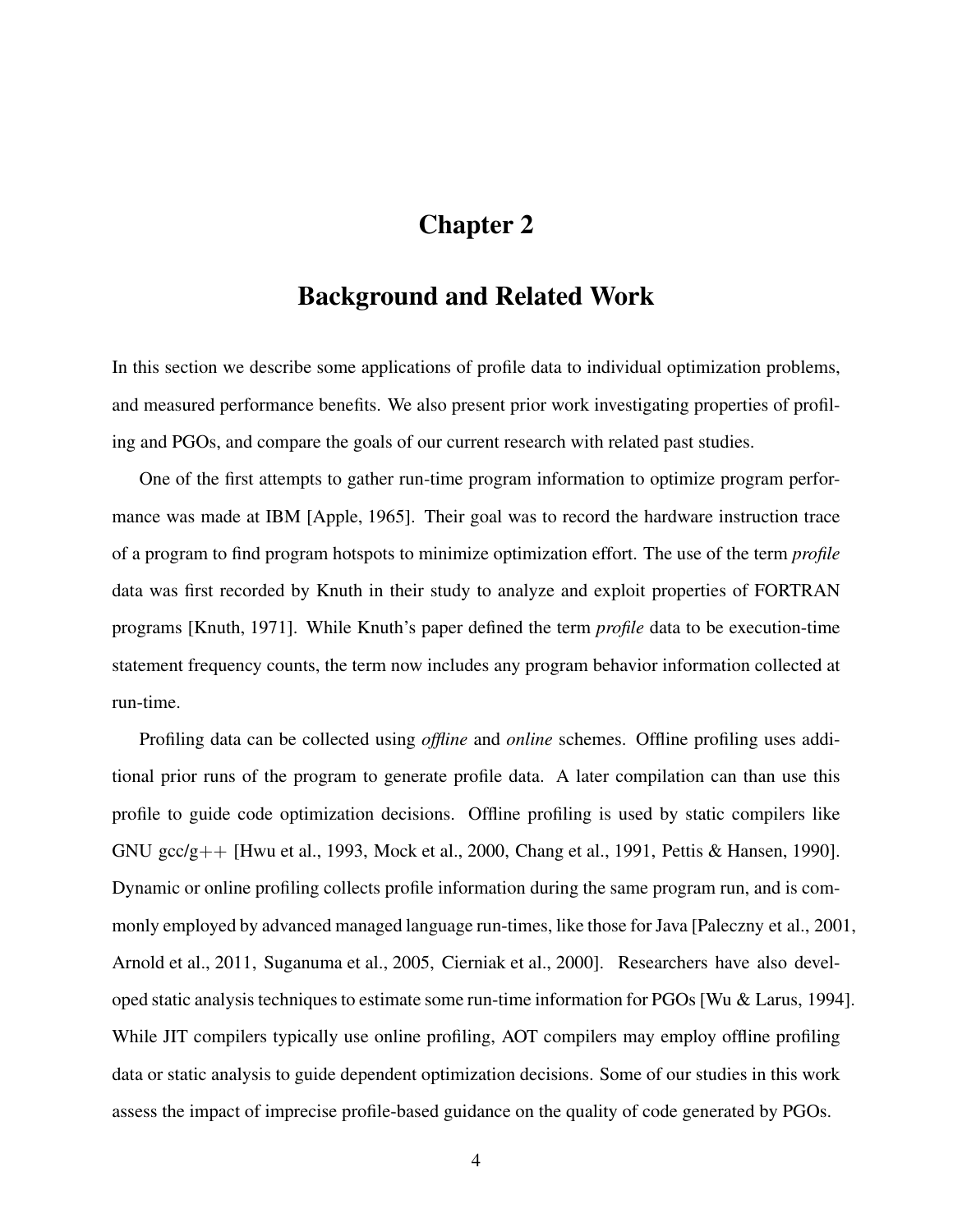Profile data has traditionally been employed to find the *hot* or frequently executed program blocks or functions. Knowledge of hot program regions can then be used to focus compilation and optimization effort. For example, many Java VMs only compile and apply PGOs to the hot program methods to minimize JIT compilation overhead at run-time, in a technique called selective compilation [\[Hölzle & Ungar, 1996,](#page-41-2) [Paleczny et al., 2001,](#page-43-0) [Krintz et al., 2000,](#page-43-4) [Arnold et al., 2005\]](#page-40-3). Profile information is also used to direct many other optimization tasks. For instance, profile data was used to randomize/diversify cold code blocks to reduce overhead [\[Homescu et al., 2013\]](#page-42-4), during profile-guided meta-programming [\[Bowman et al., 2015\]](#page-41-3), to improve code cache management in JVMs [\[Robinson et al., 2016\]](#page-44-3), to improve heap data locality in garbage collected runtimes [\[Huang et al., 2004\]](#page-42-5), to guide object placement in partitioned hot/cold heaps to lower memory energy consumption [\[Jantz et al., 2015\]](#page-42-6), etc. Our goal in this work is not to generate new or improve existing PGOs, but to determine how inaccuracy in profile data or static analysis based estimators can impact the effectiveness of PGOs.

Several prior studies compare the accuracy and impact of sampling-based profilers on adaptive tasks. The accuracy of any given profile data can be compared directly with the known correct profile, if it is available [\[Arnold & Grove, 2005,](#page-40-4) [Duesterwald & Bala, 2000,](#page-41-4) [Moseley et al., 2007\]](#page-43-5). When the correct profile itself either cannot be generated or is not known, researchers have used causality analysis to assess if their profile is *actionable* [\[Mytkowicz et al., 2010,](#page-43-6) [Rubin et al., 2002\]](#page-44-4). An *actionable* profile is one that is able to correctly guide the dependent adaptive task and yields the expected outcome. In our current work, rather than evaluate the accuracy of the profiler, we focus on assessing how well the program behavior with different plausible program inputs (with offline profiling) can represent the program execution with the given program input. To our knowledge, this work is the first to conduct a thorough systematic quantification of representative-ness of different profile data and the effect of such dissimilarity on the effectiveness of PGOs in a standard Java VM.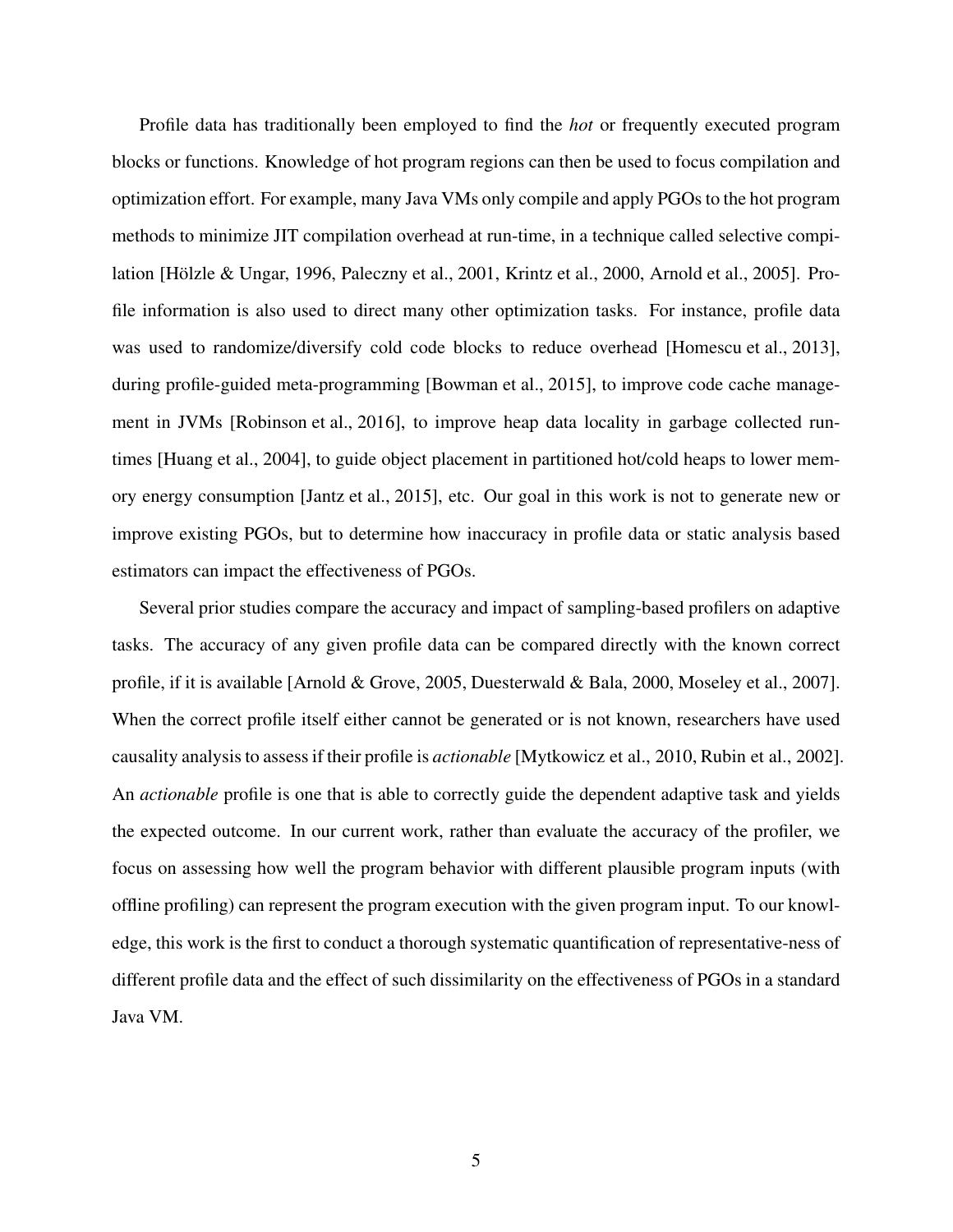# Chapter 3

### <span id="page-12-0"></span>Tools, Benchmarks, and Experimental Configuration

All our work for this paper was conducted using Oracle's production-grade Java virtual machine (HotSpot) in JDK-9 [\[Paleczny et al., 2001\]](#page-43-0). Our experiments use the standard DaCapo Java benchmarks [\[Blackburn et al., 2006\]](#page-40-5). The experiments were conducted on a cluster of Intel x86-64 2.4GHz machines running the Fedora Linux operating system. In this section we provide a brief background on the workings and properties of the HotSpot VM and DaCapo benchmarks that is relevant to this work. We also explain some details of our experimental setup.

HotSpot Internals: HotSpot's emulation engine includes a high-performance threaded bytecode interpreter and two distinct JIT compilers. The *client* or *c1* JIT compiler is designed for fast program *startup*. The *c1* compiler is very fast, but applies fewer and simpler compiler optimizations. The *server* or *c2* JIT compiler is slower and applies a broad range of traditional and profile-guided optimizations to generate higher-quality code for fast *steady-state* program performance. The more recent HotSpot releases also include a *tiered* compilation mode, where the hot code is first compiled by *c1*, and only the most important program methods are later compiled by the *c2* compiler. Tiered compilation is the default mode in HotSpot-9. In this research we focus on *code quality* and therefore only use the *c2* compiler for all our experiments.

Program execution in HotSpot begins in the interpreter. The HotSpot interpreter profiles program execution to collect various program behavior statistics, including the *invocation* and loop *back-edge* counts for all program methods. If the sum of the invocation and loop-backedge counts for a method exceeds a fixed threshold, then HotSpot queues that method to be compiled.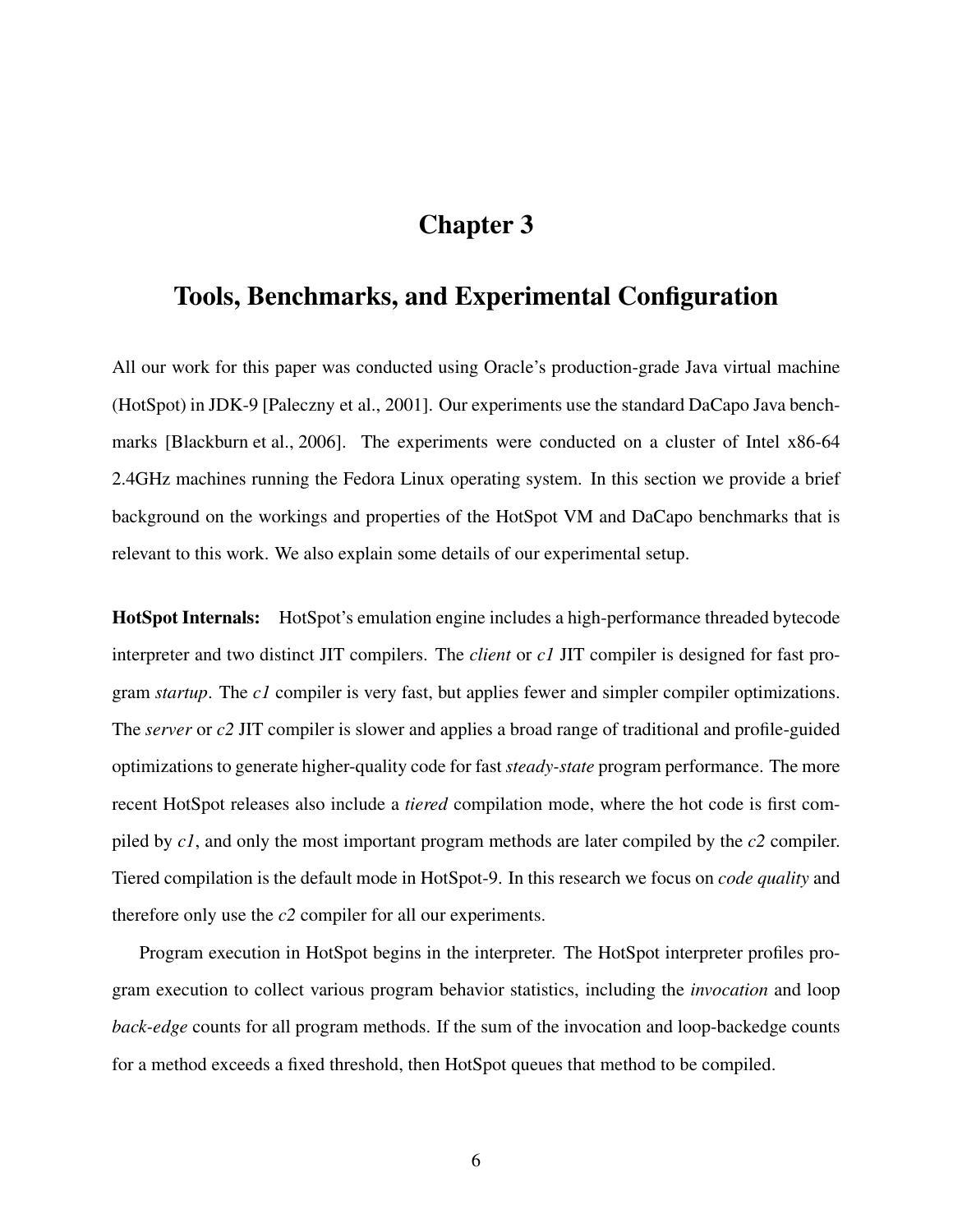Background Compilation: HotSpot employs a technique called *background compilation*, where JIT compilation occurs in separate OS *threads*in parallel with application execution [\[Krintz et al., 2000\]](#page-43-4). Background compilation prevents application stalls due to JIT compilation. However, it can also delay method compilation (relative to the application threads) if the compilation queue is backed up; during which time the method running in the interpreter can continue collecting profile data. Therefore, we disable background compilation for most of our experiments to allow more determinism and control over when each method is compiled and the amount of profile data collected prior to compilation.

DaCapo Benchmark Suite: All our experiments employ 10 of the 14 Java DaCapo benchmarks. Four benchmarks, batik, eclipse, tradebeans and tradesoap are excluded because they fail to run with the the default HotSpot-9 setup (without any of our updates or modifications).<sup>[1](#page-13-0)</sup> The DaCapo suite provides two distinct inputs for each benchmark program, called *small* and *default*. Some, but not all, DaCapo benchmarks also have access to a distinct *large* input, which we do not employ in this work.

Our experiments attempt to evaluate the quality of code generated by PGOs during JIT compilation by measuring program execution time after all desired compilations are complete. We exploit a mechanism provided by the DaCapo harness that allows a benchmark to be *iterated* multiple times. To achieve determinism most of our experiments restrict the set of methods compiled to those that are detected to be hot and are compiled in the first program iteration. Each run iterates the benchmark 12 times and measures the program run-time during its final iteration.

Table [3.1](#page-14-0) describes a few relevant characteristics for each benchmark used in this work. The first column in Table [3.1](#page-14-0) gives the benchmark name. The next column reports the average steadystate program run-time with the default HotSpot setup. The final three columns provide the number of methods compiled by each benchmark during its first iteration (startup), at the end of 12 itera-

<span id="page-13-0"></span><sup>&</sup>lt;sup>1</sup>batik and eclipse fail due to incompatibilities that were introduced in OpenJDK 8 and have been observed and reported by others [\[Github, 2014a,](#page-41-5) [Github, 2014b\]](#page-41-6). tradebeans and tradesoap witness frequent, but inconsistent failures with the default configuration. We have not fully investigated the cause of the failures, but we believe it is related to issues reported in [\[Blackburn et al., 2009\]](#page-40-6).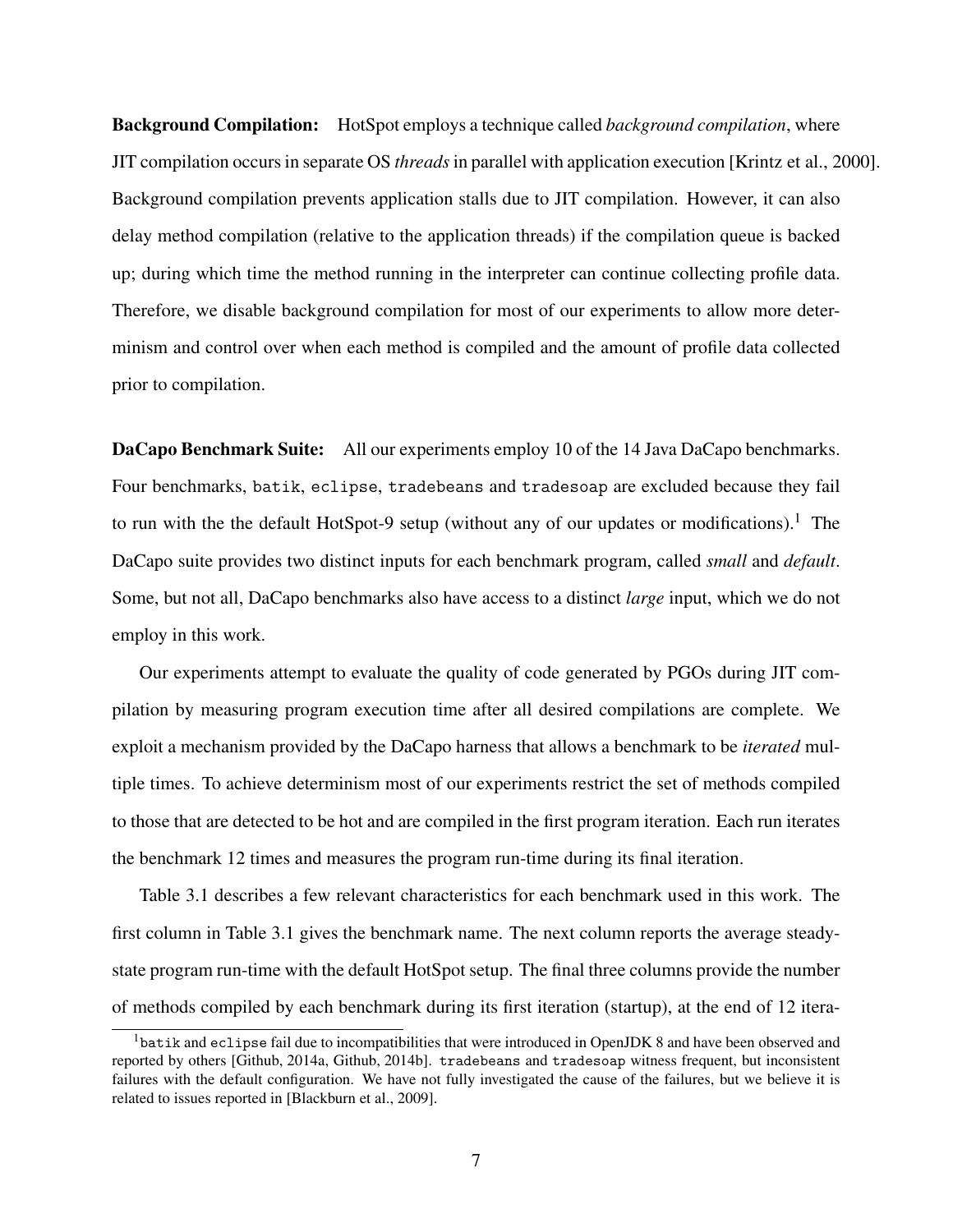<span id="page-14-0"></span>

| <b>Benchmark</b> | Steady-State  | Methods compiled |         |          |
|------------------|---------------|------------------|---------|----------|
|                  | run-time (ms) | Startup          | Steady  | All      |
| avrora           | 5449.00       | 363.60           | 486.50  | 4151.90  |
| fop              | 467.50        | 593.70           | 1250.10 | 7459.00  |
| h2               | 6595.50       | 853.60           | 1042.50 | 5159.40  |
| jython           | 3036.20       | 1361.10          | 1513.10 | 7469.70  |
| luindex          | 845.20        | 258.20           | 548.70  | 4004.50  |
| <b>lusearch</b>  | 1891.20       | 379.00           | 435.00  | 3366.80  |
| pmd              | 5054.30       | 968.30           | 1492.10 | 6122.40  |
| sunflow          | 2227.10       | 317.80           | 350.20  | 4717.00  |
| tomcat           | 6082.70       | 996.60           | 2197.40 | 24803.10 |
| xalan            | 1571.50       | 683.30           | 1401.10 | 5073.00  |

Table 3.1: Relevant properties of used benchmarks from the DaCapo Java benchmark suite

tions (steady-state), and by a compiler that compiles all program methods on their first invocation respectively. To account from inherent timing variations during the benchmark runs, all the runtime results in this paper report the (geometric) average and 95% confidence intervals over 10 runs for each benchmark-configuration pair [\[Georges et al., 2007\]](#page-41-7).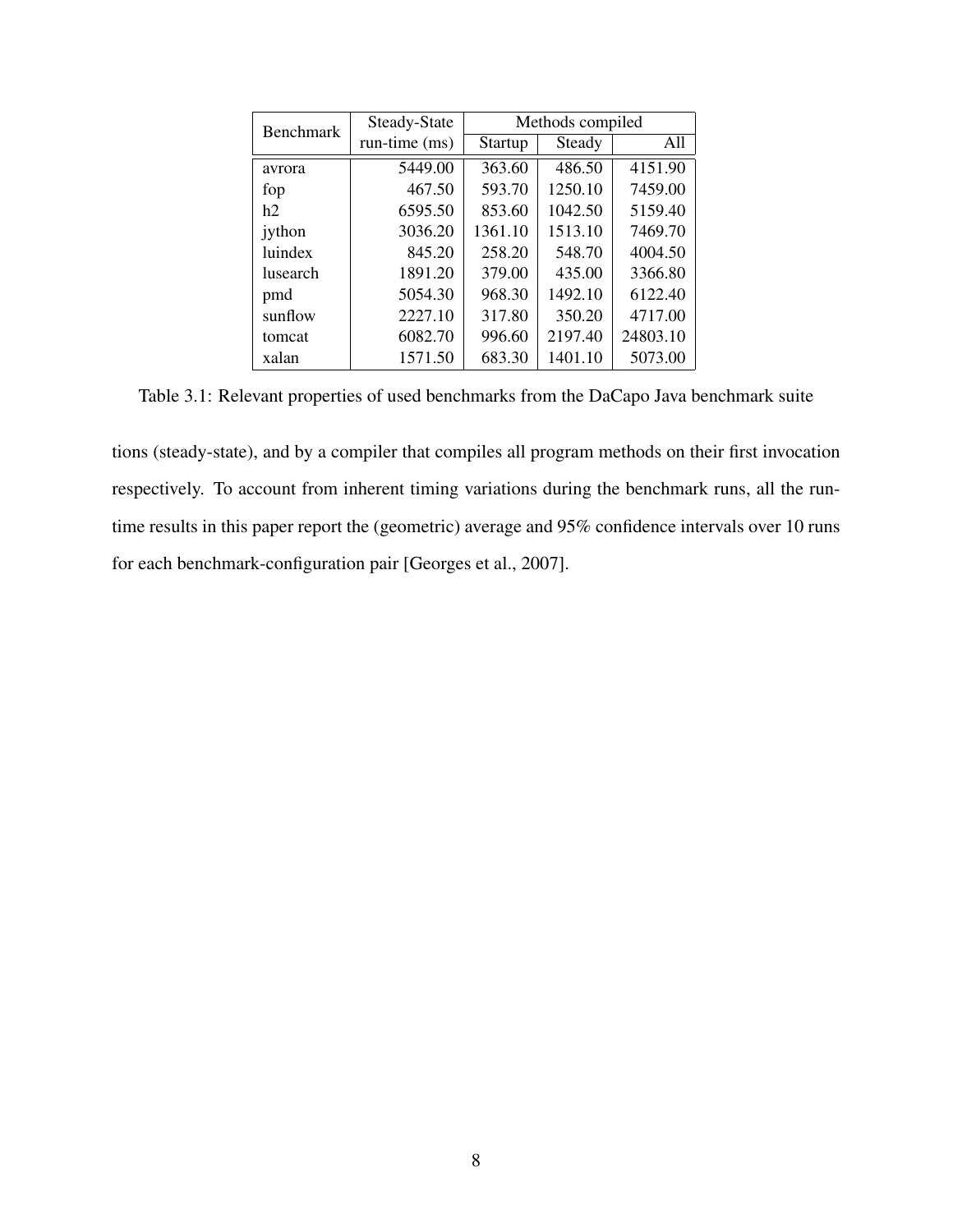## Chapter 4

### <span id="page-15-0"></span>Constructed Experimental Mechanisms and Frameworks

We implement many new mechanisms in the HotSpot VM to correctly and fairly conduct our experiments for this study. We note that designing and implementing these frameworks in an advanced VM like HotSpot are challenging tasks, and therefore are major contributions of this work. In this section we describe some of these engineered frameworks.

#### <span id="page-15-1"></span>4.0.1 Enable VM to Detect User-Defined Program Execution Points

Ordinarily, the virtual machine does not possess the ability to efficiently detect user-defined program points as they are reached during execution. We found that many of our experiments would benefit from such a VM capability, especially to detect the start/end of individual benchmark *iterations*. Inspired by prior work in the literature, we make a small update to implement this functionality in the VM [\[Kulkarni, 2011\]](#page-43-7).

We add an empty *VM-indicator* method to the DaCapo harness that starts the next program iteration and statically annotate the method with a special flag. We extend the VM to mark such annotated methods when the classfile is loaded. The HotSpot interpreter efficiently checks for this flag at every method invocation and directs VM control-flow to custom user-defined code if it is encountered during execution.

### <span id="page-15-2"></span>4.0.2 Import/Export Profile Data

One important contribution of this work is a mechanism that we built in the HotSpot JVM for exporting profiling data recorded during one instance of the VM and importing it during a later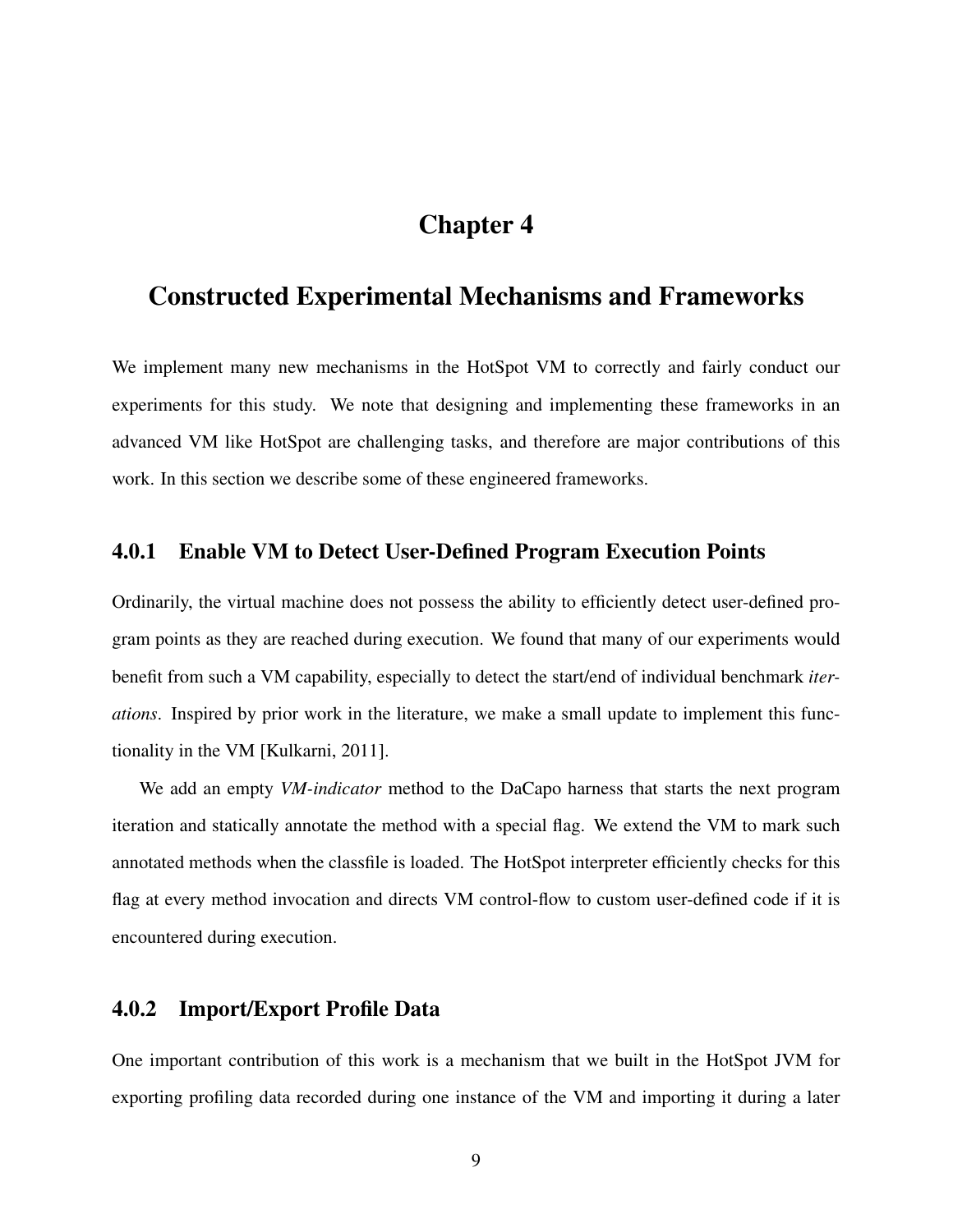instance. Advanced static compilers that support PGOs, like GCC (*gprof* [\[Graham et al., 1982\]](#page-41-8)) and LLVM (*llvm-profdata*), possess the ability to collect and dump profile data from one program execution. The compiler can then use this profile data during a later compilation to guide PGOs. However, such frameworks are uncommon for managed language run-times, such as Java VMs, since they typically rely on online profiling. We found that the types of profile data held by a JVM pose some unique challenges to accurately serialize and deserialize the profile data.

We experimented exporting the profiling data a few different points during the execution of the JVM. First we attempted to dump the profiling data for every loaded method when the VM shutdown. We found, however, that when loading the profiling data, we weren't seeing as many methods being compiled that we exected. Unfortunately, Hotspot decays the invocation and backedge counters of a method when it is sent to compile to prevent the interpreter from attempting to enqueue a method for compilation frequently while it in the compiler queue. As a result, those counters in the exported data didn't accurately reflect the state of the method when it was compiled. So, our second attempt was to dump the data for each method just before it is compiled. This gave us more accurate information for methods that are compiled, but failed to collect data for any methods that were not hot and in practice we got worse performance than expected. When compiling a hot method, the compiler frequently inlines methods, even ones which are not themselves hot. As such, the profiling data of these methods can also affect code quality. Our third, and final, approach was to export data at compile time for hot methods and at VM shutdown for cold methods.

For many data types, including counter and boolean values, the serialization/deserialization process is relatively straightforward. However, there are exceptions like the pointers to the VM structures that represent JVM classes. Since pointer values are specific to each execution instance, we abstract such data types by recording the corresponding class name (including package path), in the serialized format. Later during deserialization, we perform a lookup to find a loaded class structure with a matching name.

Looking up a class name requires that class to have previously been loaded by the VM. The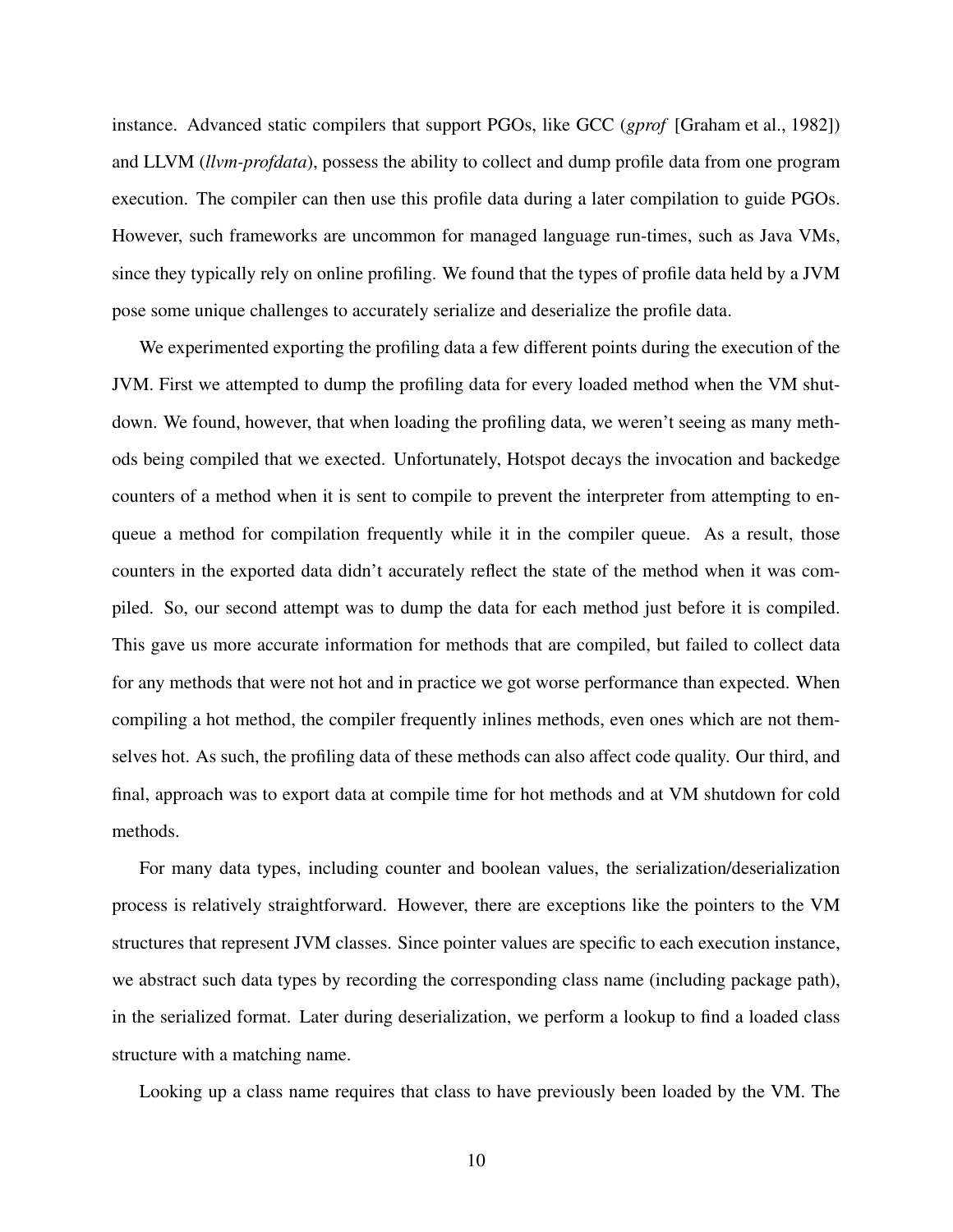design of the class-loading infrastructure in HotSpot prevents us from loading classes during the deserialization process. Therefore, we delay the deserialization process until all referenced class names in the imported profile file have already been loaded. In order to achieve a reasonable lookup-hit rate, our framework prevents methods from being compiled during the first iteration of the benchmark and performs the deserialization of the profiling data in between the first and second benchmark iterations. Even with this mechanism, there are a few lookup misses. For example, when loading profiling data for the in the "xalan" benchmark, there are about 6000 class name lookups attempted, of which 19 fail. We analyzed some of these misses and found that many of them come from what appear to be dynamically generated classes with semi-random names. Since there are only a few such cases, we did not yet attempt to resolve or predict the class name in such cases.

Another challenge is understanding and serializing profile data structures that vary in layout depending on the bytecodes that make up the method. Specifically, each method in HotSpot maintains a MethodData object, which contains an array of structures that hold the profiling information for particular bytecodes in the method. For example, a virtual call bytecode corresponds to a structure that records the receiver types seen at call site.

We store both the type and bytecode index of each profile data structure in addition to the profiling data so that any mismatches during the deserializing process can be detected. We abort in any such cases of a mismatch to avoid corrupting the data structures during the evaluation run. Such a mismatch could occur if the method was modified since the data was collected. It also prevents profiling data collected by a debug or release build from being loaded by the other build configuration, since the layout of the structures differs subtly between debug and release configurations.

We store the serialized profiling data in simple text files formatted as JSON. We chose JSON because it is relatively human readable. The downside to using JSON over a custom format is its verbosity, affecting the speed of reading and writing. Since we focus on program steady-state time, we are able to ignore the cost of importing and populating the profile data structures during our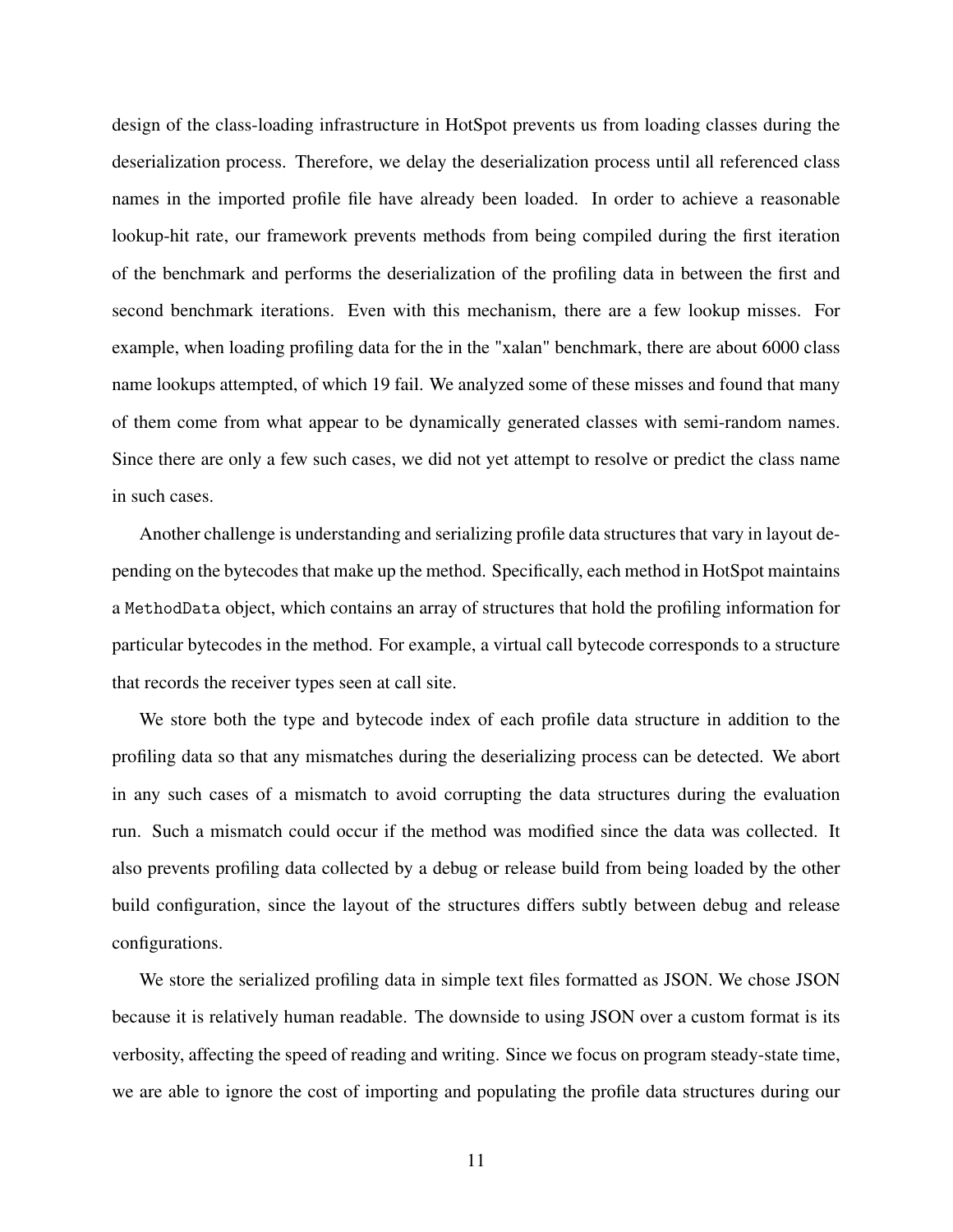experiments. An example of the format of the serialized profiling data follows:

```
\mathsf{L}% _{0}\left( \mathsf{L}_{0}\right) ^{T}=\mathsf{L}_{0}\left( \mathsf{L}_{0}\right) ^{T}{
    "klass": "org/apache/xalan/transformer/StackGuard",
    "name": "checkForInfinateLoop",
    "sig": "()V",
    "loader": "org/dacapo/harness/DacapoClassLoader",
    "mdo": {
      "fields": {
        "_nof_decompiles": 0,
        "_nof_overflow_recompiles": 0,
        "_nof_overflow_traps": 0,
        "_trap_hist": "00000000000000000000000000000000000000000000",
        "_eflags": 0,
        "_arg_local": 0,
        "_arg_stack": 0,
        "_arg_returned": 0,
        "_creation_mileage": 0,
        "_invocation_counter": 1,
        "_backedge_counter": 1,
        "_invocation_counter_start": 0,
        "_backedge_counter_start": 0,
        "_tenure_traps": 0,
        "_rtm_state": 2,
        "_num_loops": 0,
        "_num_blocks": 0,
        "_would_profile": 0,
        "_data_size": 928,
        "_parameters_type_data_di": -2,
        "_size": 1272
      },
      "data": [
        {
          "type": "VirtualCallData",
           "count": 0,
           "cell_count": 5,
           "header": 262149,
          "receivers": [
             {
               "class": "org/apache/xalan/transformer/TransformerImpl",
               "count": 5000
             },
             {}
          ]
        },
        {
          "type": "BranchData",
          "header": 851975,
          "taken": 5000,
           "not_taken": 0,
           "displacement": 32,
          "cell_count": 3
        },
        // ...
        {
          "type": "JumpData",
          "header": 10616835,
          "taken": 0,
          "displacement": -792,
           "cell_count": 2
        }
      ],
      "extra_data": [
        {},
        {},
        {},
```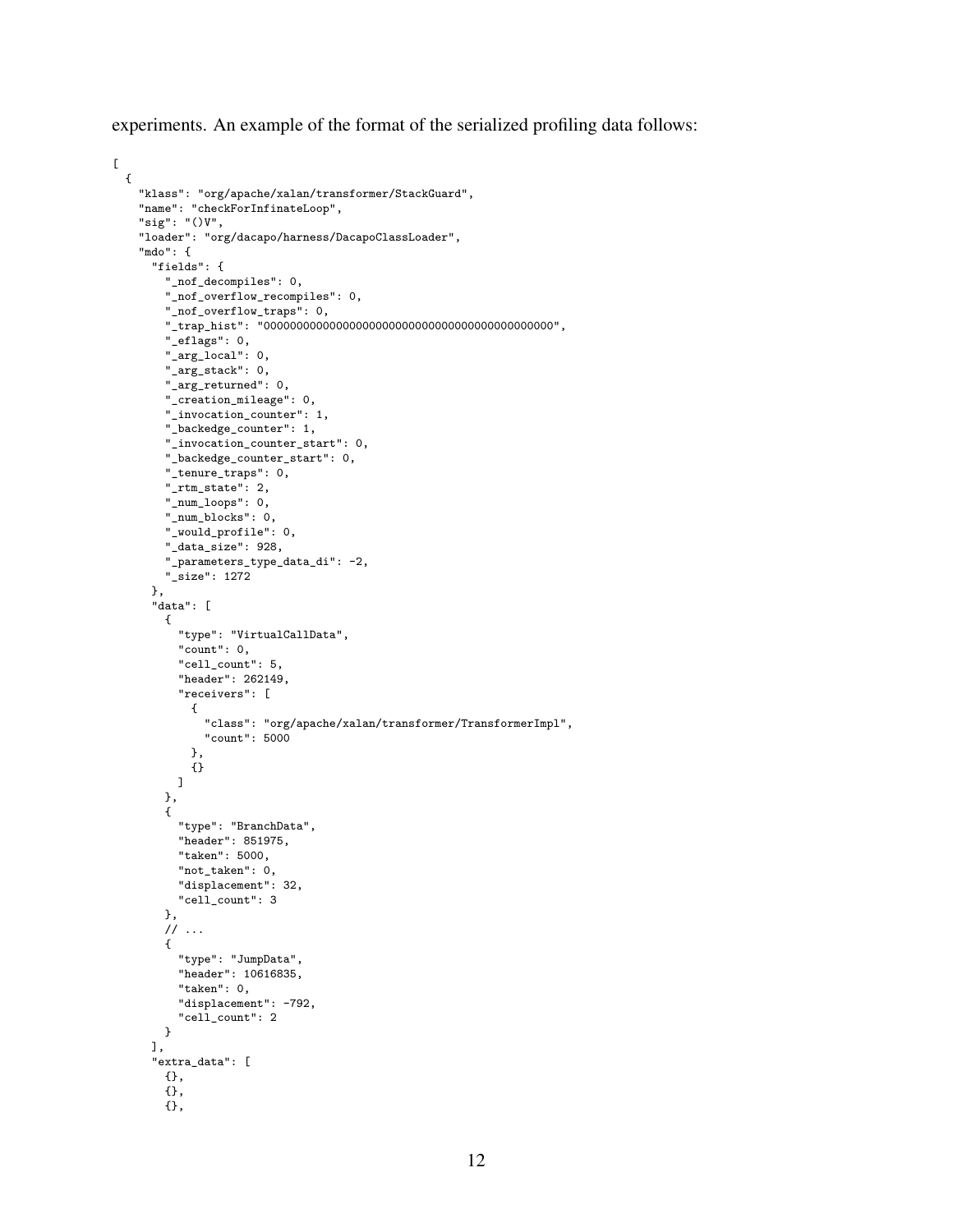```
{},
      {},
      {},
      {
        "type": "ArgInfoData",
        "header": 9,
        "cell_count": 2,
        "array": [
          \Omega]
      }
    ]
  },
  "mco": {
    "_interpreter_invocation_count": 5001,
    "_interpreter_throwout_count": 0,
    "_number_of_breakpoints": 0,
    "_invocation_counter": 40009,
    "_backedge_counter": 1,
    "_nmethod_age": 2147483647,
    "_invoke_mask": 1016,
    "_backedge_mask": 8184,
    "_rate": 0.0,
    "_prev_time": 0,
    "_highest_comp_level": 0,
    "_highest_osr_comp_level": 0
  }
},
// ...
```
 $\overline{1}$ 

#### <span id="page-19-0"></span>4.0.3 Control Method Compilation Order

The order in which methods are compiled in the HotSpot VM is known to influence later optimization decisions, especially for method inlining. Thus, configurations that compile an identical set of methods in different orders can generate different compiled native codes and result in different program run-time performance. Therefore, we build a mechanism in the VM to sort and compile the set of hot methods in an external user-defined order. However, a naïve implementation of such a mechanism may delay the compilation of some hot methods if any other methods that precede it in the sorted order have not yet been compiled. This delay in compilation is problematic for our current study since the delayed methods will continue to collect additional profile data, which can affect optimization decisions.

Our mechanism to resolve this issue conducts the experiment in two runs for each benchmark configuration. The first *training* run uses the framework just described to export the profile data for each hot method at the proper point during execution. In the second *evaluation* run, the first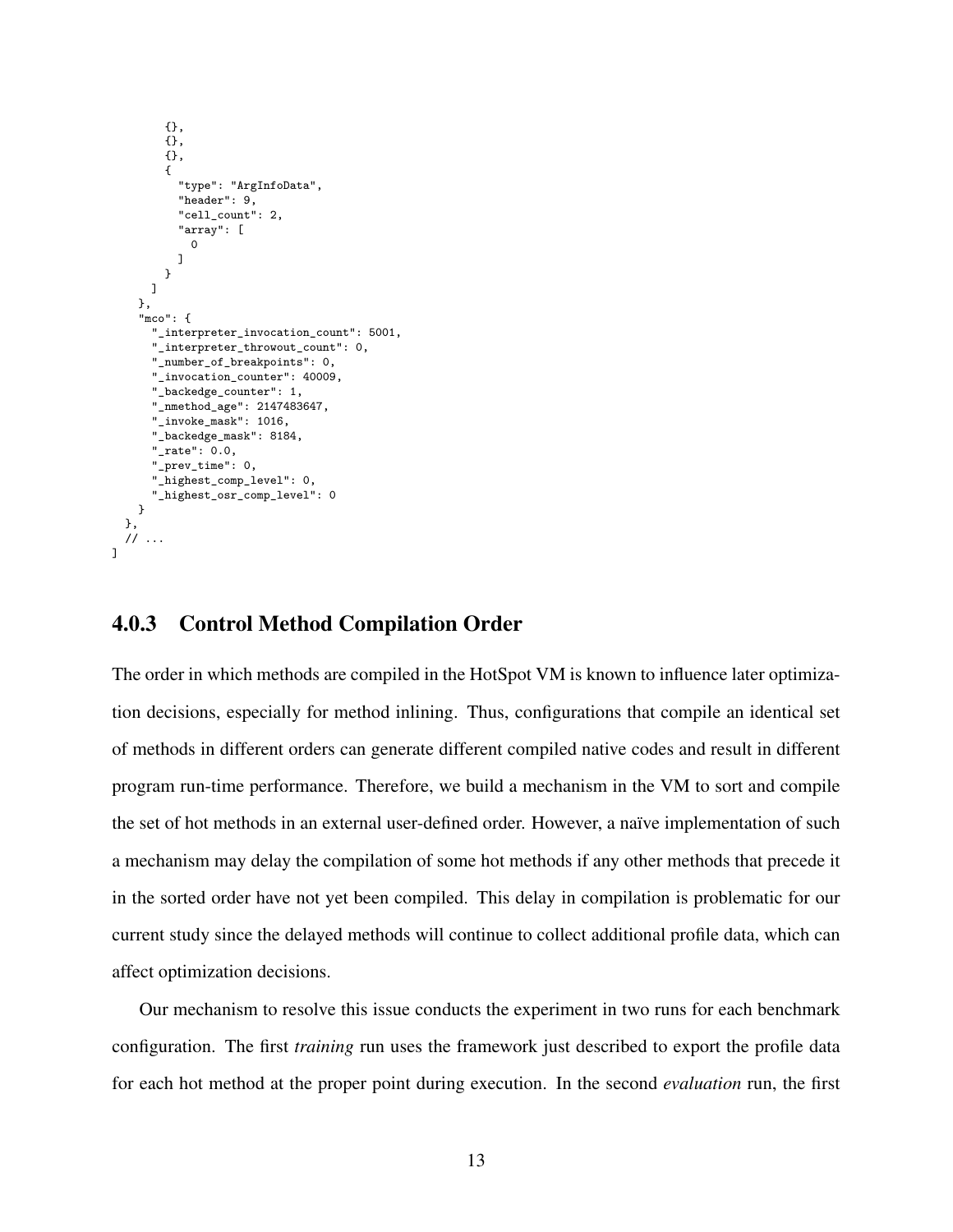benchmark iteration is completely interpreted and conducts no JIT compilations. The VM uses the VM-indicator mechanism to detect the end of the first iteration. At this point, the VM stalls the application threads, loads the profile data exported by the training run, and then sorts and compiles the set of hot methods in the given order. The application threads are resumed after all compilation is done. Methods sent to be compiled after this point, for example because they were deoptimized and became hot again, are compiled as normal.

#### <span id="page-20-0"></span>4.0.4 Evaluate Representativeness of Profile Data

A *representative* program input produces an execution that is typical for that program and would closely resemble execution time behavior with a majority of other inputs for that program. Offline profiling based systems attempt to find such a representative input to obtain relevant training data to use to guide PGOs. Unfortunately, there are generally no clear guidelines on how to discover such an input, and given an input it is equally unclear if it is indeed representative.

The representative-ness or similarity of some profile data with some other *current* program profile is a factor of the dependent PGO. In this section we present a mechanism to quantify the similarity of any two program profiles with respect to the profiling decisions they induce during PGOs.

Our mechanism to calculate the representative-ness metric extracts and compares the path taken during compilation when the two program profiles are used. We identified 55 *profile-site* locations in HotSpot's c2 compiler where profiling data is used to inform optimization decisions. We insert hooks at all these locations. When a method is compiled, we make a record of which of these locations is visited and in what order. At each hook, we note the name of the current method being compiled (which disambiguates whether this is an inlined method), the current bytecode-index (BCI), and the unique number of the hook location. The record of these profile-site decisions creates a trace of the path the compiler takes as it makes profiling-informed decisions. At VM shutdown, we dump these traces to a file for later analysis.  $<sup>1</sup>$  $<sup>1</sup>$  $<sup>1</sup>$  An example of the profiling decision</sup>

<span id="page-20-1"></span><sup>&</sup>lt;sup>1</sup>We experimented with including the profile-data value seen at each profile-site in our trace, but found that exclud-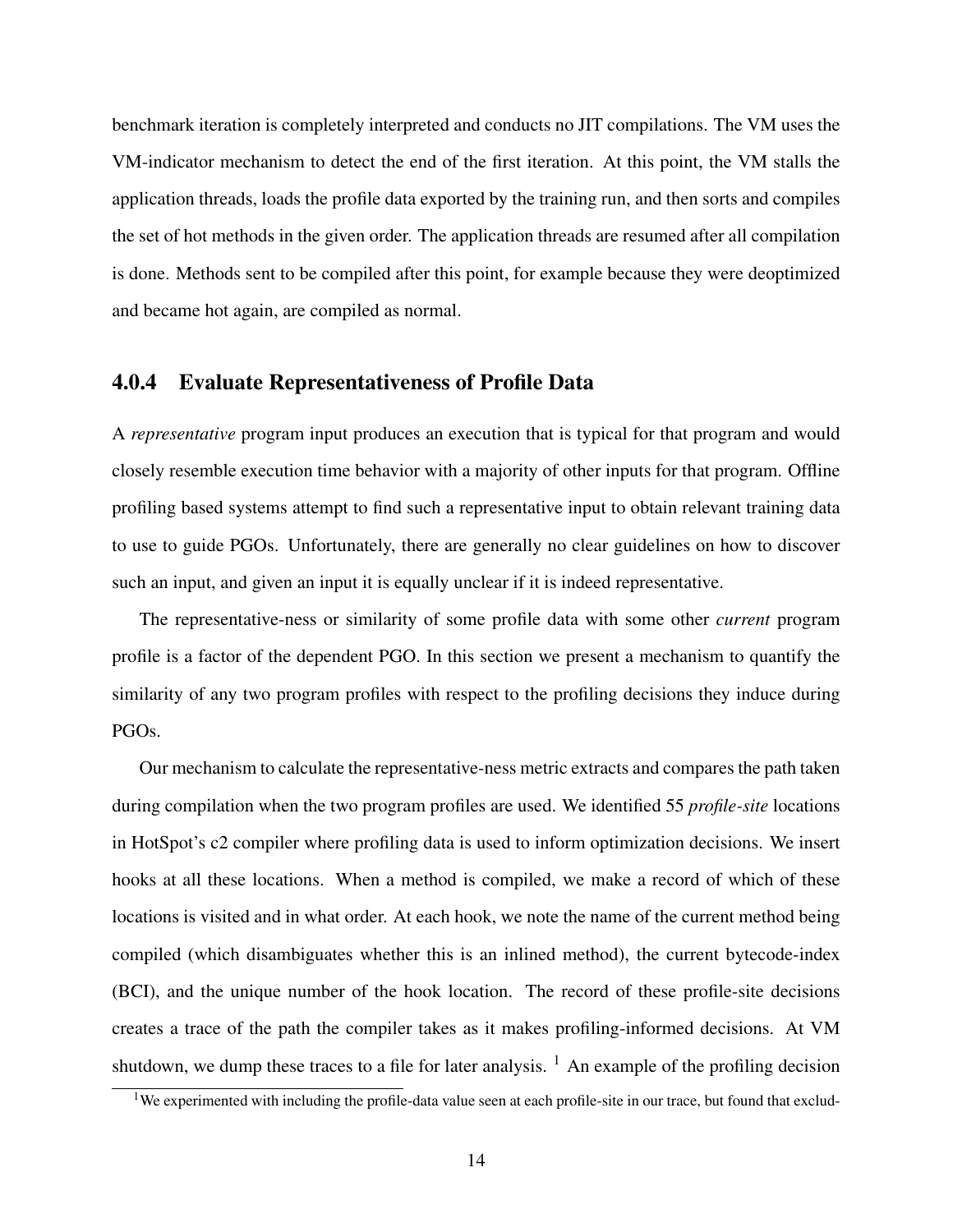information for one method follows:

```
\mathsf{L}
```
]

```
"org.python.core.WrappedIterIterator.getNext()Lorg/python/core/PyObject;": [
    ["org.python.core.WrappedIterIterator.getNext()Lorg/python/core/PyObject;", 1, 35],
    ["org.python.core.WrappedIterIterator.getNext()Lorg/python/core/PyObject;", 1, 36],
    ["org.python.core.WrappedIterIterator.getNext()Lorg/python/core/PyObject;", 1, 51],
    ["org.python.core.WrappedIterIterator.hasNext()Z", 4, 50],
    ["org.python.core.WrappedIterIterator.hasNext()Z", 4, 48],
    ["org.python.core.WrappedIterIterator.hasNext()Z", 12, 32],
    ["org.python.core.WrappedIterIterator.hasNext()Z", 12, 35],
    ["org.python.core.WrappedIterIterator.hasNext()Z", 12, 36],
    ["org.python.core.WrappedIterIterator.hasNext()Z", 12, 3],
    ["org.python.core.WrappedIterIterator.hasNext()Z", 12, 4],
    ["org.python.core.WrappedIterIterator.hasNext()Z", 12, 1],
    ["org.python.core.WrappedIterIterator.hasNext()Z", 12, 2],
    ["org.python.core.WrappedIterIterator.hasNext()Z", 12, 5],
    ["org.python.core.WrappedIterIterator.hasNext()Z", 12, 0],
    ["org.python.core.PyFastSequenceIter.__iternext__()Lorg/python/core/PyObject;", 4, 50],
    ["org.python.core.PyFastSequenceIter.__iternext__()Lorg/python/core/PyObject;", 4, 48],
    ["org.python.core.PyFastSequenceIter.__iternext__()Lorg/python/core/PyObject;", 4, 27],
    ["org.python.core.PyFastSequenceIter.__iternext__()Lorg/python/core/PyObject;", 4, 5],
    ["org.python.core.PyFastSequenceIter.__iternext__()Lorg/python/core/PyObject;", 24, 51],
    ["org.python.core.PyFastSequenceIter.__iternext__()Lorg/python/core/PyObject;", 28, 49],
    ["org.python.core.PyFastSequenceIter.__iternext__()Lorg/python/core/PyObject;", 52, 50],
    ["org.python.core.PyFastSequenceIter.__iternext__()Lorg/python/core/PyObject;", 52, 48],
    ["org.python.core.PyFastSequenceIter.__iternext__()Lorg/python/core/PyObject;", 36, 51],
    ["org.python.core.PyFastSequenceIter.__iternext_()Lorg/python/core/PyObject;", 36, 3],
    ["org.python.core.PyFastSequenceIter.__iternext__()Lorg/python/core/PyObject;", 36, 4],
    ["org.python.core.PyFastSequenceIter.__iternext__()Lorg/python/core/PyObject;", 36, 1],
    ["org.python.core.PyFastSequenceIter.__iternext__()Lorg/python/core/PyObject;", 36, 2],
    ["org.python.core.PyFastSequenceIter.__iternext__()Lorg/python/core/PyObject;", 36, 5],
    ["org.python.core.PyFastSequenceIter.__iternext__()Lorg/python/core/PyObject;", 39, 50],
    ["org.python.core.PyFastSequenceIter.__iternext__()Lorg/python/core/PyObject;", 39, 48],
    ["org.python.core.PyFastSequenceIter.__iternext__()Lorg/python/core/PyObject;", 44, 3],
    ["org.python.core.PyFastSequenceIter.__iternext__()Lorg/python/core/PyObject;", 44, 4],
    ["org.python.core.PyFastSequenceIter.__iternext__()Lorg/python/core/PyObject;", 44, 1],
    ["org.python.core.PyFastSequenceIter.__iternext__()Lorg/python/core/PyObject;", 44, 2],
    ["org.python.core.PyFastSequenceIter.__iternext__()Lorg/python/core/PyObject;", 44, 5],
    ["org.python.core.WrappedIterIterator.hasNext()Z", 27, 50],
    ["org.python.core.WrappedIterIterator.hasNext()Z", 27, 48],
    ["org.python.core.WrappedIterIterator.getNext()Lorg/python/core/PyObject;", 4, 50],
    ["org.python.core.WrappedIterIterator.getNext()Lorg/python/core/PyObject;", 4, 48],
    ["org.python.core.WrappedIterIterator.getNext()Lorg/python/core/PyObject;", 4, 27],
    ["org.python.core.WrappedIterIterator.getNext()Lorg/python/core/PyObject;", 4, 5]
],
// ...
```
Our technique for measuring the similarity of two traces for a given method is inspired by the Unix diff utility. Our mechanism calculates the longest-common-subsequence (LCS) of the two traces and divides two times the length of the LCS by the sum of the lengths of the two individual traces. The resulting ratio gives us a percentage measure of similarity. When calculating the LCS, we treat the tuple of the three recorded data values at each profile-site as an atomic unit, analogous to how the diff utility treats individual lines as atomic units when calculating a LCS.<sup>[2](#page-21-0)</sup> To create a

ing it improves run-to-run stability and profile similarity comparison.

<span id="page-21-0"></span><sup>&</sup>lt;sup>2</sup>We used the difflib module of the Python standard library to find LCS.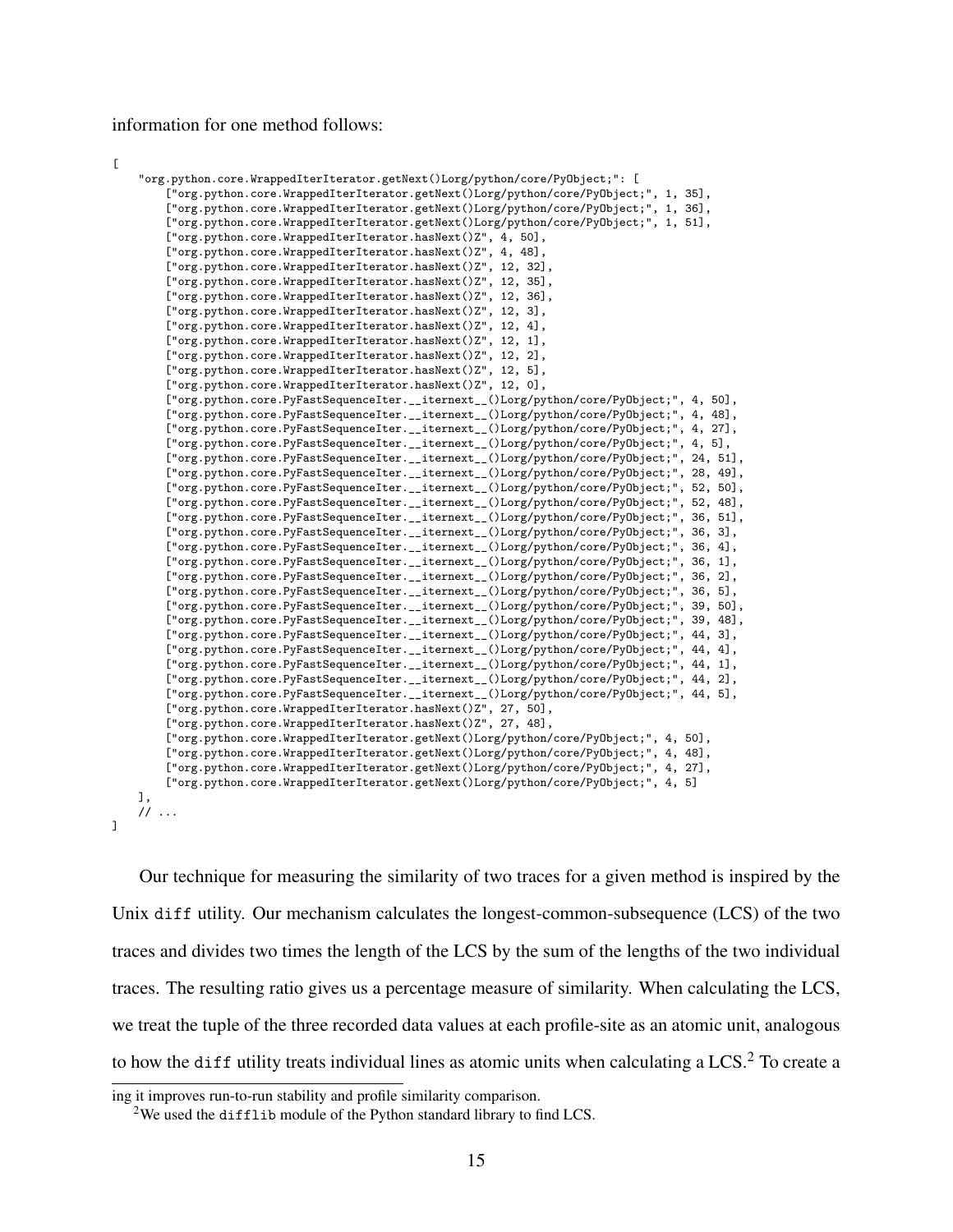measure of similarity for the entire program, we average the representative-ness measure of every method that was compiled during both VM instances. This average is unweighted, with no regards to the length or the relative hotness of the methods.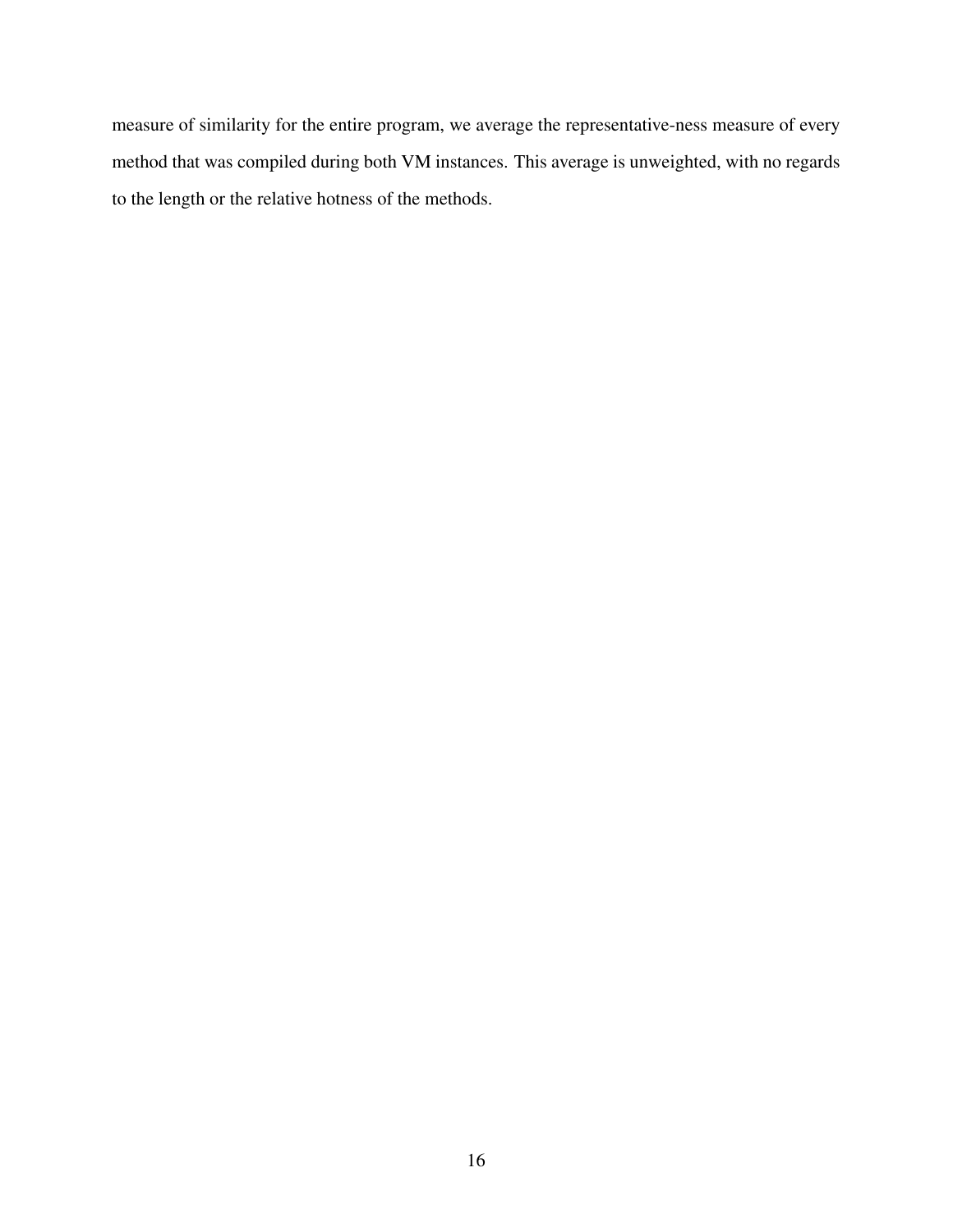# Chapter 5

### <span id="page-23-0"></span>Experiments, Results and Analysis

In this section we describe the results of our experiments that investigate the characteristics of current profiling-based JIT optimization systems in VMs. These results indicate the challenges that AOT compilation systems, whether based on offline profiling or static analysis, face to achieve the performance of JIT compilation systems that have access to accurate profile information from the current run.

### <span id="page-23-1"></span>5.0.1 Impact of Profiling on Generated Code Quality

Our first set of experiments are designed to quantify the impact of profiling information on generated code quality. Program execution time serves as our metric for measuring code quality. We prepare five distinct HotSpot configurations to compare the behavior and performance of AOT and JIT compilation systems.

- AOT-all: This configuration compiles all program methods on their first invocation. We disable profile data collection. Compilation occurs at the end of the first benchmark iteration. A method compilation order cannot be enforced as we do not have any other baseline configuration. The last column in Table [3.1](#page-14-0) gives the number of methods compiled by each benchmark in this configuration.
- JIT-steady: VMs employing selective compilation, like HotSpot, only compile methods when they are detected to be hot (their invocation+loop-backedge counts exceed 10,000 in HotSpot). This configuration represents the *steady-state* setting for the HotSpot VM. Profiling is enabled. A method compilation order is not enforced and the methods are compiled as they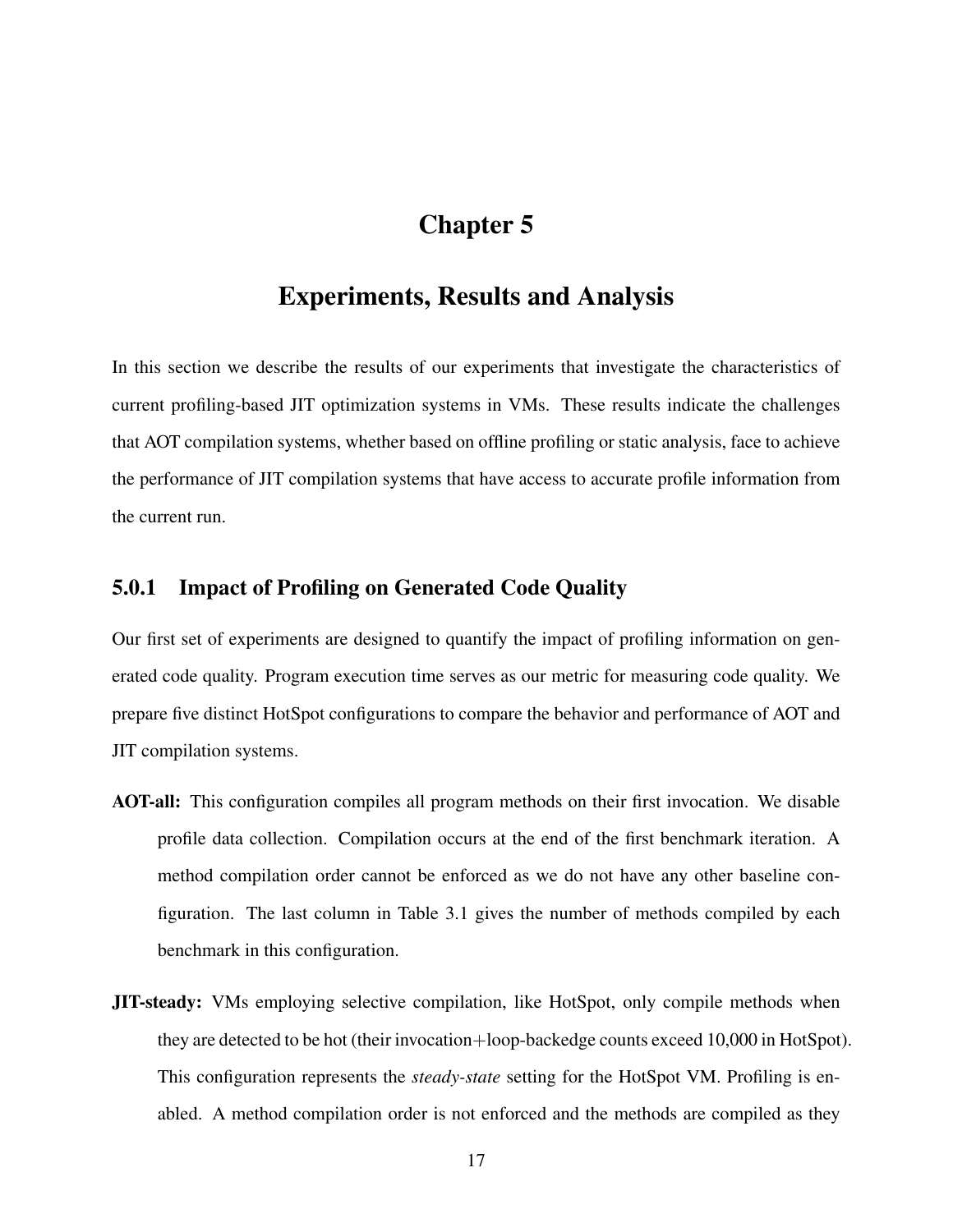achieve hotness in their first twelve iterations. The number of methods compiled by this configuration for each benchmark is given by the third column in Table [3.1.](#page-14-0)

- AOT-steady: This configuration restricts the set of methods compiled to those that are compiled by the *JIT-steady* configuration for each benchmark. However, we do not enable profiling for this AOT compilation. All methods are compiled after the first program iteration, and a method compilation ordering is not enforced.
- JIT-startup: This configuration is similar to earlier *JIT* setup, but restricts the number of methods compiled to those that get *hot* during the first iteration with HotSpot's default setting. The number of methods compiled by each benchmark is given by the second column in Table [3.1.](#page-14-0)
- AOT-startup: The configuration is similar to *AOT-steady*, but restricts the set of methods compiled to that compiled during *JIT-startup*. Profiling is disabled, and methods are compiled in the order they reach compilation in the *JIT-startup* configuration as described in Section [4.0.3.](#page-19-0)

In all cases the run-time of the 12*th* benchmark iteration is reported to ignore compilation overhead and to allow the execution to stabilize. All experiments run the DaCapo programs with their *default* input.

<span id="page-24-0"></span>Figure [5.1](#page-24-0) compares program performance with the AOT and JIT compilation models. The first bar for each benchmark in Figure [5.1](#page-24-0) plots the ratio of the *AOT-all* and *JIT-steady* configurations,



Figure 5.1: Profile data and PGOs have a significant impact on program performance on the HotSpot JVM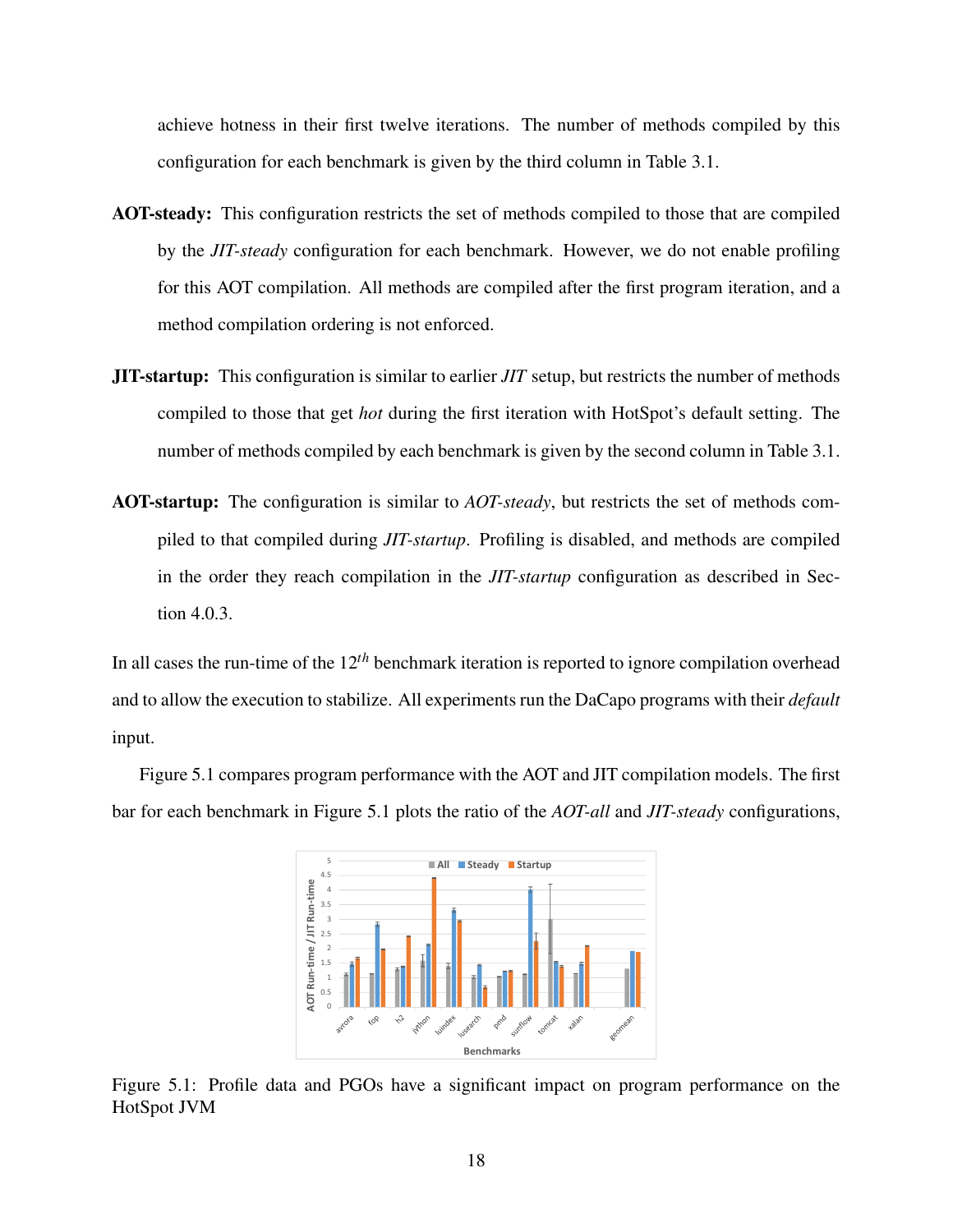the second bar compares the *AOT-steady* and *JIT-steady* configurations, while the last bar compares the *AOT-startup* and *JIT-startup* configurations. The first comparison gives a reasonable estimate of the profiling benefit derived by HotSpot-like VMs that employ selective compilation and may only compile a fraction of the total program methods. The final two plots for each benchmark can be used to estimate the performance gain due to profiling for VMs and benchmarks that have sufficient time and resources to compile all program methods. By enforcing a common method compilation order, the *startup* configurations eliminate one additional source of performance unpredictability, and therefore provide a better baseline for comparison. We use these *startup* configurations in our later experiments.

All comparisons uniformly show that the program profile behavior, which is extensively used by PGOs in current VMs for languages like Java, significantly influences the quality of generated code. AOT compilers may have to rely on mechanisms like offline profiling or static analysis to address this potential loss in performance. However, these alternative mechanisms have other limitations. In later sections we attempt to study the challenges that AOT compilers may need to overcome when using these alternative mechanisms to estimate profile information.

#### <span id="page-25-0"></span>5.0.2 Impact of Profile Data *Amount* on Code Quality

Offline profiling that can be used to drive PGOs in an AOT compiler can collect profile data for the entire duration of the *training* program run, or even over multiple offline runs using different training inputs. In contrast, JIT compilation systems need to balance the amount of profile data collection with the delay in making optimized code available to the emulation engine. Spending too little time understanding and recording the program behavior may have performance implications by incorrectly biasing dependent optimization decisions. Likewise, staying too long in the profile stage will delay JIT compilation, causing the program execution to remain in the inefficient interpreter for a longer duration. In this section we investigate the issue of how much profile data is needed by current PGOs to make correct profile-based decisions and generate the best quality code.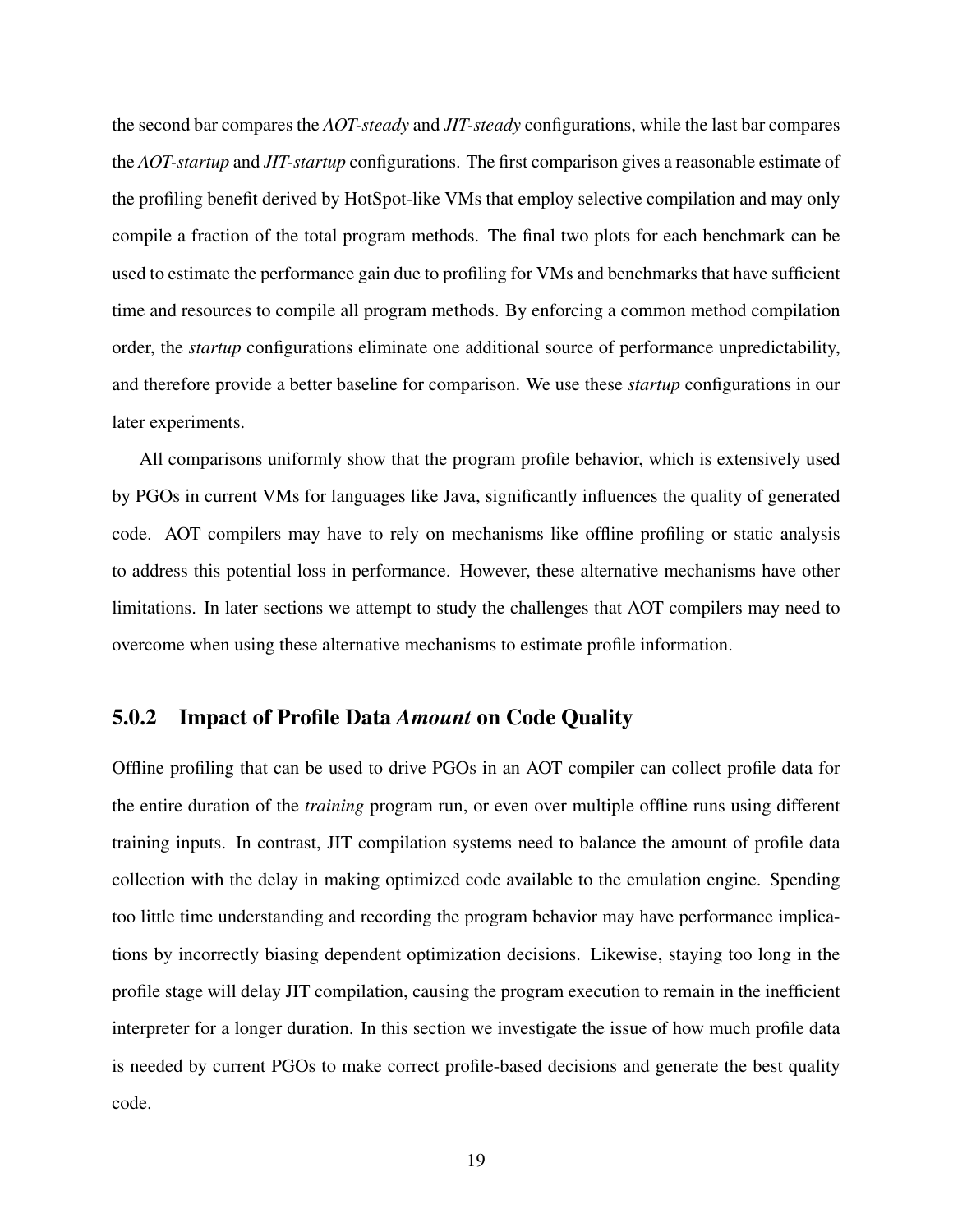We design a simple experiment that precisely controls the amount of profile data collected during the multiple different training runs. This experiment employs our frameworks described in Sections [4.0.2](#page-15-2) and [4.0.3.](#page-19-0) Thus, the training runs export the collected profile data that is then loaded and used by the evaluation run. We also control the number of methods compiled and their compilation order so that these factors remain uniform across all experimental configurations. We configure the training runs to collect per-method profile information that corresponds to each method executing for 0, 10, 25, 50, 75, 100, 250, 500, 1000, 2500, 5000, 8000, 10000, 25000, and  $50000$  execution (invocation  $+$  loop backedge) counts. By default, HotSpot uses the compile threshold of 10000 for its c2 compiler.

<span id="page-26-0"></span>

<span id="page-26-1"></span>Figure 5.2: A small amount of accurate (from the current program run) profile data is sufficient to effectively guide PGOs on the HotSpot JVM for the DaCapo benchmarks



Figure 5.3: Average program performance quickly improves and reaches saturation with small increases to the amount of collected program profile information. Any additional profile data (corresponding to  $>8000$  invocation  $+$  backedge counts) did not produce any noticeable performance gain.

Figures [5.2](#page-26-0) and [5.3](#page-26-1) show the results of this experiment. We find that while some profile infor-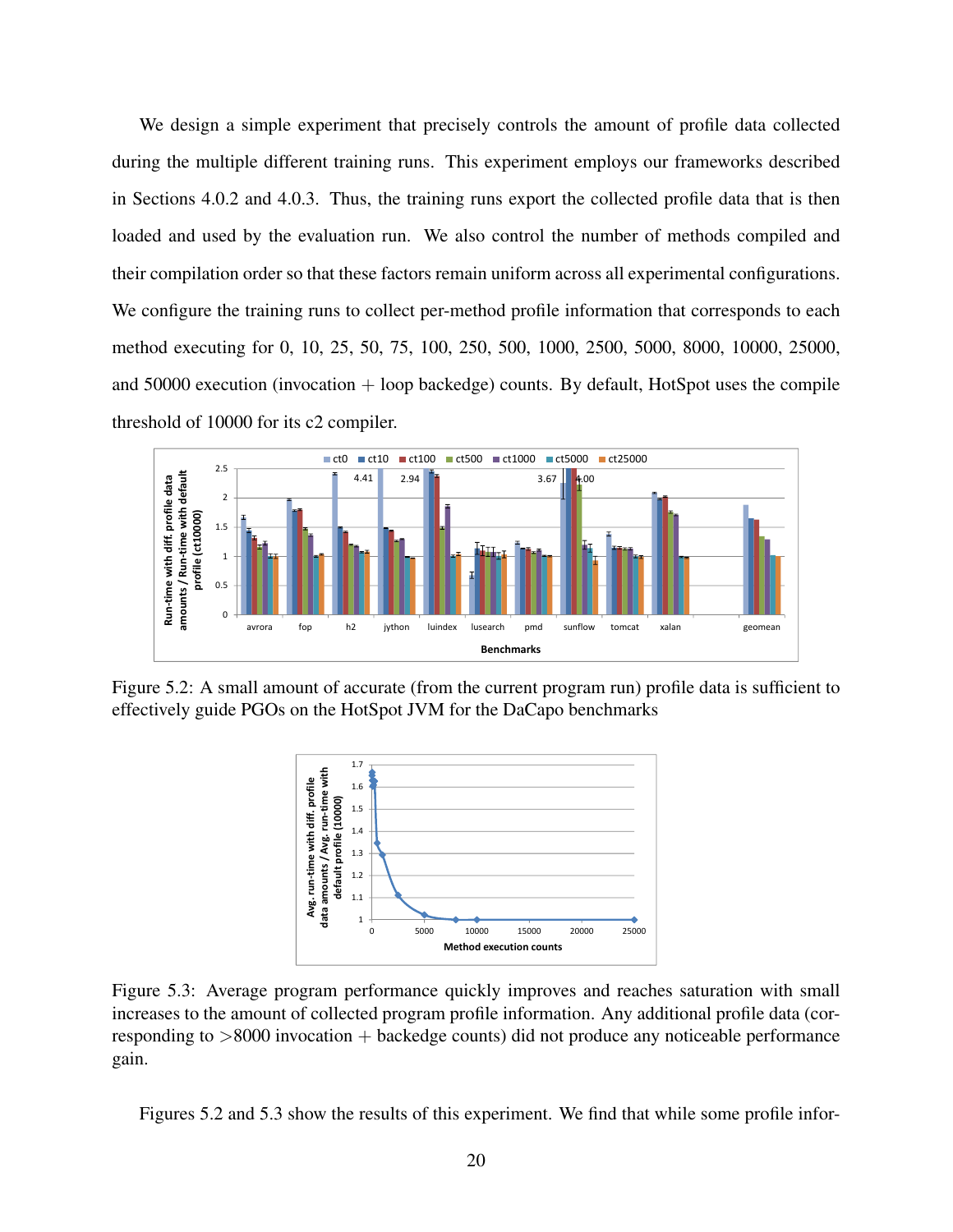mation is necessary to effectively guide PGOs, the benefit to performance obtained from increasing profile knowledge quickly reaches saturation beyond which we do not notice any significant additional performance gain. Thus, profile data collected over very low method execution counts (< 100) are unable to provide effective guidance to PGOs in HotSpot. Performance increases rapidly with growing profile data with moderate method execution counts  $(< 5000$ ). We see no significant performance gains with profile data from execution counts beyond 8000 in our experiments with HotSpot and DaCapo. We also notice a situation (for *lusearch*) where profiling data seems to always hurt performance, but that is an anomaly. These results suggest that offline profiling conducted over long time intervals may not have much of an advantage over traditional online profiling based JIT compilation systems.

#### <span id="page-27-0"></span>5.0.3 Impact of Profile Data *Accuracy* on Code Quality

AOT compilation systems cannot generate code that is customized to all conceivable program inputs or to all the different program behavior patterns possible at run-time. These systems can still employ static analysis or offline profiling to guide PGOs to derive additional performance gains. However, several issues remain unresolved. In this section we report our observations from a series of experiments conducted to understand two important issues. First, how similar does the guidance provided to the PGOs by the training and evaluation inputs need to be to generate comparable quality code; and second, how much do non-representative program inputs affect quality of guidance provided to PGOs and what is the resulting performance impact.

#### <span id="page-27-1"></span>5.0.3.1 Offline Profiling with DaCapo *small* Input

DaCapo benchmarks are shipped with two input sets for each program, *small* and *default*. In this section, we first evaluate the effectiveness of recording the program behavior with the *small* input, and using that data to guide PGOs during an evaluation run with the *default* input set.

We use the setup described in Sections [4.0.2](#page-15-2) and [4.0.3](#page-19-0) for these experiments. We compare the run-times from two configurations for each benchmark. The first configuration instantiates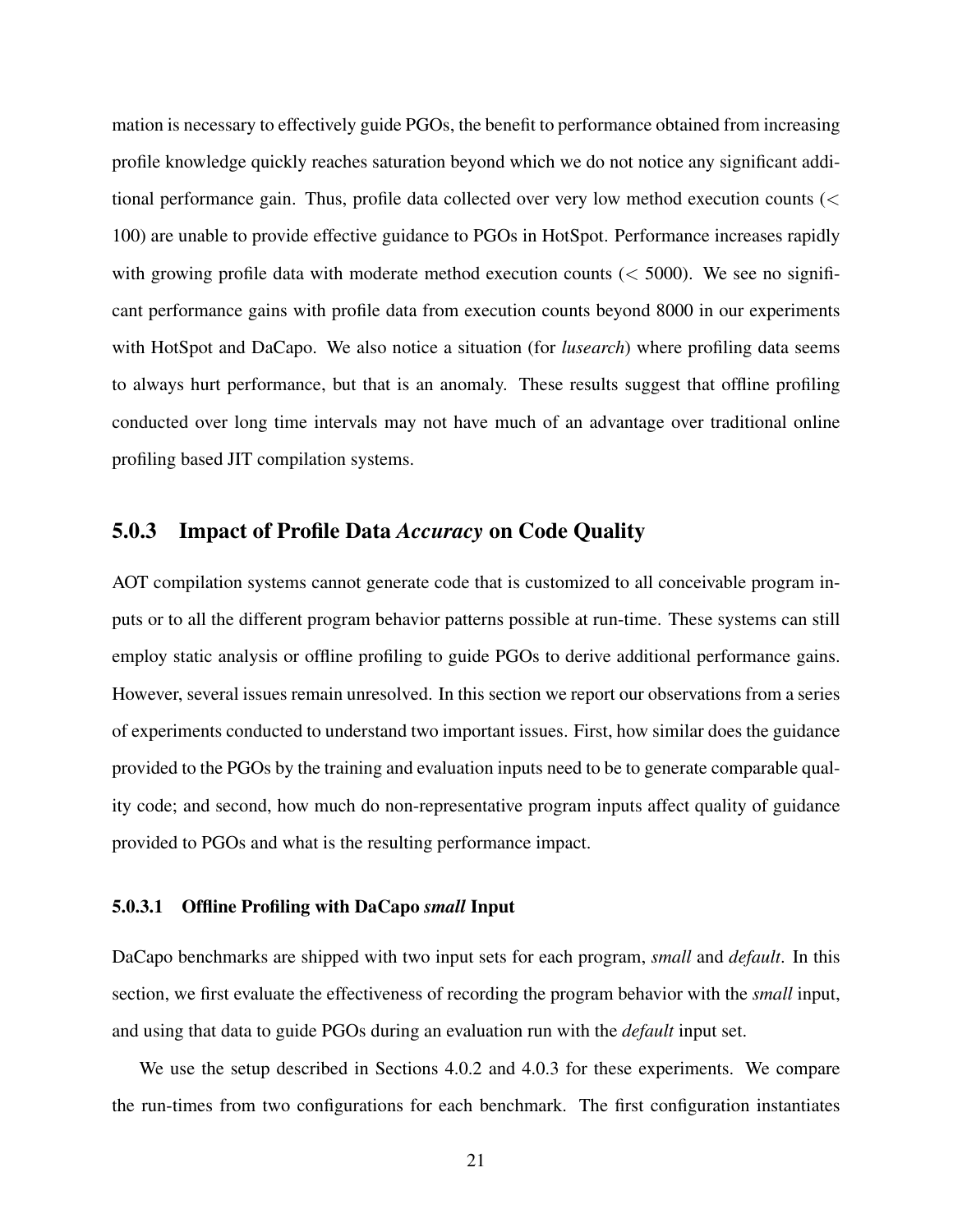<span id="page-28-0"></span>

Figure 5.4: In most cases, offline profiling using DaCapo's *small* input produces a binary that achieves good performance with a later evaluation run with the *default* input

the training run for each benchmark with DaCapo's *default* program input. The profile data and method compilation order collected by the training run are exported. The evaluation runs again use the same *default* input size. At the end of the first iteration, the VM stalls all application threads, imports the stored profile data and compiles all the hot methods in the compilation order provided by the training run. The application resumes after all the compilations finish. We allow the program run to stabilize over the next few iterations before recording the benchmark run-time.

The second *offline-profiling* configuration follows a setup very similar to the first. In this case though the training run is instantiated with DaCapo's *small* program input, and it exports the profile data collected. The evaluation run loads the profile data exported by this training run, but uses the method compilation order from the first configuration to compile the same set of hot methods. The program run-time is again recorded at the end of 12 benchmark iterations.

Figure [5.4](#page-28-0) displays the run-time reported by the offline-profiling configuration as compared to the run-time from the first configuration for each benchmark. Thus, with the exceptions of *jython* and *luindex*, the *small* input does a very good job of representing the behavior of the program when using the *default* input. On average the performance with offline-profiling only shows a degradation of 8.94% compared to the first configuration that has access to profile data from the same run.

In Section [4.0.4](#page-20-0) we described our technique to compare and quantify the *representative-ness* of different program inputs with some given/current program input. Figure [5.5](#page-29-1) uses this mechanism to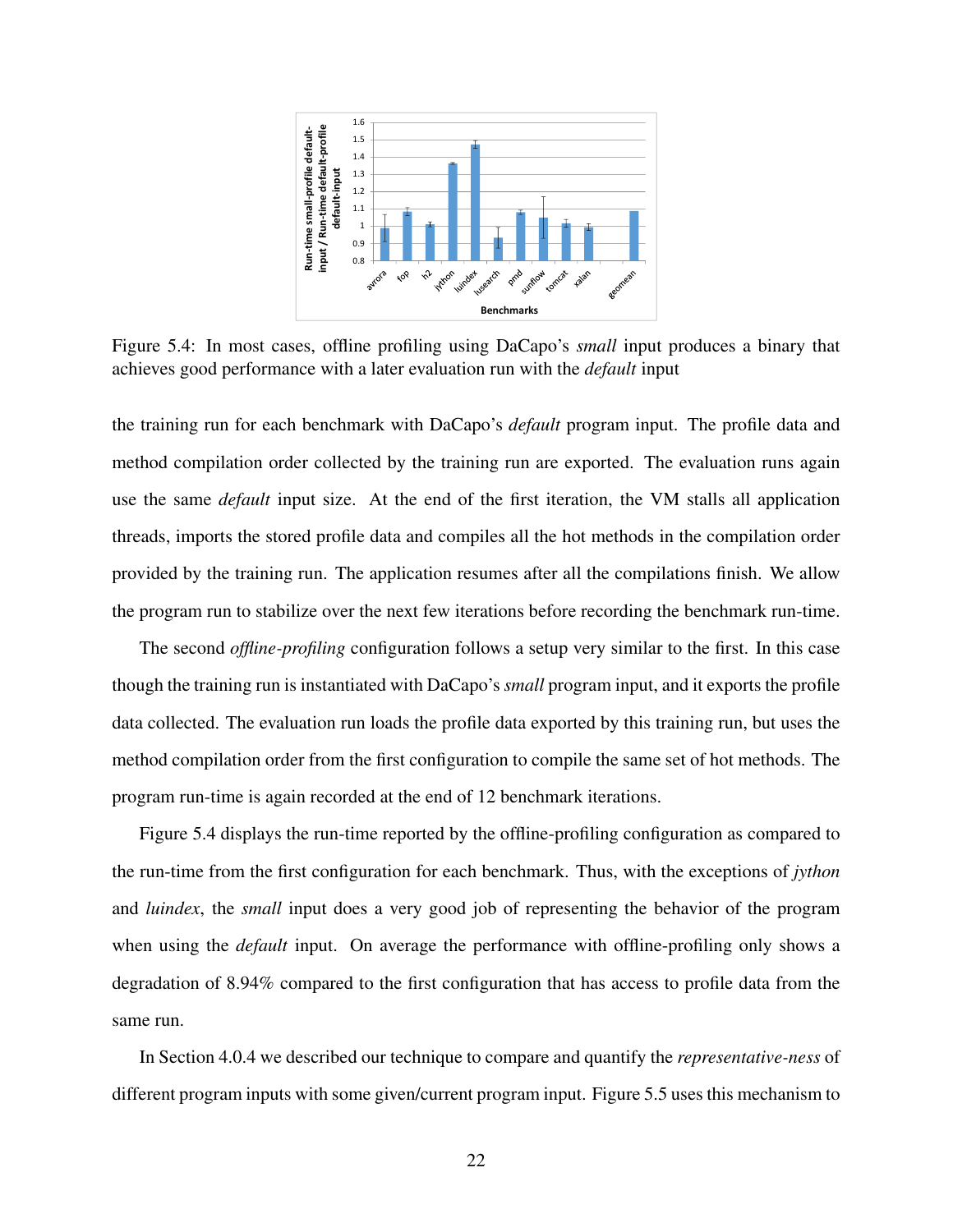<span id="page-29-1"></span>

Figure 5.5: Dacapo's *small* input can closely represent the program behavior of a run with Da-Capo's *default* input for guiding HotSpot's PGOs.

quantify the similarity or representative-ness of DaCapo's *small* input set compared to the *default* input for each benchmark. We find that with an average similarity score of 94%, program behavior with DaCapo's *small* input is very representative of its behavior with the *default* input, with regards to guiding the PGOs in the HotSpot JVM. This high similarity score explains the offline profiling results observed from Figure [5.4.](#page-28-0)

#### <span id="page-29-0"></span>5.0.3.2 Offline Profiling with *Randomized* Program Input

Although DaCapo's *small* input set generates a representative profile for the *default* input set for most benchmarks, it is unclear (a) if other programs inputs may provide varying representativeness, and (b) what is the effect of such plausible variance on the effectiveness of PGOs and the delivered code quality. Unfortunately, we do not know of any popular Java benchmark suite that includes a deliberately and systematically designed diverse set of program inputs. It was also not obvious to us how to generate such input sets for multiple benchmarks that have quantifiably differing similarities. Instead we develop a novel approach to systematically vary the representative-ness of the known program profile for any program-input pair, and study its effect on performance.

Our approach first conducts a training run to collect and export the complete per-method profile data for each benchmark with its standard *default* input set. This profile contains multiple fields, such as branch-taken counts, trap information, etc. Then, we methodically introduce random noise into this profile data with controlled probabilities as each profile data field is loaded during later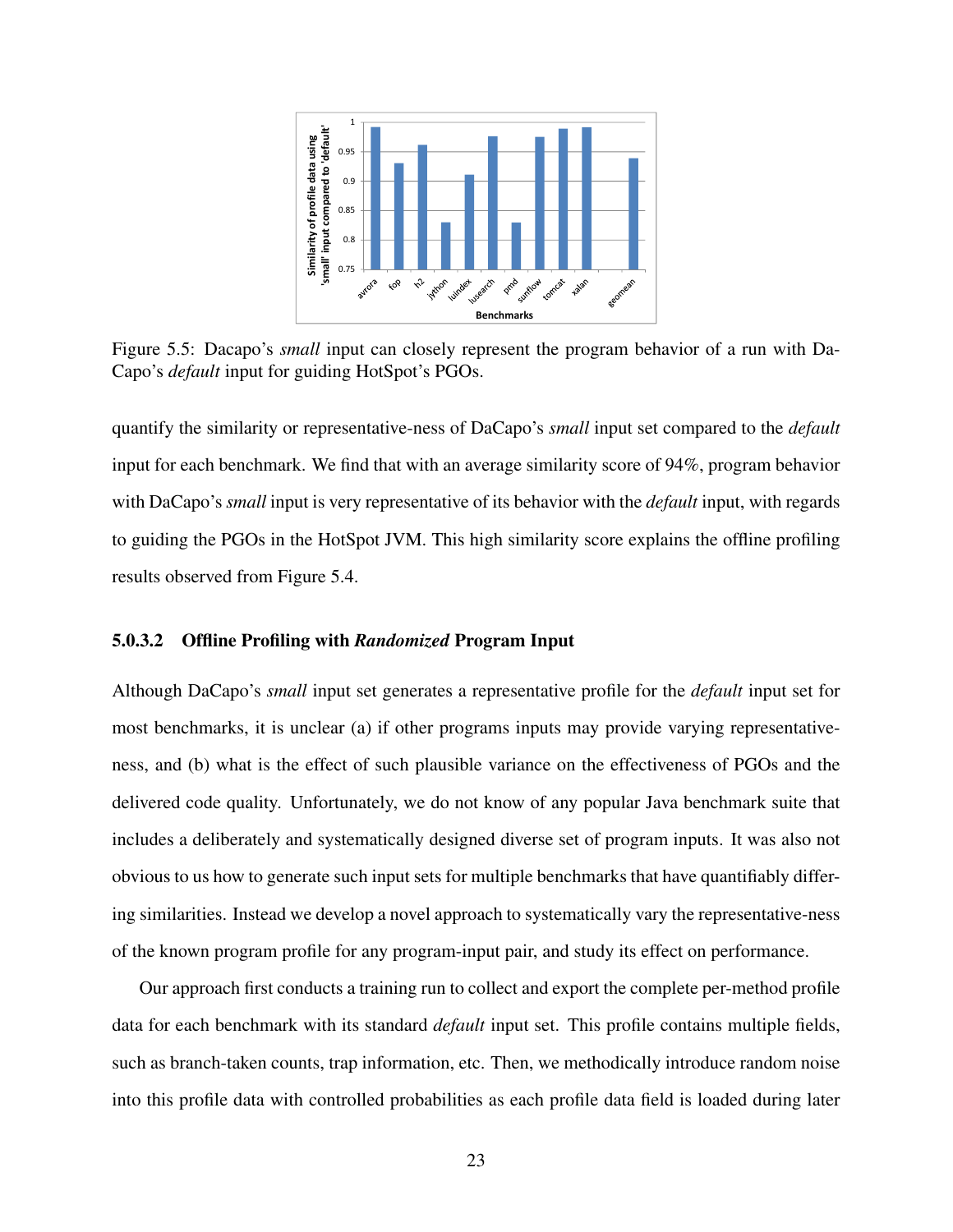<span id="page-30-0"></span>

Figure 5.6: Representative-ness of the profile-sites trace with the HotSpot c2 JIT compiler for various randomization configurations and benchmarks as compared to HotSpot's default *reactive* configuration (zero input randomization)

evaluation runs. We call this process *randomization* of the profile data. Thus, a profile data randomization with a probability of  $X\%$  will alter a profile data field with a probability of  $X\%$  and leave it unchanged with a probability of (100-X)%.

Randomization of the profile data field depends on the type of the field. For boolean fields, randomization flips the boolean value. For integer counter fields, randomization will set the field to a low or high value with the same probability. A low counter value is guaranteed to be less than the fixed VM threshold for that counter, and a high counter value exceeds the threshold. For class pointer fields, a non-null field will be set of null with the same probability. If the randomization does not nullify the entire field, then each referenced class in that field may again be set to null with the same probability. We do not yet attempt to alter a class pointer to instead reference another random class. Likewise, we also do not attempt to update a null class pointer to reference some other random program class. This randomized profile data will be used later during the run by the VM to guide PGOs during JIT compilation of the hot program methods.

Our experiment employs randomization values in increments of 10, from 10% to 100%, and uses more finer-grained randomization values between 0% and 10%. First, we employ our mechanism described in Section [4.0.4](#page-20-0) to evaluate and quantify the representative-ness of the resulting profile data after randomization. For each benchmark, Figure [5.6](#page-30-0) plots this similarity metric between the profile data with varying randomization factors as compared to profile data provided by the *default* input. We can see that profile data representative-ness decreases with increasing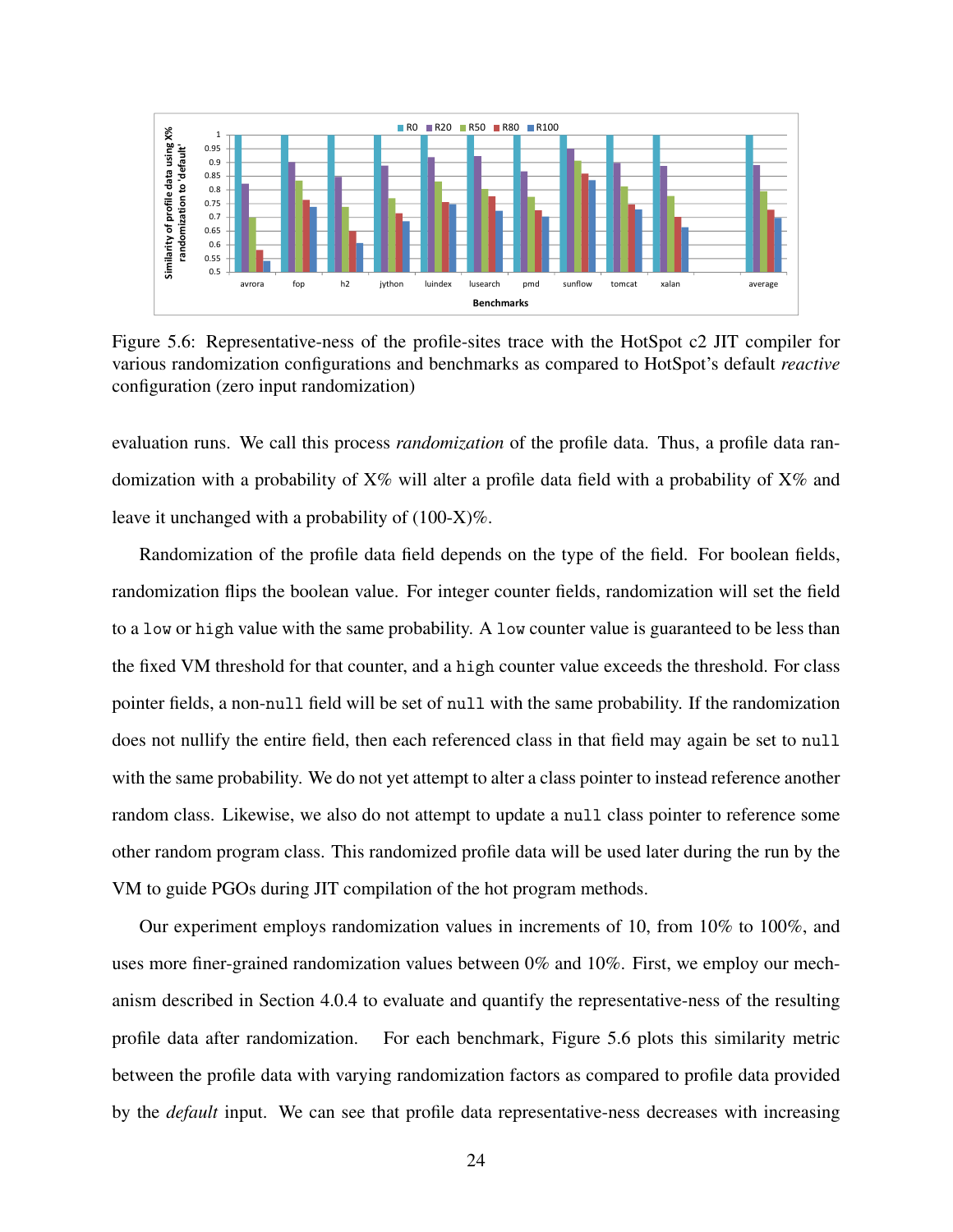<span id="page-31-0"></span>

Figure 5.7: Average representative-ness of the profile trace for various randomization configurations as compared to HotSpot's default *reactive* configuration

randomization. While all benchmarks show the same trends, some show a larger scope of similarity metric variation from 0% to 100% than others (for example, *avrora* compared to *sunflow*). Figure [5.7](#page-31-0) shows the average representative-ness metric over all our DaCapo benchmarks for all the different randomization ratios attempted. This curve shows that even small profile data imperfections, starting with 1%, noticeably affect the similarity metric. Yet, even a completely random (100% randomization) program input still achieves a similarity metric close to 70%, indicating that even vastly different profiles result in the compiler making similar decisions in a majority of the cases.

Figures [5.8](#page-32-1) and [5.9](#page-32-2) show the performance implications of using varying levels of imperfect profile data to guide PGOs in HotSpot's c2 compiler. For each benchmark, each bar in Figure [5.8](#page-32-1) plots the ratio of program run-time when the VM is using the indicated randomization of profile data to program run-time in the default scenario when using online profile data from the same run with no randomization. Again, we employ the frameworks described earlier in Sections [4.0.2](#page-15-2) and [4.0.3](#page-19-0) to produce a fair comparison.

These figures provide some interesting observations. All benchmarks show an identical trend with performance degrading with increasing profile data imperfection. However, the scale of the performance change varies significantly between the programs. We also notice that the magnitude of the performance degradation does not show a direct correlation with scale of deterioration in the representative-ness metric. For instance, *sunflow* notices the least deviation in the similarity metric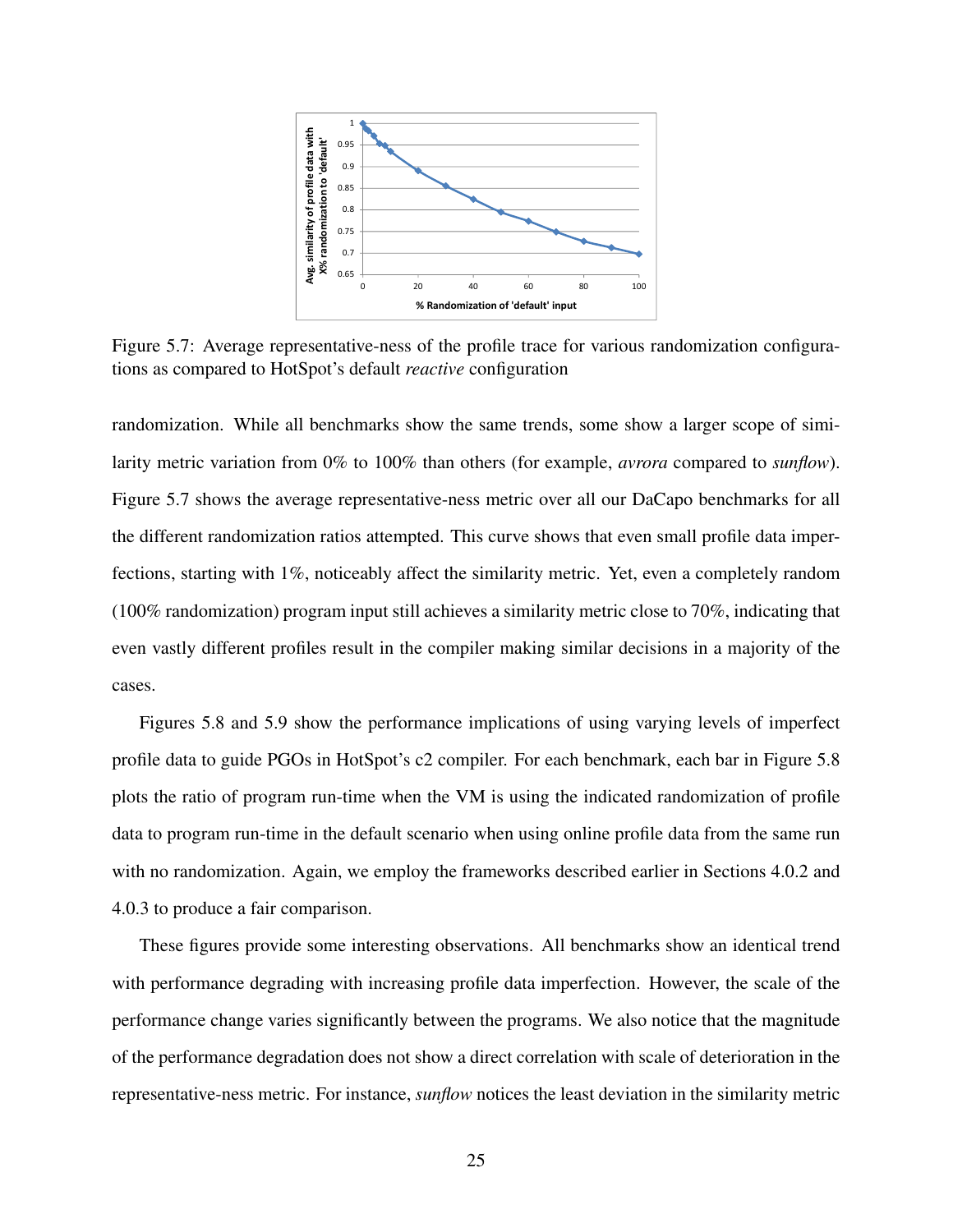<span id="page-32-1"></span>

<span id="page-32-2"></span>Figure 5.8: Impact of varying profile data inaccuracy on *individual* program performance on the HotSpot JVM



Figure 5.9: Impact of varying profile data inaccuracy on *average* program performance for the DaCapo benchmarks on the HotSpot JVM

from 0% to 100%, but experiences the highest performance variation. Our results show that even small imperfections in profile data can significantly lower the effectiveness of PGOs, which bears important implications for offline profiling based optimization strategies.

#### <span id="page-32-0"></span>5.0.3.3 Randomizing Profile-Site Decisions During Compilation

In the last section we presented results from an experiment that attempted to understand the effect of offline profiling by orderly introducing imperfections into the profile data used to guide PGOs. This profile data is used at various *profile-sites* during compilation to affect optimization decisions. As mentioned earlier, we identify 55 static profile-sites in the source code of HotSpot's c2 compiler where some profile data determines the path taken by the compiler. In this section we study and quantify the sensitivity of the compiler to incorrect decisions taken at profile-sites. Again, we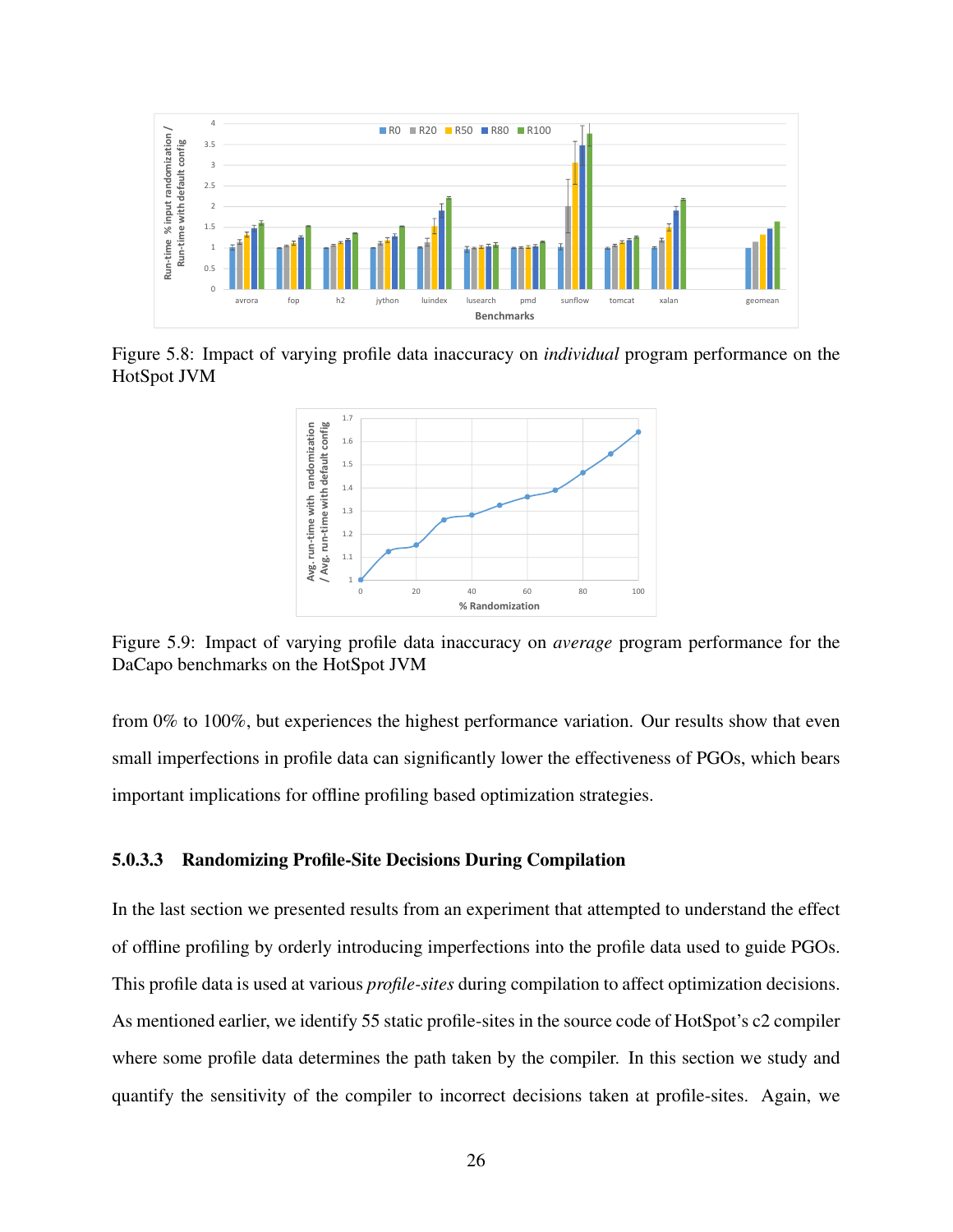<span id="page-33-0"></span>

Figure 5.10: Increasing the probability of mispredicting at a profile-site branch increases the negative impact on the quality of generated code on the HotSpot JVM (individual benchmark view)

define accurate profile decisions as those induced by *online* profiling, where the profile data for the current run is dynamically collected by the VM during the same measured program run.

Our experiment to quantify the performance impact of compiler sensitivity systematically varies the probability of the compiler taking a wrong decision (relative to that taken by the online profiling based *reactive* HotSpot configuration) at a profile-site. Our experiment reverses the path taken at each profile-site with a given user-specified probability (referred to later as the *mispredict* probability). Thus, a mispredict probability of 0% forces the c2 compiler to take the same path as that taken by the *reactive* HotSpot configuration every time and at every profile-site reached during compilation. In contrast, a mispredict probability of 100% forces the c2 compiler to take the *wrong* path at every profile-site, whenever feasible. <sup>[1](#page-33-1)</sup>

Figures [5.10](#page-33-0) and [5.11](#page-34-1) show the impact of different mispredict probabilities on program performance as compared to the program run-time achieved by the default reactive HotSpot configuration with 0% mispredict probability. Thus, we find that even a small mispredict probability causes a noticeable degradation in generated code quality. A mispredict probability of 4% increases program run-time by 8.5%, while 10% misprediction causes a large 25% slowdown. Thus, our experiments show that the HotSpot c2 compiler relies on most/all profile-sites to be correctly predicted to max-

<span id="page-33-1"></span> $<sup>1</sup>$ It is not always feasible to take the wrong path. For instance, if the profile-site references a profile data type that</sup> is a class pointer, and the profile data recorded by the *reactive* configuration is null, then taking the reverse path may require us to now provide an actual plausible class pointer value. Our setup does not yet have the capability to construct such values.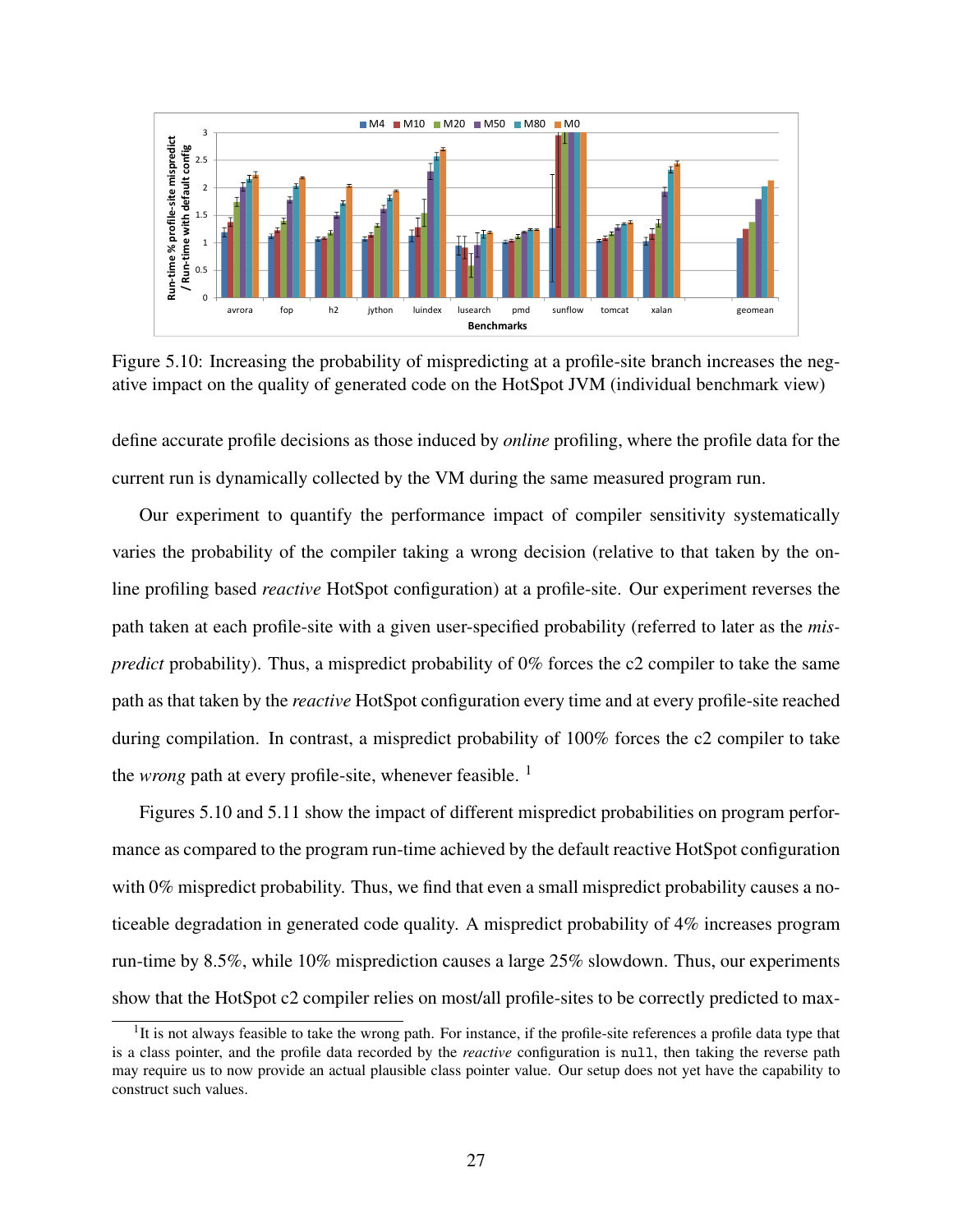<span id="page-34-1"></span>

Figure 5.11: Impact of varying the probability of mispredicting at a profile-site branch on *average* program performance for the DaCapo benchmarks on the HotSpot JVM

imize effectiveness. This result is important to static analysis based prediction techniques that may be employed by AOT compilers to guide PGOs.

### <span id="page-34-0"></span>5.0.4 Contribution of Different Profile Data Types for Performance

In this section, we investigate the relative importance of different profile data types to performance. If certain profile types are more important to PGO effectiveness, then researchers may be able to focus their efforts to more precisely predict those values using static analysis or other techniques.

We manually studied all the profiling data types used by the HotSpot JVM and categorized them into eight categories. Our eight profile data-type categories are described in Table [5.1.](#page-35-1) The first column gives the name of each category, and the second column provides a short description of data values that belong to each category. The third column in Table [5.1](#page-35-1) gives the number of profile sites that use a data-type from a particular category to make optimization decisions in the compiler.

To quantify the performance impact of each category of profile data-types, we execute each benchmark application with certain sets of profile sites *disabled*. We disable a particular profile site by forcing the compiler to take the path that would be taken if no profile data were available at that point. Otherwise, if the site is enabled, the VM simply uses the online profiling information collected earlier in the same program run. For each profile site category, we execute each benchmark with all of the profile sites disabled except for the sites belonging to that category. Ad-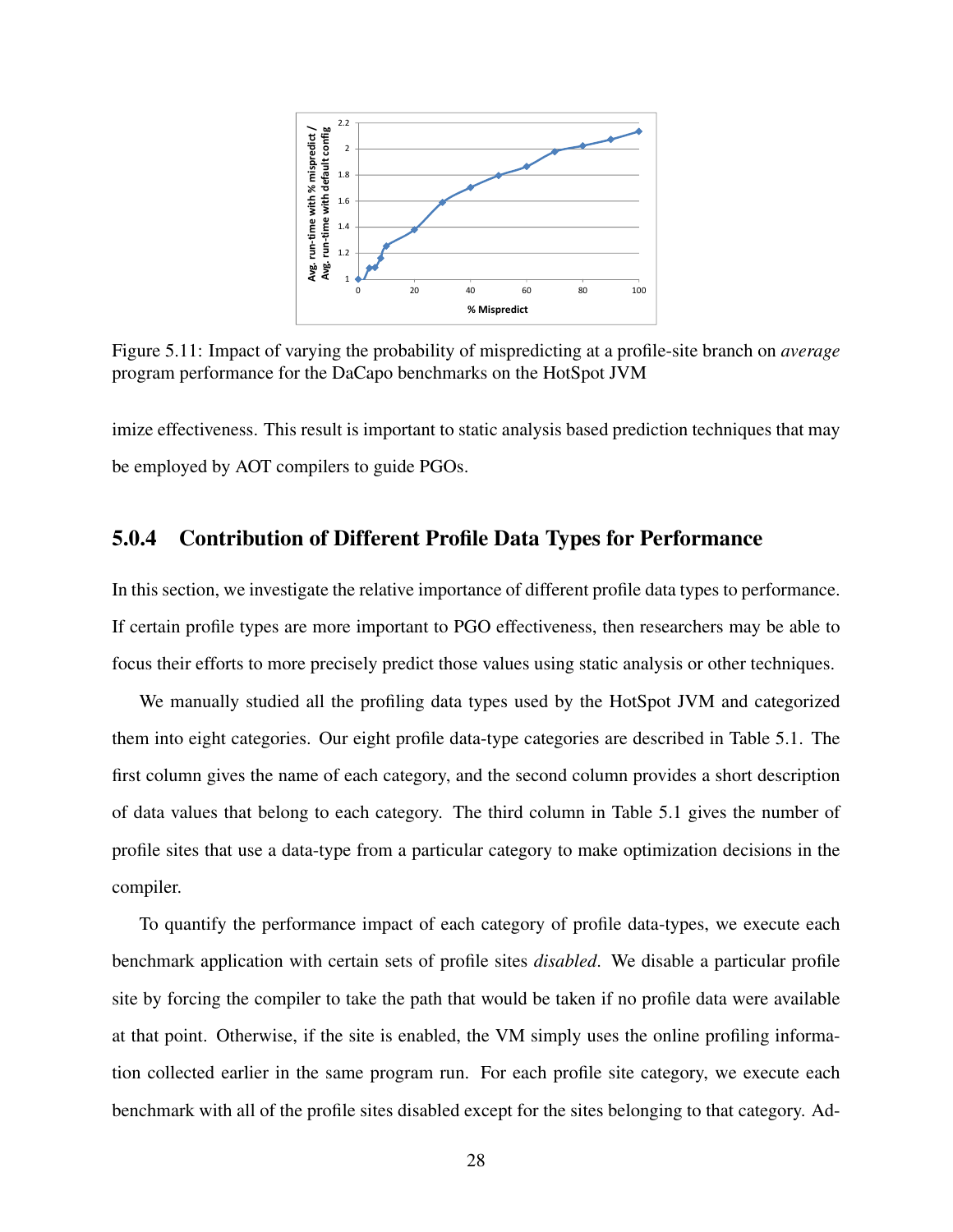<span id="page-35-1"></span>

| Name                  | Description                                                 | # sites                     |
|-----------------------|-------------------------------------------------------------|-----------------------------|
| All_traps             | Determines whether a trap event, such as an array-out-      | 32                          |
|                       | of-bounds exception, occurs at a particular BCI or in a     |                             |
|                       | given method.                                               |                             |
| Null_at_BCI           | Whether or not a null was observed at a particular BCI.     |                             |
|                       | Affects implicit null-check optimizations.                  |                             |
| Unique_receiver_class | Which subclass is the dynamic type of this for a vir-       | $\mathcal{D}_{\mathcal{L}}$ |
|                       | tual call. Affects type speculation and inlining of virtual |                             |
|                       | calls.                                                      |                             |
| Receiver_class_count  | The count of receivers for a virtual call, if multiple were |                             |
|                       | observed. Affects type speculation.                         |                             |
| Klass_for_call        | The dynamic types of the arguments and/or return val-       | 3                           |
|                       | ues for a call. Affects type speculation.                   |                             |
| Inv_loop_counters     | Influences "warm-call", or relatively but not absolutely    |                             |
|                       | hot call, inlining.                                         |                             |
| Branch_data           | Whether or not a particular branch was taken.<br>For        | 4                           |
|                       | switch structures, which case was taken.                    |                             |
| Call_site_count       | The number of times a particular call was executed. Af-     |                             |
|                       | fects inlining.                                             |                             |

Table 5.1: Categories of Profile Data Types in the HotSpot VM

ditionally, we run each of the benchmarks with all of the profile sites disabled. The execution time difference between the run with all sites disabled and the run with only a particular category's sites enabled provides an estimate of the usefulness of that category.

<span id="page-35-0"></span>Interestingly, we find that six of the eight profile data-type categories have very little to no performance impact for most benchmarks. Null\_seen\_BCI and Recv\_class\_count are the two categories that show a noticeable impact on performance. Figure [5.12](#page-35-0) shows the performance



Figure 5.12: Shows the effect of the two profile data types that were observed to impact performance the most.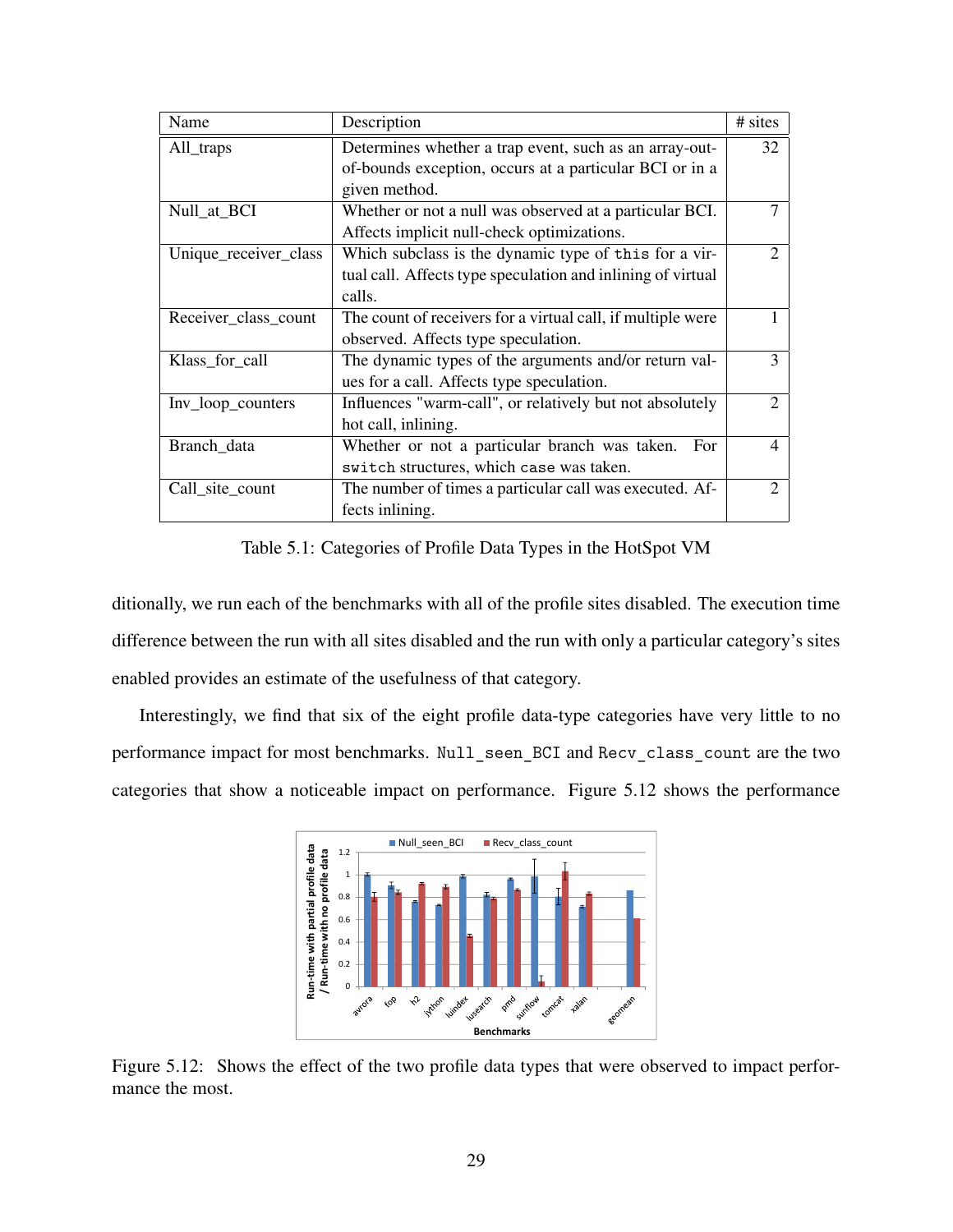<span id="page-36-1"></span>

Figure 5.13: Shows the effect of using partial profile data from the six impactful profile data flags, along with the effect of using complete profile data on benchmark performance.

results of this experiment for only these two significant profile data-type categories. Each bar shows the ratio of execution time with a run where only profile sites corresponding to a specific category are enabled to the execution time with all profile sites disabled. Thus, we find that, on average, activating the Null seen BCI category raises performance by 14%, while activating the Recv class count category improves performance by 39%, compared to a run that disables all profile-sites.

Data types belonging to the Null seen BCI category are used at seven profile-sites, while there is only one profile site belonging to the Recv\_class\_count category.

Figure [5.13](#page-36-1) shows the result of an experiment that combines the effect of both these categories by only activating the combined eight profile-sites. Additionally, Figure [5.13](#page-36-1) plots a separate bar to compare these results to the improvement achieved by a configuration that activates all profiling and all profile-sites. Thus, the comparison reveals that these two categories indeed contribute most of the performance gain due to profiling in HotSpot. This result motivates further research into the effects caused by these two categories of profile data types.

#### <span id="page-36-0"></span>5.0.5 Impact of Generated Code Customization for Different Program Phases

Program execution is known to go through different *phases* [\[Sherwood & Calder, 1999\]](#page-44-5). Program behavior in different execution phases vary in some aspects that are important to performance. Therefore, it is conceivable (and perhaps, expected) that some program methods may need to be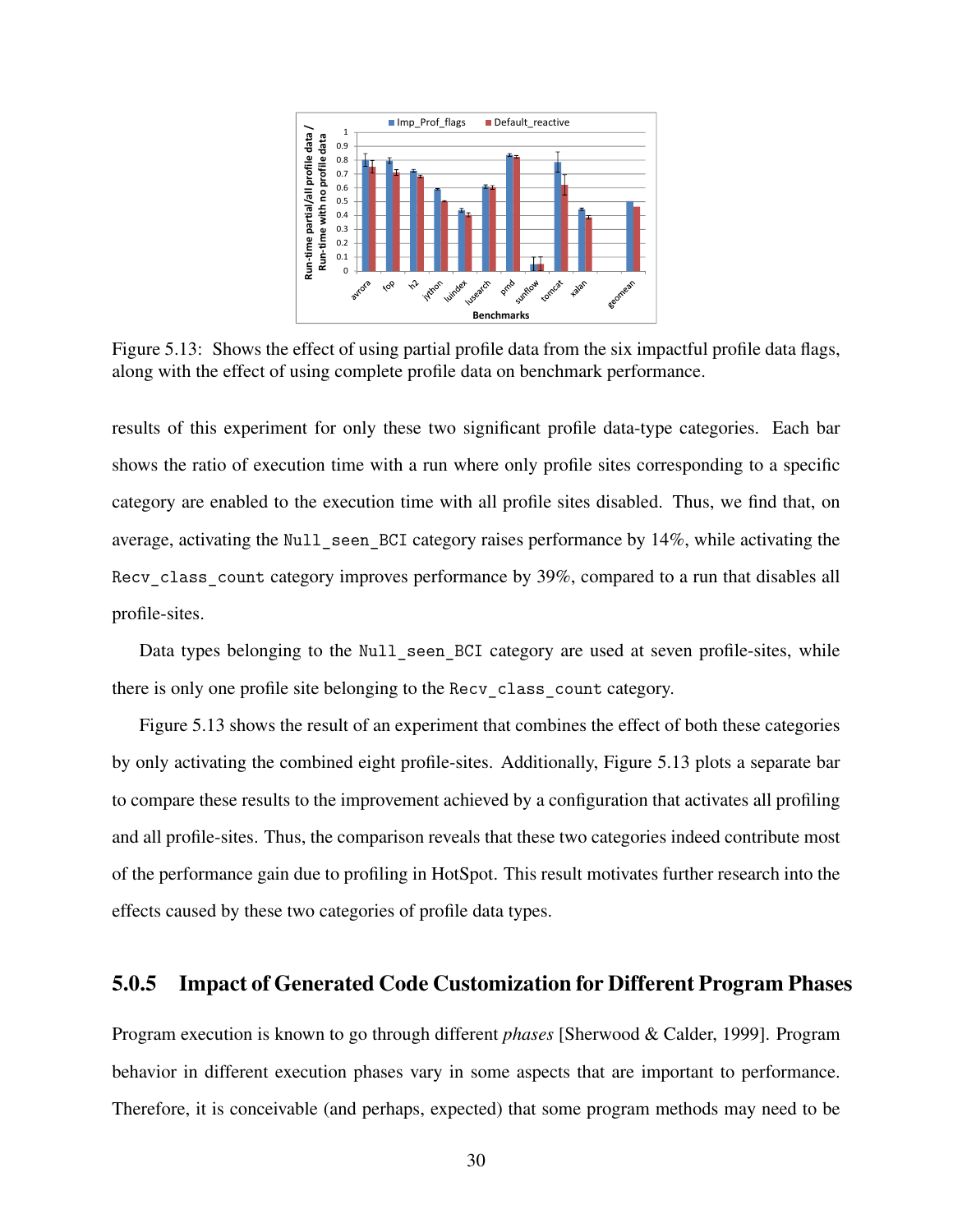customized differently for different program phases. While such customization is feasible in a VM that can perform JIT compilation and detect program phases, it is not as straight-forward to accomplish in an AOT compilation system. Exploiting this issue may further benefit the performance delivered by JIT compilation systems over those employing AOT.

Unfortunately, HotSpot does not yet have the capability to detect program phases, which makes it difficult to evaluate the impact of this issue on performance. We designed an experiment where the training run collects an identical amount of profile information (equivalent to a combined invocation and loop backedge count of 10,000) from different sections of program execution, which is them imported during the evaluation run to guide PGOs for the entire run. The sections selected are method specific and are calculated according to the total execution (invocation  $+$  backedge) count of each method. The first section is during the start, the second in the middle, and the last during the end of each method execution.

This experiment did not detect a noticeable performance difference in the three configurations that utilize profile data from different sections of program execution. It is unclear whether this result is because of the absence of phases in the DaCapo benchmarks, or because our blind selection of execution sections did not correctly correspond to actual DaCapo benchmark phases, or because method customization for different phases does not yet produce a significant performance impact in HotSpot. Satisfactorily resolving this issue will need additional VM infrastructure, which we leave as future work.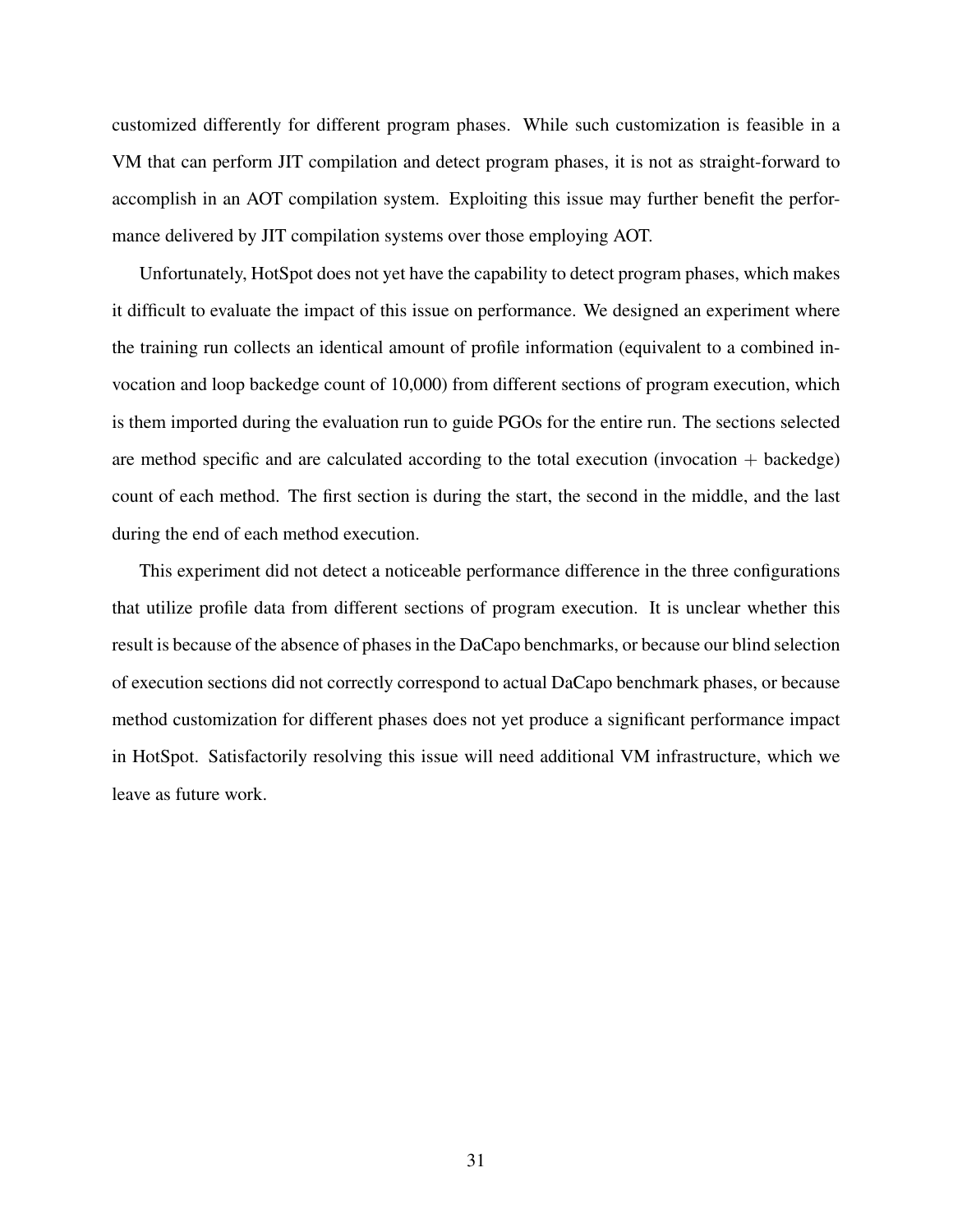## Chapter 6

### Future Work

<span id="page-38-0"></span>There are multiple avenues for future work. First, one limitation of this work is that it is only conducted for one VM and compiler, the HotSpot VM's c2 compiler. It is important to investigate if the observations we make in this study can be generalized to other dynamic compilers for Java or other languages. In the future we plan to find other suitable target compilers and perform this generalization. Second, this work demonstrated the benefit that program performance can derive from profile information. At the same time, we also find that the collected profile knowledge needs to be sufficiently detailed and accurate for the current program input for PGOs to realize their maximum potential. Our next research focus will be on how to extract such profile data in systems where online profiling is either not feasible, like AOT systems, and how to customize the generated binaries for different input behaviors. This is a broad research question, with many questions to explore. For instance, similar to categorizing profile data types, can program behaviors also be categorized into a small finite number of behavioral types? Can improvements be made to profile data collection during offline profiling over multiple program inputs so that the dependent optimizations can be specialized to generate variations of binary programs for different behavioral types? Can we build advanced static analysis techniques to improve coverage of offline profiling inputs to encompass all possible program behaviors? Eventually, in the future, we plan to build runtime systems that can combine the advantages of AOT and JIT compilation systems with none, or at least fewer, of the associated drawbacks.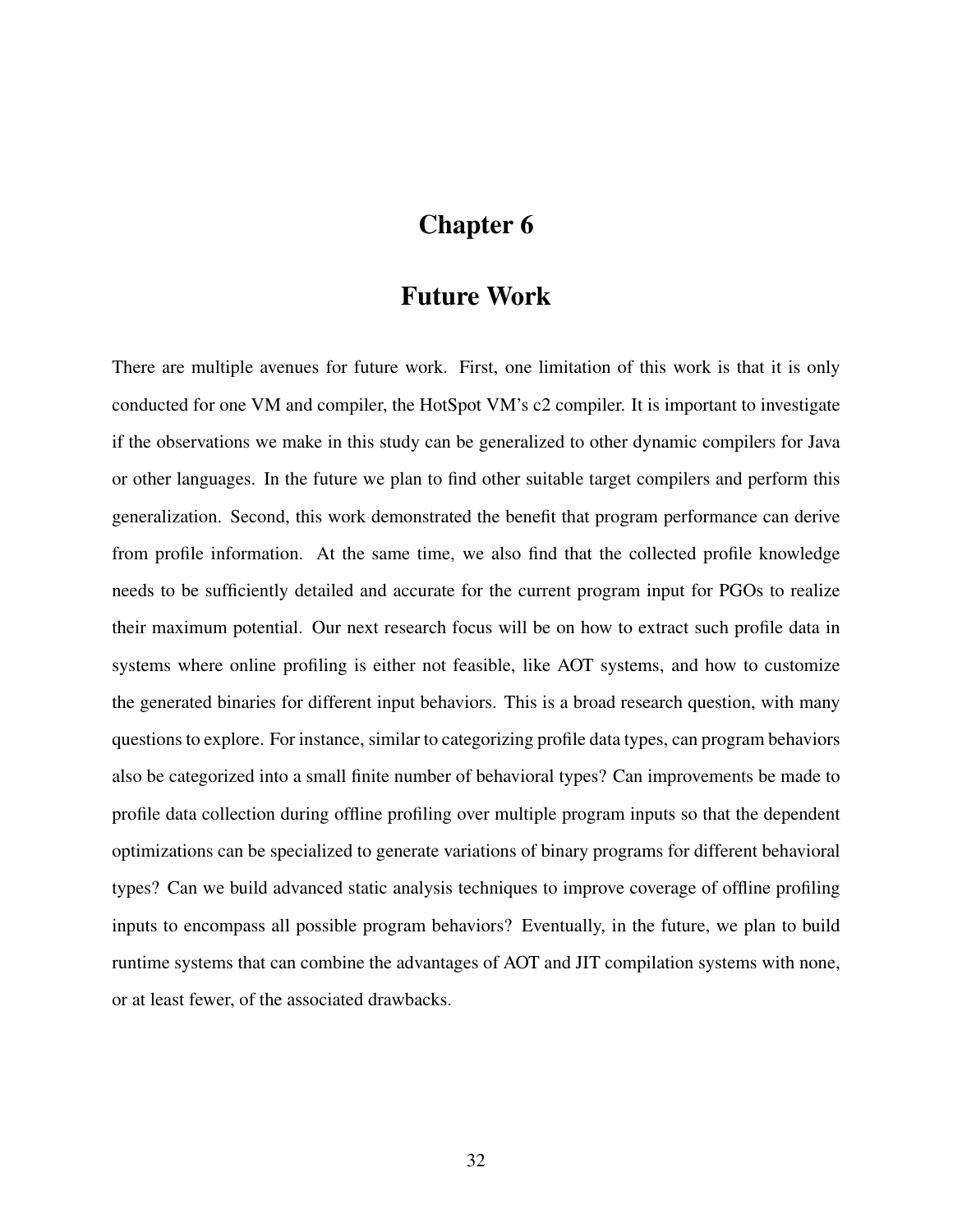# Chapter 7

## **Conclusion**

<span id="page-39-0"></span>JIT compilation based VMs can acquire and exploit program profile information from the current run to guide advanced PGOs to generate high-quality native code. AOT compilation systems typically lack access to such reliable profile data, which can restrict its effectiveness. In this work we quantify the impact of profile knowledge on the quality of code produced by JIT optimization systems for dynamic languages like Java. Additionally, we make a number of interesting, and hitherto unknown, discoveries about the properties of profile data that are critical to maximize its ability to correctly guide dependent PGOs. In particular, we find that (a) profile information beyond a small and fixed amount is no longer able to further benefit program performance, (b) small imperfections in profile data can have significant performance implications, (c) a small fraction of profile-site mispredictions can significantly affect the performance of PGOs to generate high-quality code, and (d) although sophisticated VMs, like HotSpot, collect several varieties of profile data, only a few profile data types induce most of the benefits from dependent PGOs. We design and construct several innovative VM frameworks and experiments to accomplish this work. We believe that our frameworks, experiments, and observations can prove useful to VM developers and researchers to build compilation systems that can combine the benefits of both AOT and JIT based models.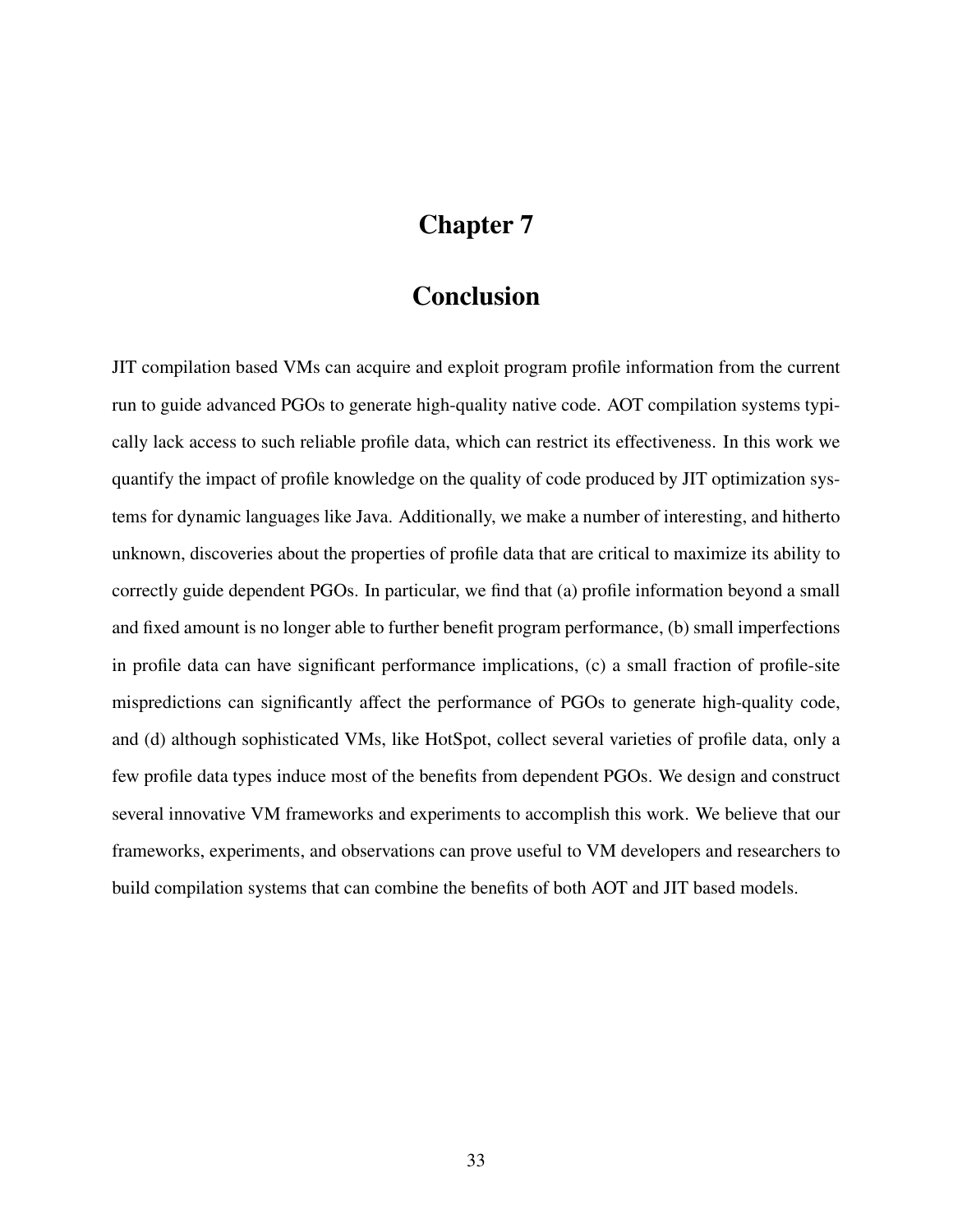### References

- <span id="page-40-0"></span>[Android Open Source Project, 2017] Android Open Source Project (2017). Art and dalvik. https://source.android.com/devices/tech/dalvik/.
- <span id="page-40-1"></span>[Apple, 1965] Apple, C. T. (1965). Evaluation and performance of computers: The program monitor—a device for program performance measurement. In *Proceedings of the 1965 20th National Conference*, ACM '65 (pp. 66–75). New York, NY, USA: ACM.
- <span id="page-40-3"></span>[Arnold et al., 2005] Arnold, M., Fink, S., Grove, D., Hind, M., & Sweeney, P. F. (2005). A survey of adaptive optimization in virtual machines. *Proceedings of the IEEE*, 92(2), 449–466.
- <span id="page-40-2"></span>[Arnold et al., 2011] Arnold, M., Fink, S., Grove, D., Hind, M., & Sweeney, P. F. (2011). Adaptive optimization in the jalapeno jvm. *SIGPLAN Notices*, 46(4), 65–83.
- <span id="page-40-4"></span>[Arnold & Grove, 2005] Arnold, M. & Grove, D. (2005). Collecting and exploiting high-accuracy call graph profiles in virtual machines. In *Proceedings of the Symposium on Code Generation and Optimization* (pp. 51–62).
- <span id="page-40-6"></span>[Blackburn et al., 2009] Blackburn, S., Frampton, D., Garner, R., & Zigman, J. (2009). dacapo-9.12-bach release notes. http://dacapobench.org/RELEASE\_NOTES.txt.
- <span id="page-40-5"></span>[Blackburn et al., 2006] Blackburn, S. M., Garner, R., Hoffmann, C., Khang, A. M., McKinley, K. S., Bentzur, R., Diwan, A., Feinberg, D., Frampton, D., Guyer, S. Z., Hirzel, M., Hosking, A., Jump, M., Lee, H., Moss, J. E. B., Moss, B., Phansalkar, A., Stefanovic, D., VanDrunen, T., ´ von Dincklage, D., & Wiedermann, B. (2006). The DaCapo benchmarks: Java benchmarking development and analysis. In *Proceedings of the 21st annual ACM SIGPLAN conference on Object-oriented programming systems, languages, and applications*, OOPSLA '06 (pp. 169– 190).: ACM.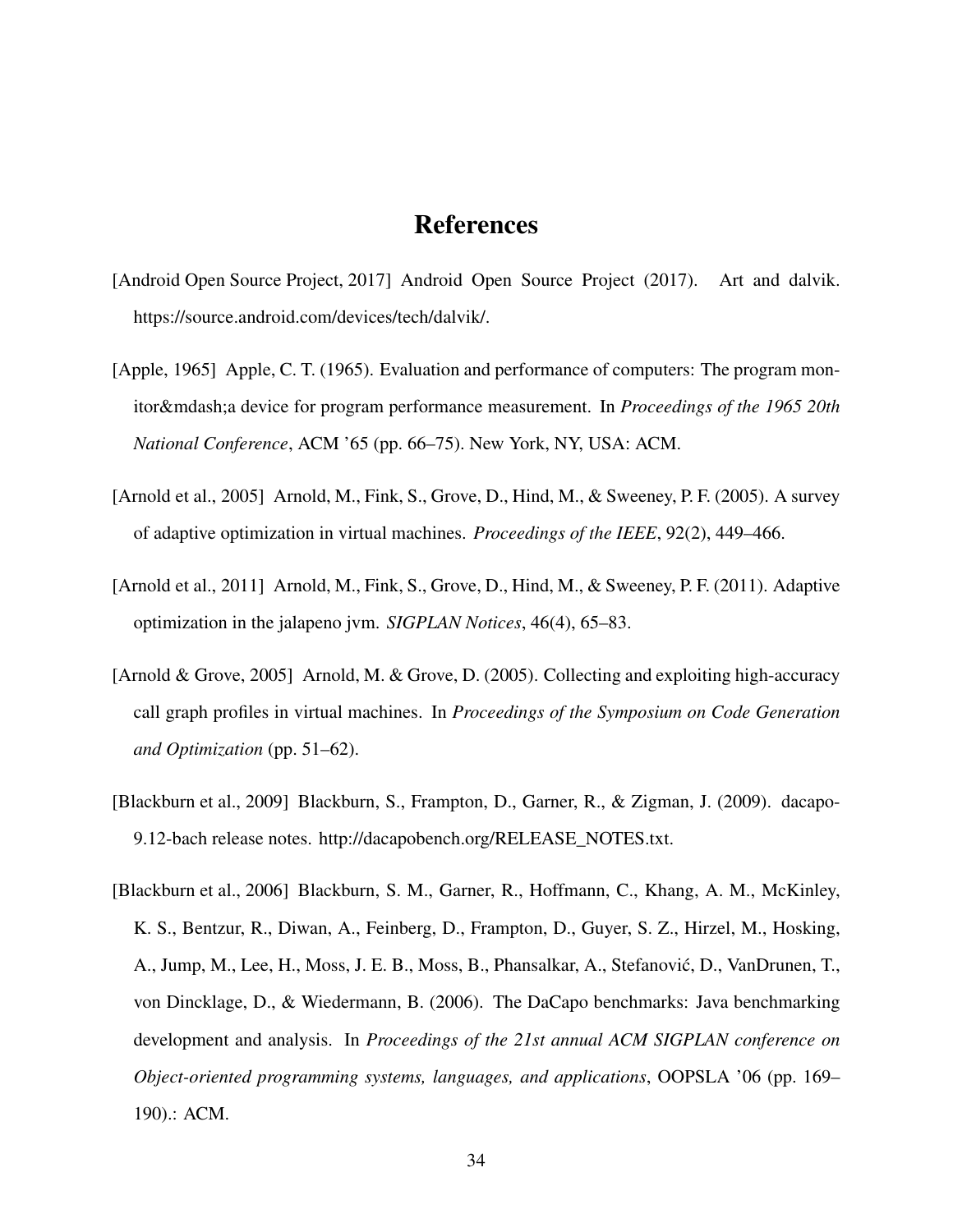- <span id="page-41-3"></span>[Bowman et al., 2015] Bowman, W. J., Miller, S., St-Amour, V., & Dybvig, R. K. (2015). Profileguided meta-programming. In *Proceedings of the 36th ACM SIGPLAN Conference on Programming Language Design and Implementation*, PLDI '15 (pp. 403–412). New York, NY, USA: ACM.
- <span id="page-41-0"></span>[Chang et al., 1991] Chang, P. P., Mahlke, S. A., & mei W. Hwu, W. (1991). Using profile information to assist classic code optimizations. *Software Practice and Experience*, 21, 1301–1321.
- <span id="page-41-1"></span>[Cierniak et al., 2000] Cierniak, M., Lueh, G.-Y., & Stichnoth, J. M. (2000). Practicing judo: Java under dynamic optimizations. In *Proceedings of the ACM SIGPLAN 2000 Conference on Programming Language Design and Implementation*, PLDI '00 (pp. 13–26). New York, NY, USA: ACM.
- <span id="page-41-4"></span>[Duesterwald & Bala, 2000] Duesterwald, E. & Bala, V. (2000). Software profiling for hot path prediction: Less is more. *SIGPLAN Notices*, 35(11), 202–211.
- <span id="page-41-7"></span>[Georges et al., 2007] Georges, A., Buytaert, D., & Eeckhout, L. (2007). Statistically rigorous Java performance evaluation. In *Proceedings of the conference on Object-oriented programming systems and applications* (pp. 57–76).
- <span id="page-41-5"></span>[Github, 2014a] Github (2014a). Dacapo batik benchmark fails. https://github.com/RedlineResearch/OLD-OpenJDK8/issues/1.
- <span id="page-41-6"></span>[Github, 2014b] Github (2014b). Dacapo eclipse benchmark fails. https://github.com/RedlineResearch/OLD-OpenJDK8/issues/2.
- <span id="page-41-8"></span>[Graham et al., 1982] Graham, S. L., Kessler, P. B., & Mckusick, M. K. (1982). Gprof: A call graph execution profiler. *SIGPLAN Not.*, 17(6), 120–126.
- <span id="page-41-2"></span>[Hölzle & Ungar, 1996] Hölzle, U. & Ungar, D. (1996). Reconciling responsiveness with performance in pure object-oriented languages. *ACM Trans. Program. Lang. Syst.*, 18(4), 355–400.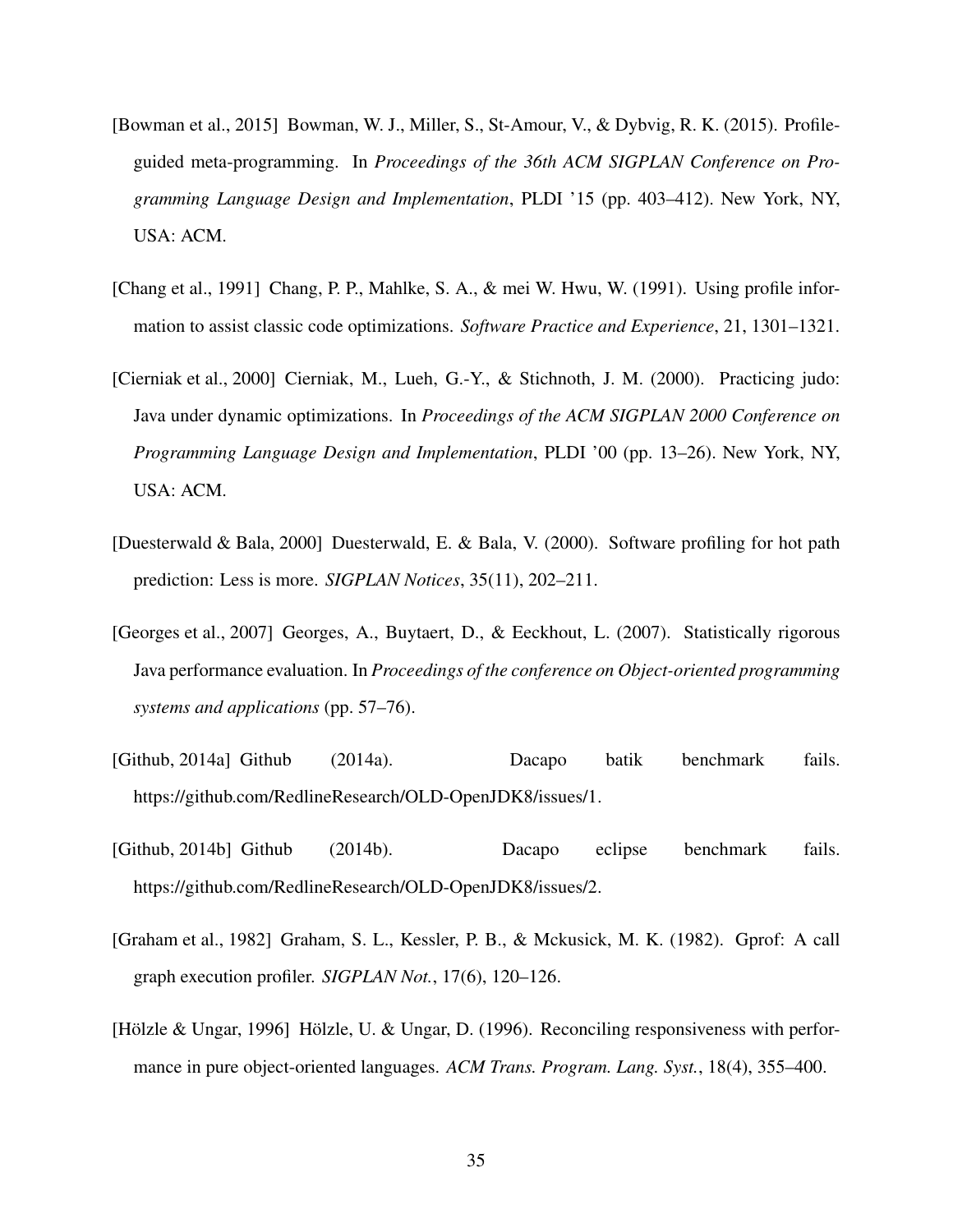- <span id="page-42-4"></span>[Homescu et al., 2013] Homescu, A., Neisius, S., Larsen, P., Brunthaler, S., & Franz, M. (2013). Profile-guided automated software diversity. In *Proceedings of the 2013 IEEE/ACM International Symposium on Code Generation and Optimization (CGO)*, CGO '13 (pp. 1–11). Washington, DC, USA: IEEE Computer Society.
- <span id="page-42-1"></span>[Hong et al., 2007] Hong, S., Kim, J.-C., Shin, J. W., Moon, S.-M., Oh, H.-S., Lee, J., & Choi, H.-K. (2007). Java client ahead-of-time compiler for embedded systems. In *Proceedings of the 2007 ACM SIGPLAN/SIGBED Conference on Languages, Compilers, and Tools for Embedded Systems*, LCTES '07 (pp. 63–72). New York, NY, USA: ACM.
- <span id="page-42-5"></span>[Huang et al., 2004] Huang, X., Blackburn, S. M., McKinley, K. S., Moss, J. E. B., Wang, Z., & Cheng, P. (2004). The garbage collection advantage: Improving program locality. In *Proceedings of the 19th Annual ACM SIGPLAN Conference on Object-oriented Programming, Systems, Languages, and Applications*, OOPSLA '04 (pp. 69–80).: ACM.
- <span id="page-42-3"></span>[Hwu et al., 1993] Hwu, W.-M. W., Mahlke, S. A., Chen, W. Y., Chang, P. P., Warter, N. J., Bringmann, R. A., Ouellette, R. G., Hank, R. E., Kiyohara, T., Haab, G. E., Holm, J. G., & Lavery, D. M. (1993). The superblock: An effective technique for vliw and superscalar compilation. *J. Supercomput.*, 7(1-2), 229–248.
- <span id="page-42-6"></span>[Jantz et al., 2015] Jantz, M. R., Robinson, F. J., Kulkarni, P. A., & Doshi, K. A. (2015). Crosslayer memory management for managed language applications. In *Proceedings of the 2015 ACM SIGPLAN International Conference on Object-Oriented Programming, Systems, Languages, and Applications*, OOPSLA 2015 (pp. 488–504). New York, NY, USA: ACM.
- <span id="page-42-0"></span>[Jung et al., 2014] Jung, D.-H., Moon, S.-M., & Oh, H.-S. (2014). Hybrid compilation and optimization for java-based digital tv platforms. *ACM Trans. Embed. Comput. Syst.*, 13(2s), 62:1– 62:27.
- <span id="page-42-2"></span>[Knuth, 1971] Knuth, D. E. (1971). An empirical study of fortran programs. *Software: Practice and Experience*, 1(2), 105–133.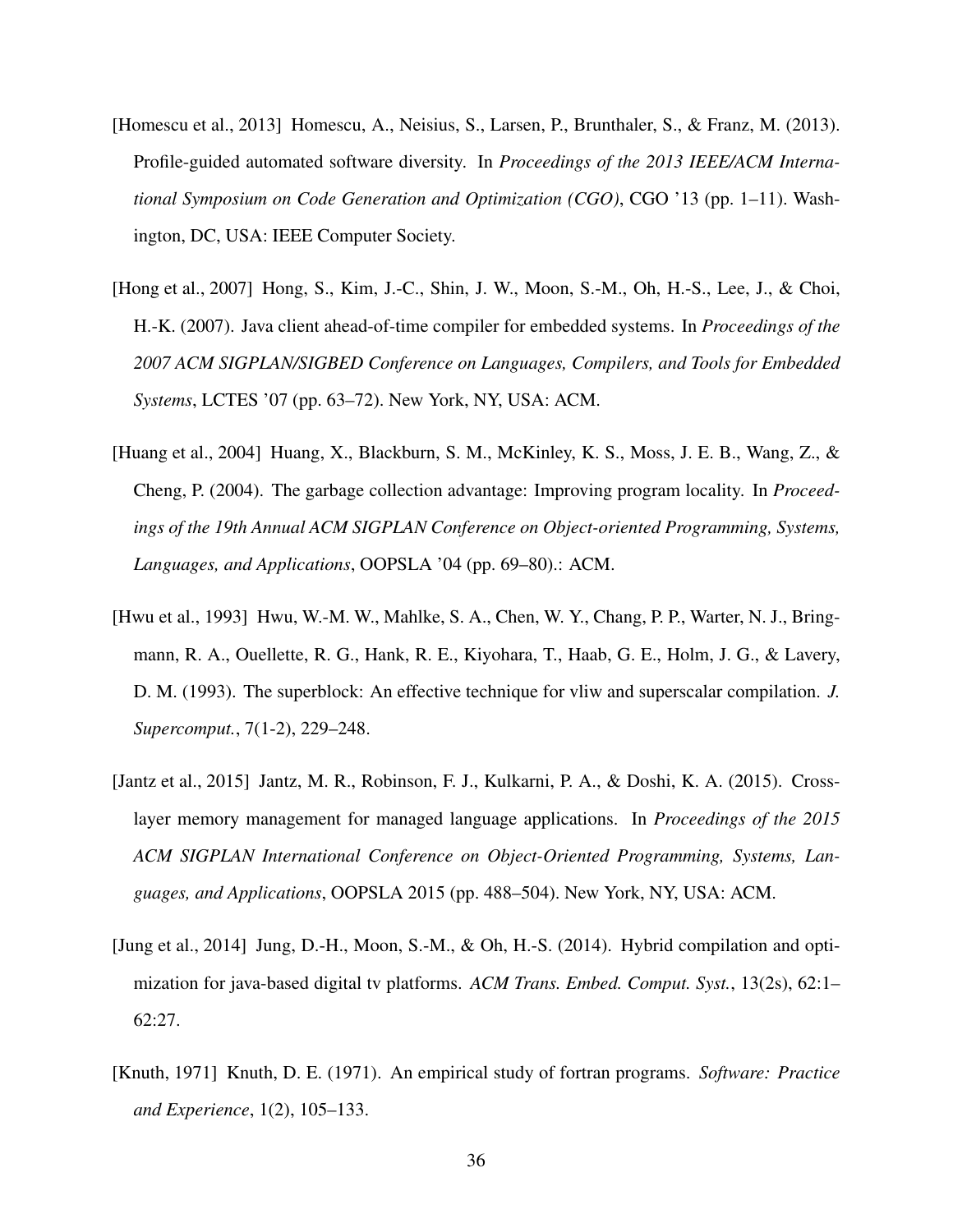- <span id="page-43-4"></span>[Krintz et al., 2000] Krintz, C., Grove, D., Sarkar, V., & Calder, B. (2000). Reducing the overhead of dynamic compilation. *Software: Practice and Experience*, 31(8), 717–738.
- <span id="page-43-7"></span>[Kulkarni, 2011] Kulkarni, P. A. (2011). JIT Compilation policy for modern machines. In *Proceedings of the 2011 ACM International Conference on Object Oriented Programming Systems Languages and Applications*, OOPSLA '11 (pp. 773–788).: ACM.
- <span id="page-43-2"></span>[Mock et al., 2000] Mock, M., Chambers, C., & Eggers, S. J. (2000). Calpa: A tool for automating selective dynamic compilation. In *MICRO 33: Proceedings of the 33rd annual ACM/IEEE international symposium on Microarchitecture* (pp. 291–302).
- <span id="page-43-5"></span>[Moseley et al., 2007] Moseley, T., Shye, A., Reddi, V. J., Grunwald, D., & Peri, R. (2007). Shadow profiling: Hiding instrumentation costs with parallelism. In *Proceedings of the International Symposium on Code Generation and Optimization*, CGO '07 (pp. 198–208).: IEEE.
- <span id="page-43-6"></span>[Mytkowicz et al., 2010] Mytkowicz, T., Diwan, A., Hauswirth, M., & Sweeney, P. F. (2010). Evaluating the accuracy of java profilers. In *Proceedings of the 2010 ACM SIGPLAN Conference on Programming Language Design and Implementation*, PLDI '10 (pp. 187–197).: ACM.
- <span id="page-43-1"></span>[Oh et al., 2015] Oh, H.-S., Yeo, J. H., & Moon, S.-M. (2015). Bytecode-to-c ahead-of-time compilation for android dalvik virtual machine. In *Proceedings of the 2015 Design, Automation & Test in Europe Conference & Exhibition*, DATE '15 (pp. 1048–1053). San Jose, CA, USA: EDA Consortium.
- <span id="page-43-0"></span>[Paleczny et al., 2001] Paleczny, M., Vick, C., & Click, C. (2001). The java hotspot<sup>TM</sup>server compiler. In *JVM'01: Proceedings of the 2001 Symposium on JavaTM Virtual Machine Research and Technology Symposium* (pp. 1–12).: USENIX.
- <span id="page-43-3"></span>[Pettis & Hansen, 1990] Pettis, K. & Hansen, R. C. (1990). Profile guided code positioning. In *Proceedings of the ACM SIGPLAN 1990 Conference on Programming Language Design and Implementation*, PLDI '90 (pp. 16–27).